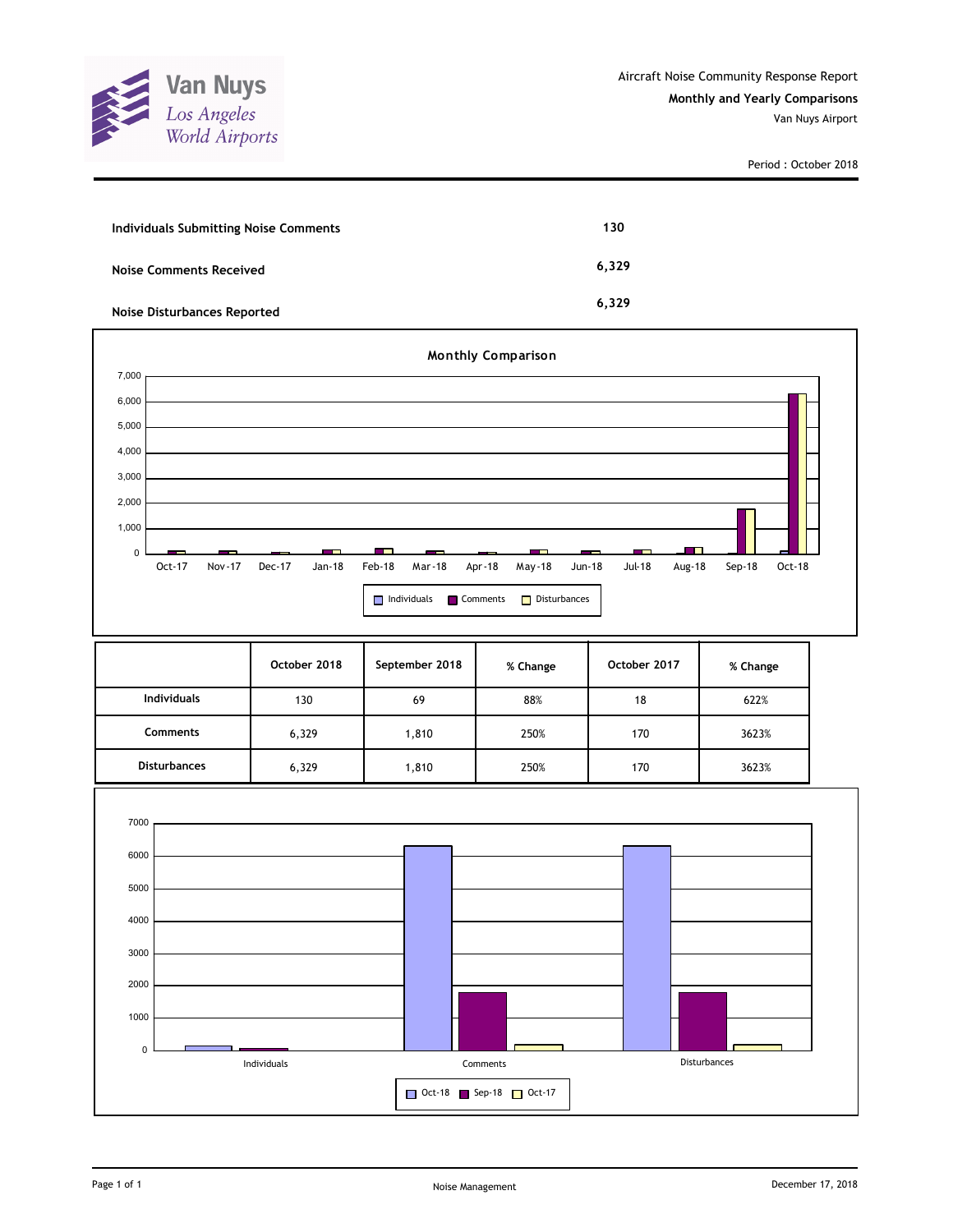

|                     | Day<br>$(7:00 \text{ am} - 7:00 \text{ pm})$ | Evening<br>$(7:00 \text{ pm} - 10:00 \text{ pm})$ | Night<br>$(10:00 \text{ pm} - 7:00 \text{ am})$ |
|---------------------|----------------------------------------------|---------------------------------------------------|-------------------------------------------------|
| <b>Comments</b>     | 5,177                                        | 663                                               | 489                                             |
| <b>Disturbances</b> | 5,193                                        | 621                                               | 515                                             |



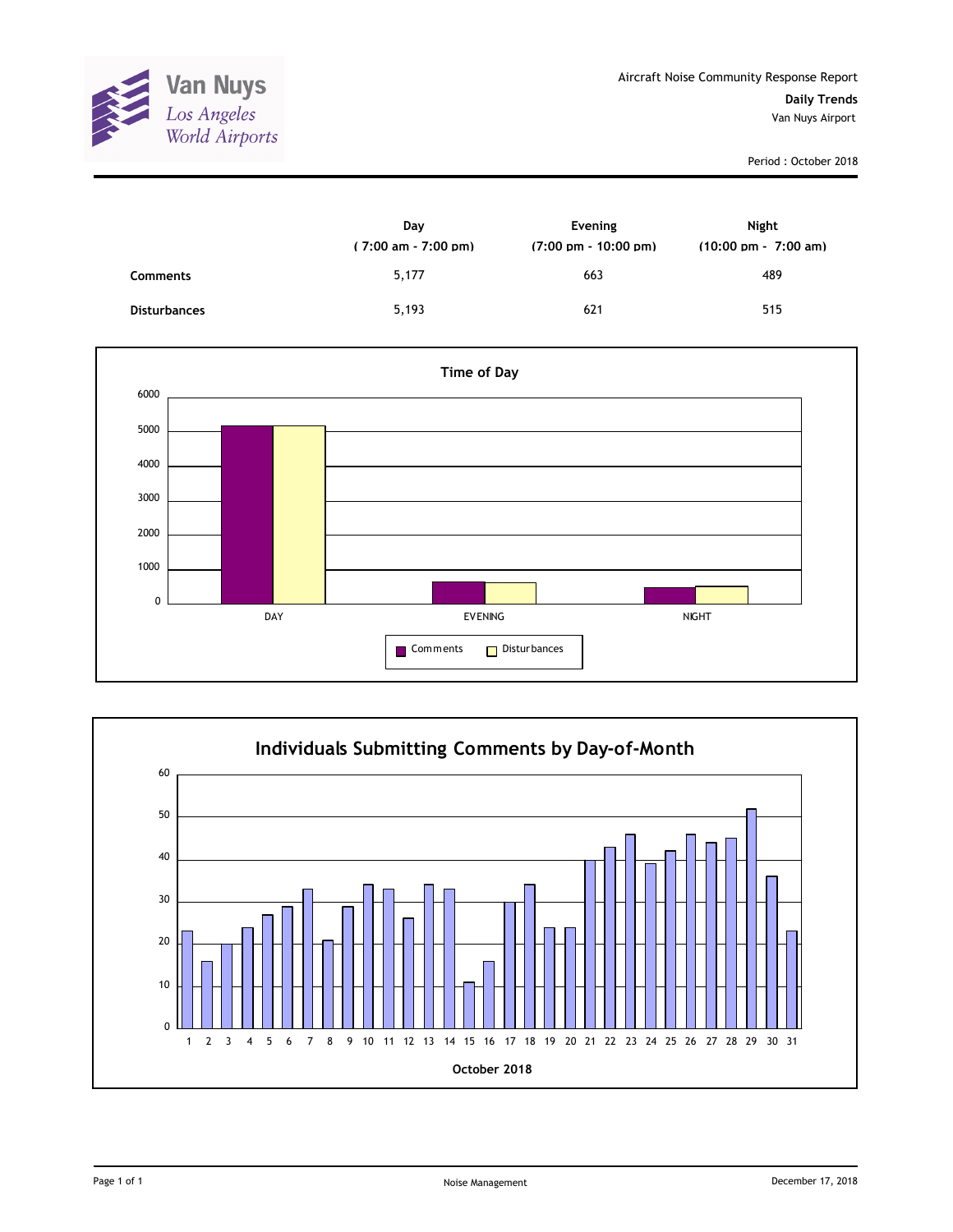

Aircraft Noise Community Response Report **Comment Distribution by City and Individual** Van Nuys Airport

| City                 | Individuals    | Comments       | Percentage of Comments**                                 |  |
|----------------------|----------------|----------------|----------------------------------------------------------|--|
| <b>Beverly Hills</b> | 1              | $30\,$         | $< 1\%$                                                  |  |
| Encino               | 15             | 382            | $6\%$                                                    |  |
| Granada Hills        | 4              | 93             | $1\%$                                                    |  |
| Keflavik             | 1              | $\mathbf{1}$   | $~1\%$                                                   |  |
| Lake Balboa          | $\overline{2}$ | 5              | $< 1\%$                                                  |  |
| Los Angeles          | 5              | 17             | $~1\%$                                                   |  |
| Malibu               | 1              | $\overline{2}$ | $~1\%$                                                   |  |
| North Hills          | $\overline{2}$ | $14$           | $~1\%$                                                   |  |
| North Hollywood      | 6              | 39             | $~1\%$                                                   |  |
| Northridge           | $\overline{2}$ | 5              | $~1\%$                                                   |  |
| Sherman Oaks         | 57             | 5045           | 80%                                                      |  |
| Studio City          | 28             | 677            | $11\%$                                                   |  |
| Topanga              | 1              | $\mathbf{1}$   | $< 1\%$                                                  |  |
| Valencia             | 1              | $\mathbf 1$    | $< 1\%$                                                  |  |
| Van Nuys             | 4              | $17$           | $< 1\%$                                                  |  |
| <b>TOTAL</b>         | 130            | 6329           | 80 90 100<br>0<br>20<br>50<br>60<br>70<br>30<br>40<br>10 |  |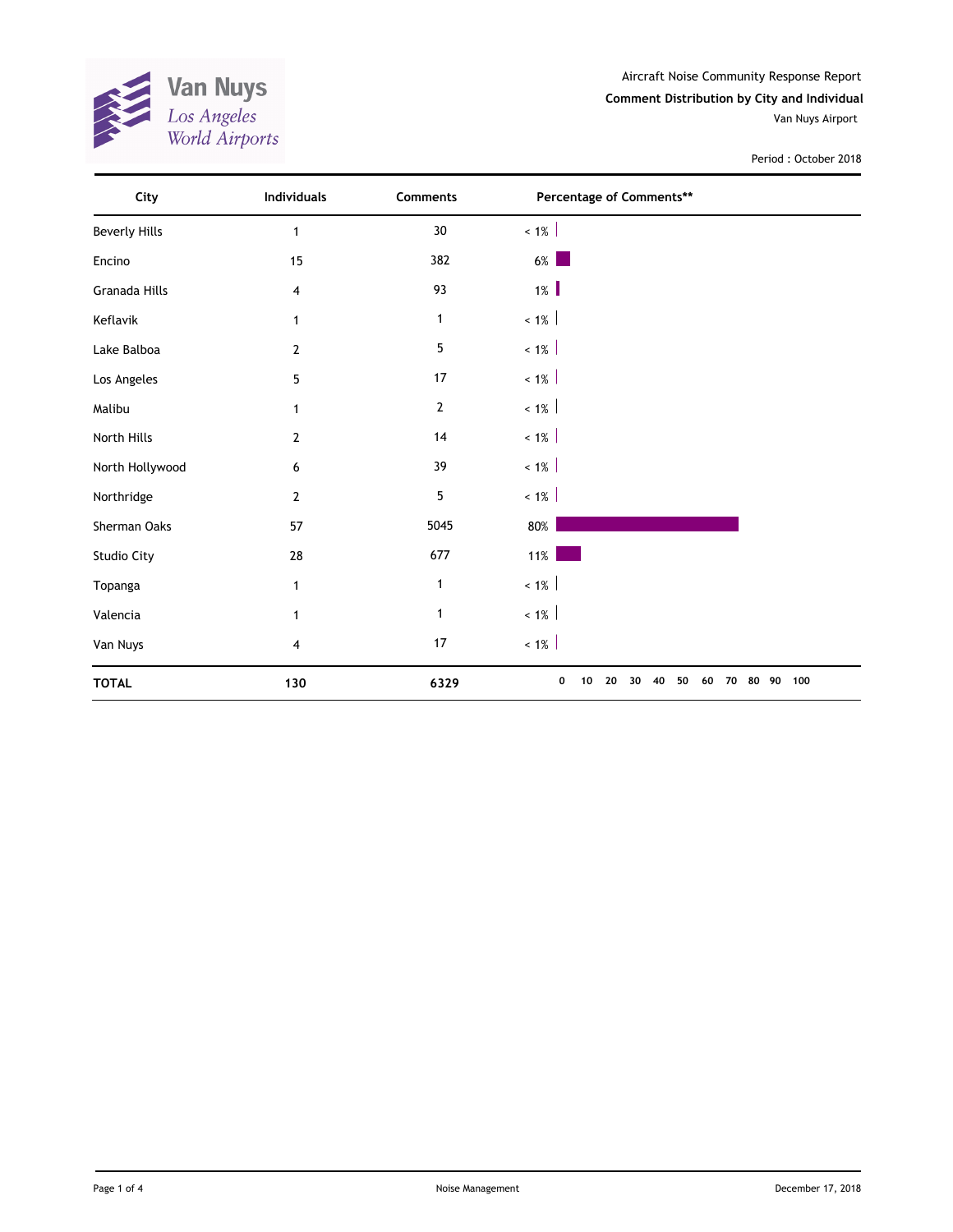

Aircraft Noise Community Response Report **Comment Distribution by City and Individual** Van Nuys Airport

| Individuals                     | Comments | Percentage of Comments** |  |
|---------------------------------|----------|--------------------------|--|
| *One Individual (Sherman Oaks)  | 586      | 9%                       |  |
| *One Individual (Sherman Oaks)  | 528      | $8%$                     |  |
| *One Individual (Sherman Oaks)  | 448      | 7%                       |  |
| *One Individual (Sherman Oaks)  | 422      | 7%                       |  |
| *One Individual (Sherman Oaks)  | 372      | 6%                       |  |
| *One Individual (Sherman Oaks)  | 254      | $4\%$                    |  |
| *One Individual (Encino)        | 246      | $4\%$                    |  |
| *One Individual (Sherman Oaks)  | 233      | $4\%$                    |  |
| *One Individual (Sherman Oaks)  | 220      | 3%                       |  |
| *One Individual (Sherman Oaks)  | 207      | $3\%$                    |  |
| *One Individual (Sherman Oaks)  | 161      | 3%                       |  |
| *One Individual (Sherman Oaks)  | 155      | 2%                       |  |
| *One Individual (Sherman Oaks)  | 138      | 2%                       |  |
| *One Individual (Sherman Oaks)  | 135      | 2%                       |  |
| *One Individual (Studio City)   | 132      | $2\%$                    |  |
| *One Individual (Sherman Oaks)  | 119      | 2%                       |  |
| *One Individual (Sherman Oaks)  | 107      | 2%                       |  |
| *One Individual (Studio City)   | 105      | 2%                       |  |
| *One Individual (Sherman Oaks)  | 100      | $2\%$                    |  |
| *One Individual (Studio City)   | 98       | 2%                       |  |
| *One Individual (Sherman Oaks)  | 94       | $1\%$                    |  |
| *One Individual (Sherman Oaks)  | 91       | $1\%$                    |  |
| *One Individual (Granada Hills) | 89       | 1%                       |  |
| *One Individual (Sherman Oaks)  | 74       | $1\%$                    |  |
| *One Individual (Sherman Oaks)  | 65       | 1%                       |  |
| *One Individual (Sherman Oaks)  | 63       | 1%                       |  |
| *One Individual (Sherman Oaks)  | 58       | 1%                       |  |
| *One Individual (Sherman Oaks)  | 58       | 1%                       |  |
| *One Individual (Sherman Oaks)  | 54       | 1%                       |  |
| *One Individual (Studio City)   | 49       | 1%                       |  |
| *One Individual (Encino)        | 47       | 1%                       |  |
| *One Individual (Sherman Oaks)  | 47       | $1\%$                    |  |
| *One Individual (Studio City)   | 44       | 1%                       |  |
| *One Individual (Studio City)   | 39       | $1\%$                    |  |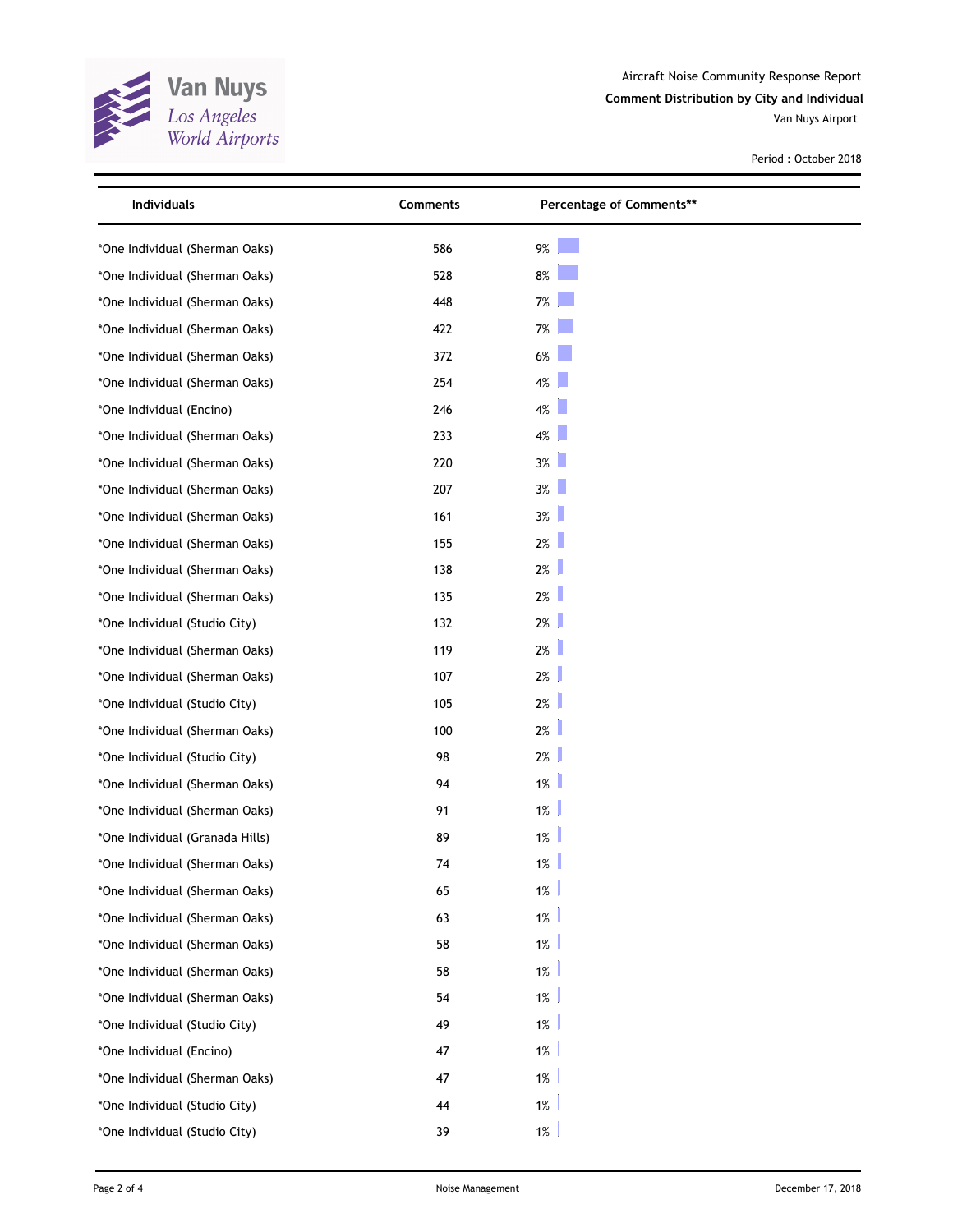

| *One Individual (Sherman Oaks)    | 31 | 0%    |
|-----------------------------------|----|-------|
| *One Individual (Sherman Oaks)    | 31 | 0%    |
| *One Individual (Beverly Hills)   | 30 | 0%    |
| *One Individual (Encino)          | 30 | 0%    |
| *One Individual (Sherman Oaks)    | 29 | 0%    |
| *One Individual (Studio City)     | 26 | 0%    |
| *One Individual (Studio City)     | 25 | 0%    |
| *One Individual (Sherman Oaks)    | 24 | 0%    |
| *One Individual (Studio City)     | 24 | 0%    |
| *One Individual (Sherman Oaks)    | 19 | 0%    |
| *One Individual (Sherman Oaks)    | 19 | 0%    |
| *One Individual (Studio City)     | 19 | 0%    |
| *One Individual (North Hollywood) | 17 | 0%    |
| *One Individual (North Hollywood) | 16 | 0%    |
| *One Individual (Sherman Oaks)    | 16 | 0%    |
| *One Individual (Studio City)     | 16 | 0%    |
| *One Individual (Studio City)     | 14 | 0%    |
| *One Individual (Studio City)     | 14 | 0%    |
| *One Individual (Van Nuys)        | 14 | 0%    |
| *One Individual (North Hills)     | 13 | 0%    |
| *One Individual (Studio City)     | 11 | 0%    |
| *One Individual (Encino)          | 10 | 0%    |
| *One Individual (Los Angeles)     | 10 | 0%    |
| *One Individual (Studio City)     | 10 | 0%    |
| *One Individual (Studio City)     | 10 | 0%    |
| *One Individual (Studio City)     | 10 | $0\%$ |
| *One Individual (Encino)          | 9  | 0%    |
| *One Individual (Encino)          | 9  | 0%    |
| *One Individual (Sherman Oaks)    | 9  | $0\%$ |
| *One Individual (Encino)          | 8  | 0%    |
| *One Individual (Sherman Oaks)    | 8  | 0%    |
| *One Individual (Studio City)     | 8  | 0%    |
| *One Individual (Sherman Oaks)    | 7  | 0%    |
| *One Individual (Sherman Oaks)    | 7  | 0%    |
| *One Individual (Encino)          | 6  | 0%    |
| *One Individual (Encino)          | 6  | 0%    |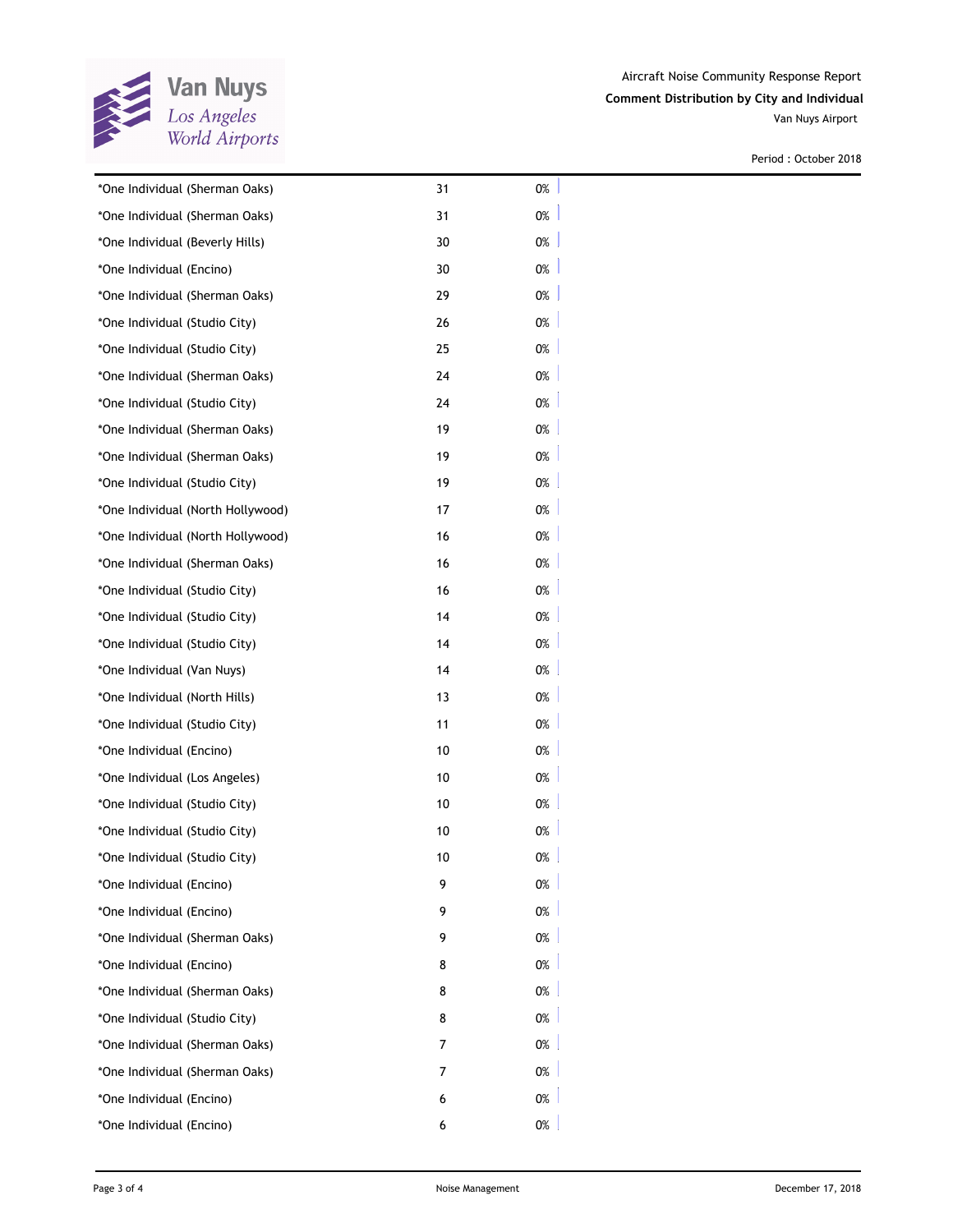

**Comment Distribution by City and Individual**

Van Nuys Airport

Period : October 2018

| *One Individual (Studio City) |                                       | 6    | 0%    |    |    |  |                |  |  |           |  |
|-------------------------------|---------------------------------------|------|-------|----|----|--|----------------|--|--|-----------|--|
|                               | Individuals Reporting 2 To 5 Comments | 84   | $1\%$ |    |    |  |                |  |  |           |  |
|                               | Individuals Reporting One Comment     | 36   | $1\%$ |    |    |  |                |  |  |           |  |
| <b>TOTAL</b>                  | Individuals: 130                      | 6329 | 0     | 10 | 20 |  | 30 40 50 60 70 |  |  | 80 90 100 |  |

\* One individual reporting 6 or more comments shown by city.

\*\* All percentages are rounded to the nearest whole number.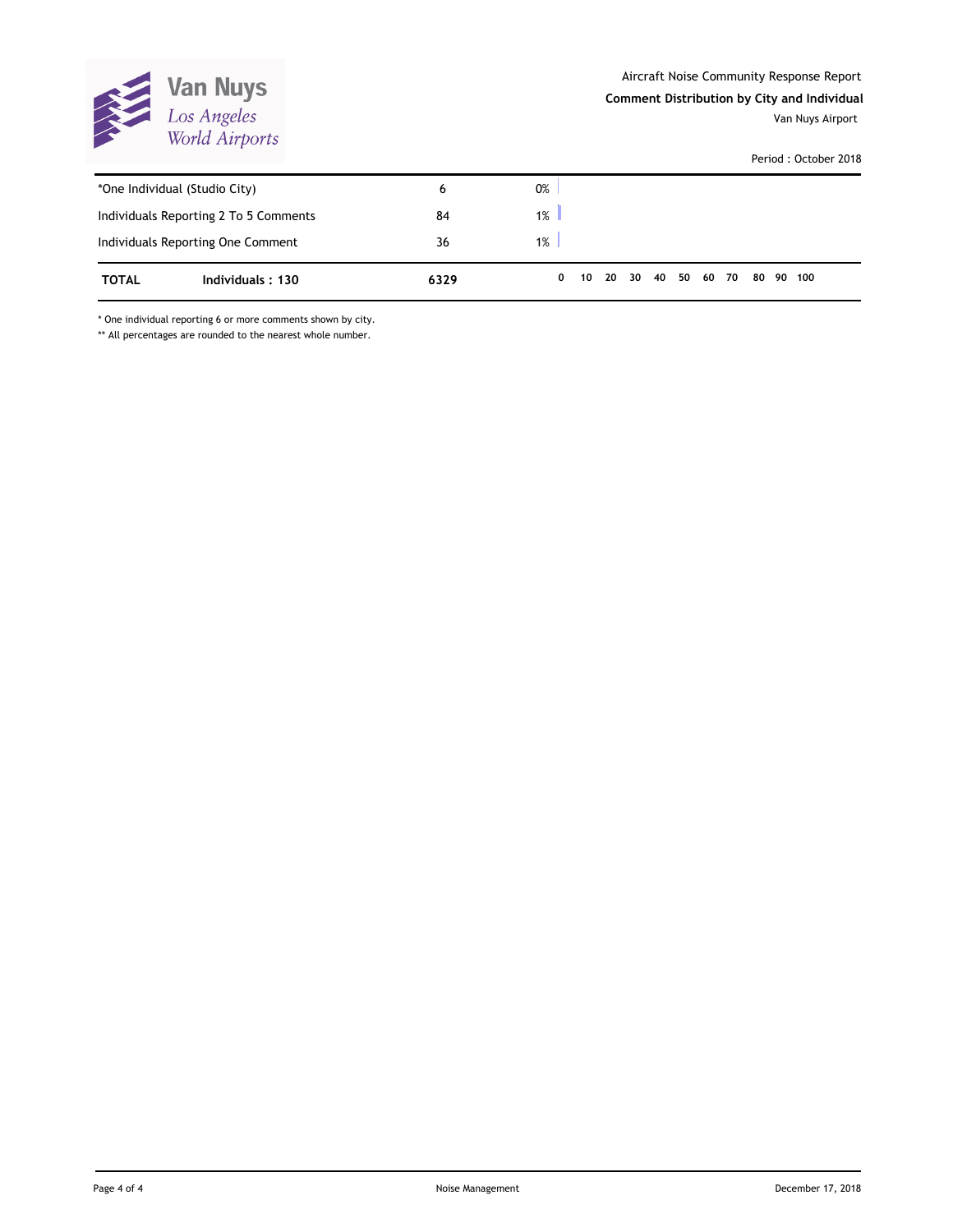

Period : October 2018

| Type of Disturbance*         | <b>Number of Comments</b> |
|------------------------------|---------------------------|
| Circling                     | 3                         |
| Flying over home             | 5815                      |
| Frequency of flights         | 68                        |
| Hovering                     | $\overline{2}$            |
| Late night/early morning     | 68                        |
| Low flying                   | 109                       |
| Sustained noise (>5 minutes) | 120                       |
| Unspecified                  | 1                         |
| Unusually loud               | 133                       |
| Vibration/rumbling           | 10                        |
| TOTAL                        | 6,329                     |



Note: \* As reported by individuals.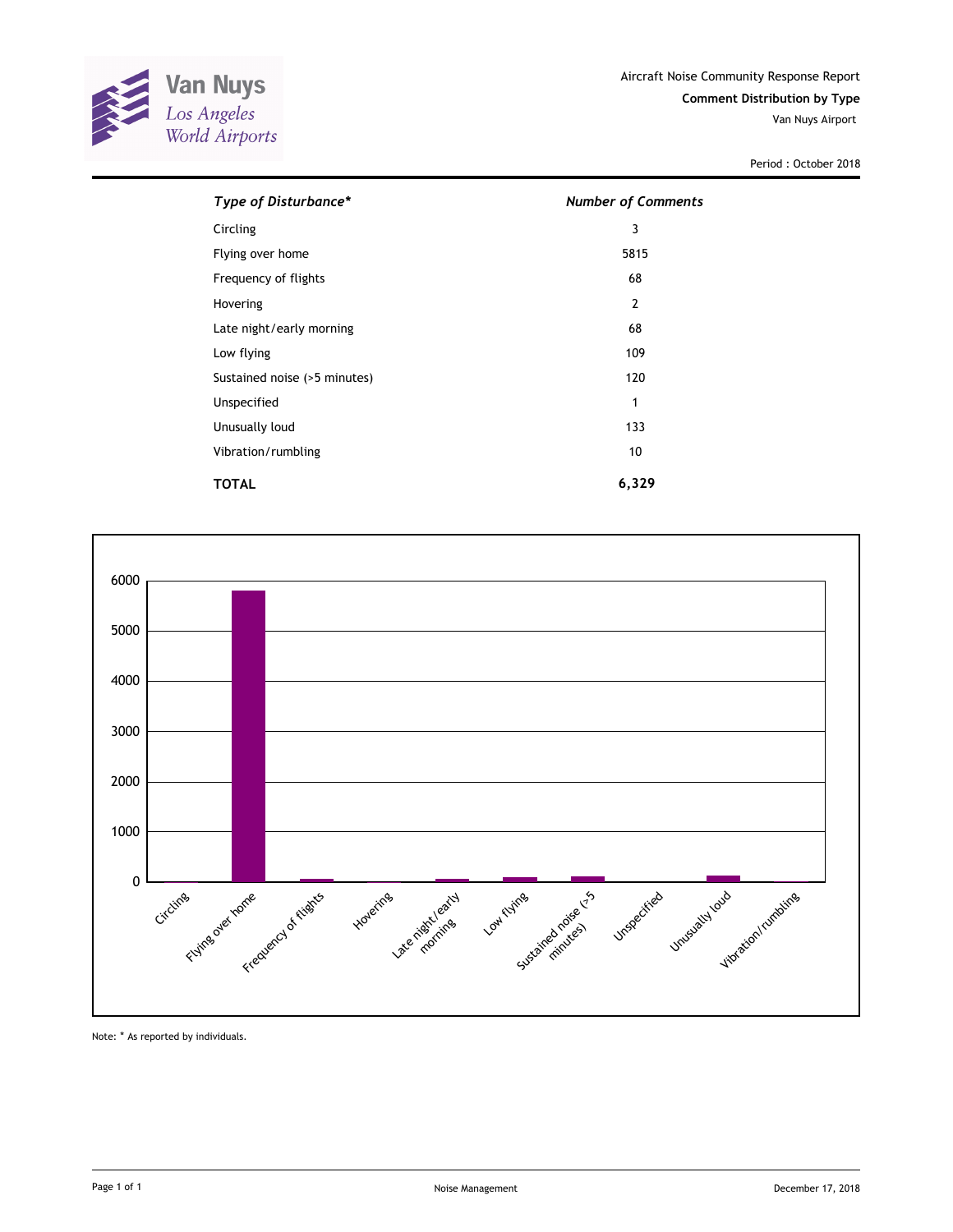

| <b>Contact</b> |           | Disturbance |           |                    |                  |                                                                                                                                                                                                                                                                                                                                                                                                                                                                                                                                                                                                                                                                                                                                                                                                                                                                                                                                                                                          |
|----------------|-----------|-------------|-----------|--------------------|------------------|------------------------------------------------------------------------------------------------------------------------------------------------------------------------------------------------------------------------------------------------------------------------------------------------------------------------------------------------------------------------------------------------------------------------------------------------------------------------------------------------------------------------------------------------------------------------------------------------------------------------------------------------------------------------------------------------------------------------------------------------------------------------------------------------------------------------------------------------------------------------------------------------------------------------------------------------------------------------------------------|
| Date           | Time      | Date        | Time      | City               | Disturbance**    | <b>Findings</b>                                                                                                                                                                                                                                                                                                                                                                                                                                                                                                                                                                                                                                                                                                                                                                                                                                                                                                                                                                          |
| 10/01/2018     | $6:18$ am | 10/01/2018  | $6:17$ am | <b>Studio City</b> | Flying over home | The aircraft that you reported in October 2018 were departures from Van Nuys<br>Airport (VNY) under the control of Federal Aviation Administration (FAA) Air Traffic<br>Controllers (ATC). Your residence is subject to aircraft departing from VNY and<br>Hollywood-Burbank (BUR) airports following long-established FAA flight procedures<br>and/or recently updated departure procedures for VNY and BUR. Flight patterns and<br>altitudes for aircraft are determined by FAA procedures and navigational equipment.<br>These air routes are established to ensure flights, from various directions, receive safe<br>separation while approaching and departing Los Angeles area airports. Lastly, please<br>note that LAWA does not have jurisdiction on aircraft in flight. The FAA has sole<br>authority over aircraft flight paths and altitudes. Additionally, please refer to the VNY<br>Noise Management "quick facts" for a brief list of enforcement and regulatory actions |
|                |           |             |           |                    |                  | VNY "can" and "cannot do," related to FAA regulations and local City Ordinances. The<br>quick facts and the City Curfew Ordinance may be found online under the "Noise"<br>Management Quick Facts" link at www.lawa.org/VNYNoise/.                                                                                                                                                                                                                                                                                                                                                                                                                                                                                                                                                                                                                                                                                                                                                       |
| 10/01/2018     | 8:07 am   | 10/01/2018  | $8:04$ am | Sherman Oaks       | Flying over home | The aircraft that you reported in October 2018 were departures from Van Nuys<br>Airport (VNY) under the control of Federal Aviation Administration (FAA) Air Traffic<br>Controllers (ATC). Your residence is subject to aircraft departing from VNY and<br>Hollywood-Burbank (BUR) airports following long-established FAA flight procedures<br>and/or recently updated departure procedures for VNY and BUR. Flight patterns and<br>altitudes for aircraft are determined by FAA procedures and navigational equipment.<br>These air routes are established to ensure flights, from various directions, receive safe<br>separation while approaching and departing Los Angeles area airports. Lastly, please<br>note that LAWA does not have jurisdiction on aircraft in flight. The FAA has sole<br>authority over aircraft flight paths and altitudes.                                                                                                                                |
| 10/01/2018     | 8:07 am   | 10/01/2018  | $8:06$ am | Sherman Oaks       | Flying over home | The aircraft that you reported on Monday, October 1, 2018 was a departure from Van<br>Nuys Airport (VNY) under the control of Federal Aviation Administration (FAA) Air<br>Traffic Controllers (ATC). Your residence is subject to aircraft departing from VNY and<br>Hollywood-Burbank (BUR) airports following long-established FAA flight procedures                                                                                                                                                                                                                                                                                                                                                                                                                                                                                                                                                                                                                                  |

\* Comments exceeding monthly limit are not investigated and are not shown.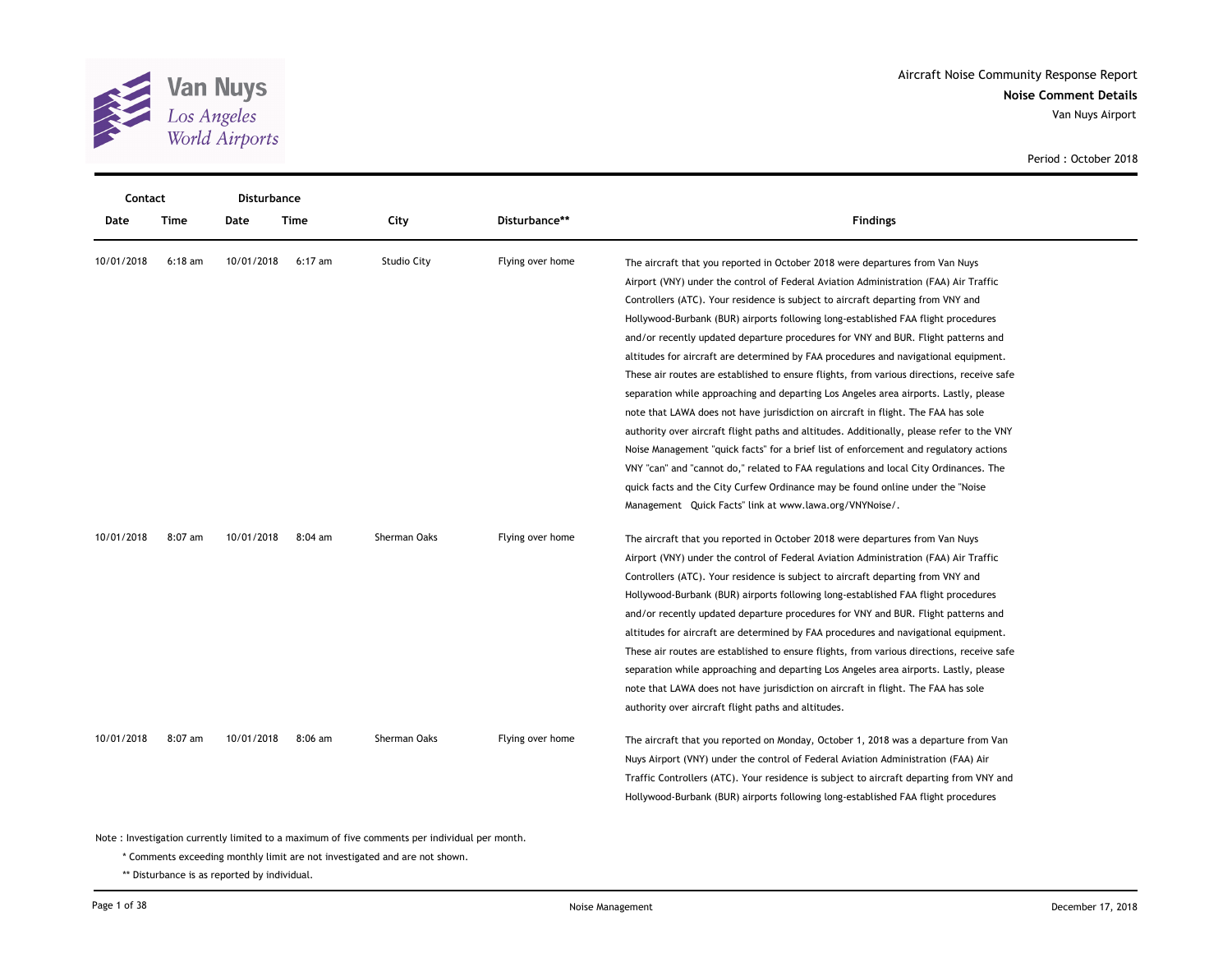| Contact    |           | Disturbance |           |                    |                  |                                                                                           |
|------------|-----------|-------------|-----------|--------------------|------------------|-------------------------------------------------------------------------------------------|
| Date       | Time      | Date        | Time      | City               | Disturbance      | <b>Findings</b>                                                                           |
|            |           |             |           |                    |                  | and/or recently updated departure procedures for VNY and BUR. Flight patterns and         |
|            |           |             |           |                    |                  | altitudes for aircraft are determined by FAA procedures and navigational equipment.       |
|            |           |             |           |                    |                  | These air routes are established to ensure flights, from various directions, receive safe |
|            |           |             |           |                    |                  | separation while approaching and departing Los Angeles area airports. Lastly, please      |
|            |           |             |           |                    |                  | note that LAWA does not have jurisdiction on aircraft in flight. The FAA has sole         |
|            |           |             |           |                    |                  | authority over aircraft flight paths and altitudes.                                       |
| 10/01/2018 | 8:17 am   | 10/01/2018  | $8:16$ am | Sherman Oaks       | Flying over home | The aircraft that you reported in October 2018 were departures from Van Nuys              |
|            |           |             |           |                    |                  | Airport (VNY) under the control of Federal Aviation Administration (FAA) Air Traffic      |
|            |           |             |           |                    |                  | Controllers (ATC). Your residence is subject to aircraft departing from VNY and           |
|            |           |             |           |                    |                  | Hollywood-Burbank (BUR) airports following long-established FAA flight procedures         |
|            |           |             |           |                    |                  | and/or recently updated departure procedures for VNY and BUR. Flight patterns and         |
|            |           |             |           |                    |                  | altitudes for aircraft are determined by FAA procedures and navigational equipment.       |
|            |           |             |           |                    |                  | These air routes are established to ensure flights, from various directions, receive safe |
|            |           |             |           |                    |                  | separation while approaching and departing Los Angeles area airports. Lastly, please      |
|            |           |             |           |                    |                  | note that LAWA does not have jurisdiction on aircraft in flight. The FAA has sole         |
|            |           |             |           |                    |                  | authority over aircraft flight paths and altitudes. Additionally, please refer to the VNY |
|            |           |             |           |                    |                  | Noise Management "quick facts" for a brief list of enforcement and regulatory actions     |
|            |           |             |           |                    |                  | VNY "can" and "cannot do," related to FAA regulations and local City Ordinances. The      |
|            |           |             |           |                    |                  | quick facts and the City Curfew Ordinance may be found online under the "Noise"           |
|            |           |             |           |                    |                  | Management Quick Facts" link at www.lawa.org/VNYNoise/.                                   |
| 10/01/2018 | 8:31 am   | 10/01/2018  | 8:30 am   | <b>Studio City</b> | Flying over home | The aircraft that you reported in October 2018 were departures from Van Nuys              |
|            |           |             |           |                    |                  | Airport (VNY) under the control of Federal Aviation Administration (FAA) Air Traffic      |
|            |           |             |           |                    |                  | Controllers (ATC). Your residence is subject to aircraft departing from VNY and           |
|            |           |             |           |                    |                  | Hollywood-Burbank (BUR) airports following long-established FAA flight procedures         |
|            |           |             |           |                    |                  | and/or recently updated departure procedures for VNY and BUR. Flight patterns and         |
|            |           |             |           |                    |                  | altitudes for aircraft are determined by FAA procedures and navigational equipment.       |
|            |           |             |           |                    |                  | These air routes are established to ensure flights, from various directions, receive safe |
|            |           |             |           |                    |                  | separation while approaching and departing Los Angeles area airports. Lastly, please      |
|            |           |             |           |                    |                  | note that LAWA does not have jurisdiction on aircraft in flight. The FAA has sole         |
|            |           |             |           |                    |                  | authority over aircraft flight paths and altitudes.                                       |
| 10/01/2018 | $9:21$ am | 10/01/2018  | $9:20$ am | Sherman Oaks       | Flying over home | Most of the aircraft that you reported in October 2018 were departures from Van           |
|            |           |             |           |                    |                  | Nuys Airport (VNY) under the control of Federal Aviation Administration (FAA) Air         |
|            |           |             |           |                    |                  | Traffic Controllers (ATC). Your residence is subject to aircraft departing from VNY and   |

\* Comments exceeding monthly limit are not investigated and are not shown.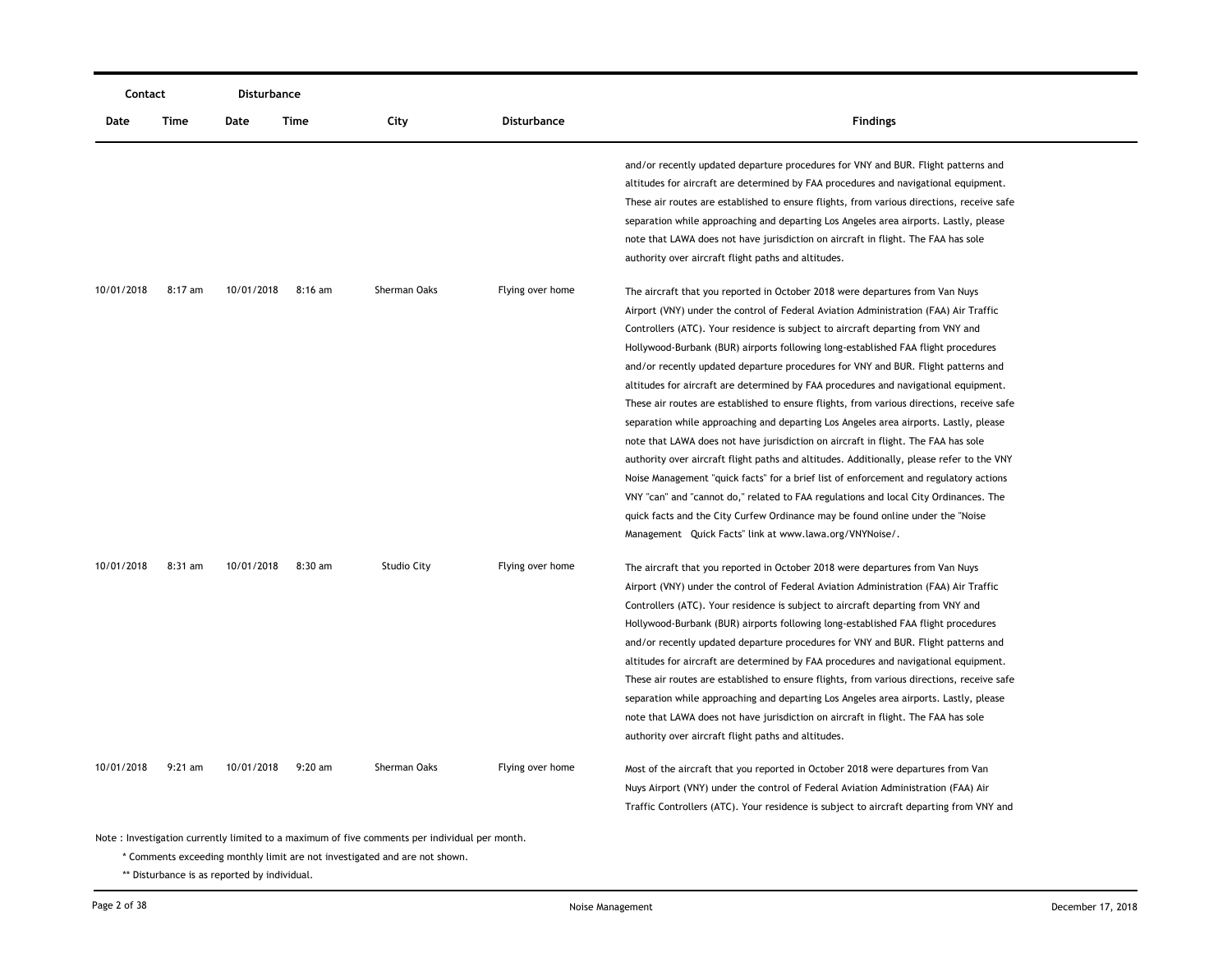| Contact    |           | Disturbance         |           |                                                                                                                   |                          |                                                                                                                                                                                                                                                                                                                                                                                                                                                                                                                                                                                                                                                                                                                                                                                                                                                                                                                                                                                                                                                                                                           |  |
|------------|-----------|---------------------|-----------|-------------------------------------------------------------------------------------------------------------------|--------------------------|-----------------------------------------------------------------------------------------------------------------------------------------------------------------------------------------------------------------------------------------------------------------------------------------------------------------------------------------------------------------------------------------------------------------------------------------------------------------------------------------------------------------------------------------------------------------------------------------------------------------------------------------------------------------------------------------------------------------------------------------------------------------------------------------------------------------------------------------------------------------------------------------------------------------------------------------------------------------------------------------------------------------------------------------------------------------------------------------------------------|--|
| Date       | Time      | Date                | Time      | City                                                                                                              | <b>Disturbance</b>       | <b>Findings</b>                                                                                                                                                                                                                                                                                                                                                                                                                                                                                                                                                                                                                                                                                                                                                                                                                                                                                                                                                                                                                                                                                           |  |
|            |           |                     |           |                                                                                                                   |                          | Hollywood-Burbank (BUR) airports following long-established FAA flight procedures<br>and/or recently updated departure procedures for VNY and BUR. Flight patterns and<br>altitudes for aircraft are determined by FAA procedures and navigational equipment.<br>These air routes are established to ensure flights, from various directions, receive safe<br>separation while approaching and departing Los Angeles area airports. Lastly, please<br>note that LAWA does not have jurisdiction on aircraft in flight. The FAA has sole<br>authority over aircraft flight paths and altitudes.                                                                                                                                                                                                                                                                                                                                                                                                                                                                                                            |  |
| 10/01/2018 | 10:32 am  | 10/01/2018          | $6:15$ am | Sherman Oaks                                                                                                      | Late night/early morning | The aircraft that you reported on Monday, October 1, 2018 were departures from Van<br>Nuys Airport (VNY) under the control of Federal Aviation Administration (FAA) Air<br>Traffic Controllers (ATC). Your residence is subject to aircraft departing from VNY and<br>Hollywood-Burbank (BUR) airports following long-established FAA flight procedures<br>and/or recently updated departure procedures for VNY and BUR. There were also<br>several overflights by Los Angeles Police Department (LAPD) Air Support Division (ASD)<br>that were over your neighborhood conducting official LAPD ASD business that were not<br>associated with VNY operations. Flight patterns and altitudes for aircraft are<br>determined by FAA procedures and navigational equipment. These air routes are<br>established to ensure flights, from various directions, receive safe separation while<br>approaching and departing Los Angeles area airports. Lastly, please note that LAWA<br>does not have jurisdiction on aircraft in flight. The FAA has sole authority over aircraft<br>flight paths and altitudes. |  |
| 10/01/2018 | 11:24 am  | 10/01/2018 11:23 am |           | North Hollywood                                                                                                   | Flying over home         | The aircraft you reported on Monday, October 1, 2018 at 11:23 was a departure from<br>Hollywood-Burbank Airport (BUR) and was not associated with Van Nuys Airport (VNY)<br>operations. Please contact the BUR Hotline at (800) 441-0409 for further information<br>regarding this flight. Please note that Southwest Airlines (SWA) does not operate at<br>VNY.                                                                                                                                                                                                                                                                                                                                                                                                                                                                                                                                                                                                                                                                                                                                          |  |
| 10/01/2018 | $8:23$ pm | 10/01/2018          | 8:21 pm   | Northridge<br>Note $\cdot$ Investigation currently limited to a maximum of five comments nor individual per month | Flying over home         | The aircraft you reported on Monday, October 1, 2018 at 20:21 was a Gulfstream G-III<br>that departed from VNY under the direction and control of the Federal Aviation<br>Administration (FAA) Air Traffic Controllers (ATC). This departure was to the north and<br>took-off from runway 34L. The departure from 34L was consistent with normal VNY<br>northerly departure procedures. Whenever northerly winds occur, all aircraft arrivals<br>and departures are directed to head north into the wind due to aircraft safety<br>requirements, and to maximize aircraft performance during takeoffs and landing.<br>During these conditions, the FAA Controllers conduct Northerly Operations at VNY,                                                                                                                                                                                                                                                                                                                                                                                                   |  |

\* Comments exceeding monthly limit are not investigated and are not shown.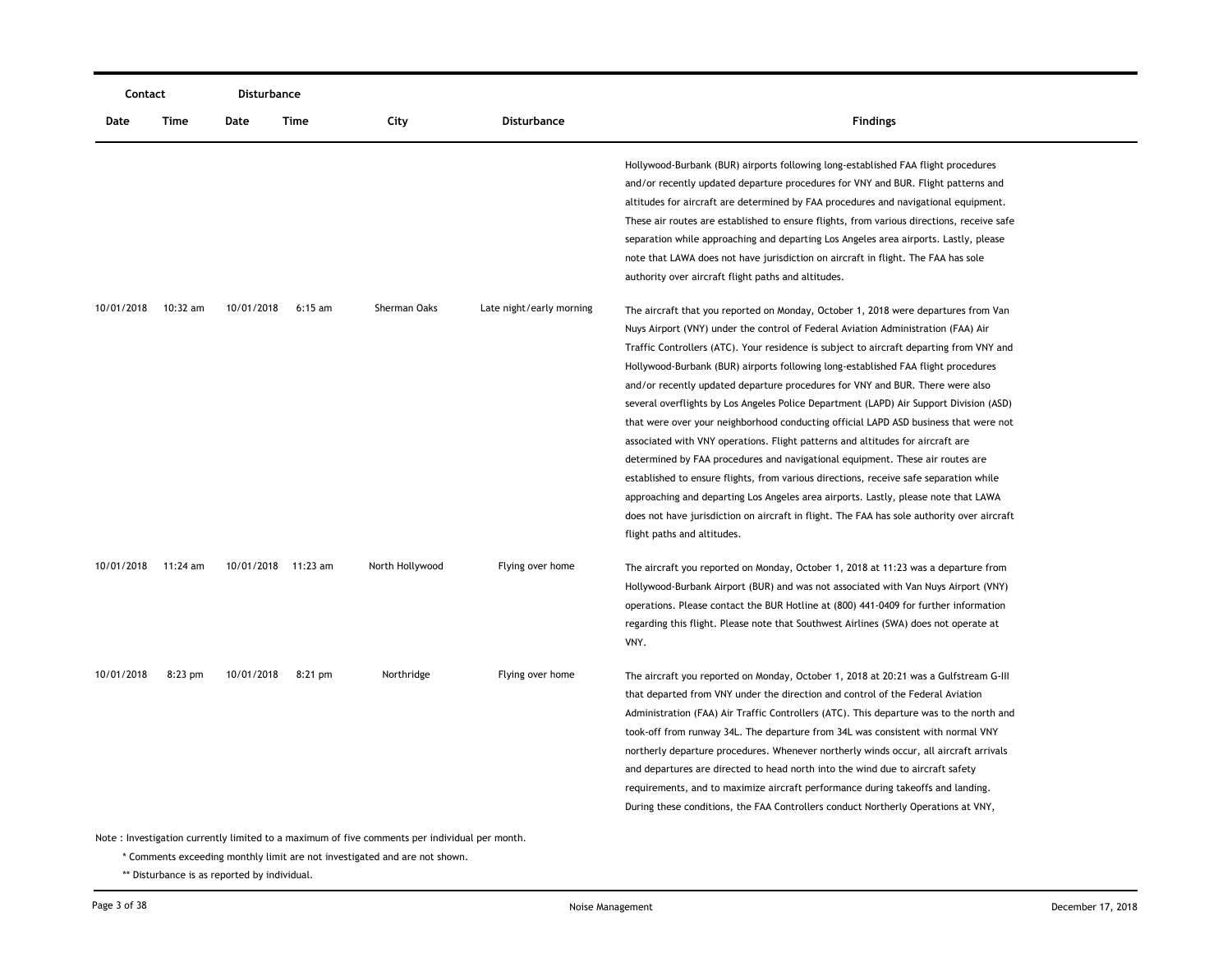| Contact    |                    | <b>Disturbance</b> |                     |                 |                    |                                                                                                                                                                                                                                                                                                                                                                                                                                                                                                                                                                                                                                                                                                                                                                                                                                                                                                                                                                                                                                                                                                                                                                                                                                                                                           |  |  |
|------------|--------------------|--------------------|---------------------|-----------------|--------------------|-------------------------------------------------------------------------------------------------------------------------------------------------------------------------------------------------------------------------------------------------------------------------------------------------------------------------------------------------------------------------------------------------------------------------------------------------------------------------------------------------------------------------------------------------------------------------------------------------------------------------------------------------------------------------------------------------------------------------------------------------------------------------------------------------------------------------------------------------------------------------------------------------------------------------------------------------------------------------------------------------------------------------------------------------------------------------------------------------------------------------------------------------------------------------------------------------------------------------------------------------------------------------------------------|--|--|
| Date       | Time               | Date               | Time                | City            | <b>Disturbance</b> | <b>Findings</b>                                                                                                                                                                                                                                                                                                                                                                                                                                                                                                                                                                                                                                                                                                                                                                                                                                                                                                                                                                                                                                                                                                                                                                                                                                                                           |  |  |
|            |                    |                    |                     |                 |                    | which is the opposite direction from Southerly Operations that is normally utilized.<br>Flight patterns and altitudes for aircraft are determined by FAA procedures and<br>navigational equipment. These air routes are established to ensure flights, from various<br>directions, receive safe separation while approaching and departing Los Angeles area<br>airports. Lastly, please note that LAWA does not have jurisdiction on aircraft in flight.<br>The FAA has sole authority over aircraft flight paths and altitudes.                                                                                                                                                                                                                                                                                                                                                                                                                                                                                                                                                                                                                                                                                                                                                          |  |  |
| 10/01/2018 | $10:20 \text{ pm}$ |                    | 10/01/2018 10:16 pm | Granada Hills   | Flying over home   | The aircraft you reported in October 2018 were arrivals to Van Nuys Airport (VNY).<br>The arrivals were conducted under the control and direction of Federal Aviation<br>Administration (FAA) Air Traffic Controllers (ATC). Your residence is located near the<br>standard arrival route for runways 16R and 16L and is subject to numerous arrival<br>aircraft on final approach for landing. Flight patterns and altitudes for aircraft are<br>standardized and determined by FAA procedures and electronic navigational aid<br>equipment. These air routes are established to ensure flights, from various directions,<br>receive adequate separation while approaching and departing Los Angeles area<br>airports. Additionally, please refer to the Noise Management "quick facts" for a brief<br>list of enforcement and regulatory actions VNY "can" and "cannot do," related to FAA<br>regulations and local City Ordinances. The quick facts may be found online under the<br>"Noise Management - Quick Facts" link at www.lawa.org/VNYNoise/<br>http://www.lawa.org/VNYNoise/. Lastly, please note that airports do not have<br>jurisdiction on aircraft in flight. The FAA has sole authority over aircraft flight<br>patterns and regulates virtually all aviation activity. |  |  |
| 10/02/2018 | $8:00$ am          | 10/02/2018         | 7:58 am             | North Hollywood | Flying over home   | The aircraft that you reported in October 2018 were departures from Van Nuys<br>Airport (VNY) and Hollywood-Burbank Airport BUR which were conducted under the<br>control of Federal Aviation Administration (FAA) Air Traffic Controllers (ATC). Your<br>residence is subject to aircraft departing from VNY and BUR airports following<br>long-established FAA flight procedures and/or recently updated departure procedures<br>for VNY and BUR. Please contact the BUR Hotline regarding their flight activity.<br>Additionally, flight patterns and altitudes for aircraft are determined by FAA<br>procedures and navigational equipment. These air routes are established to ensure<br>flights, from various directions, receive safe separation while approaching and<br>departing Los Angeles area airports. Lastly, please note that LAWA does not have<br>jurisdiction on aircraft in flight. The FAA has sole authority over aircraft flight paths<br>and altitudes.                                                                                                                                                                                                                                                                                                          |  |  |

\* Comments exceeding monthly limit are not investigated and are not shown.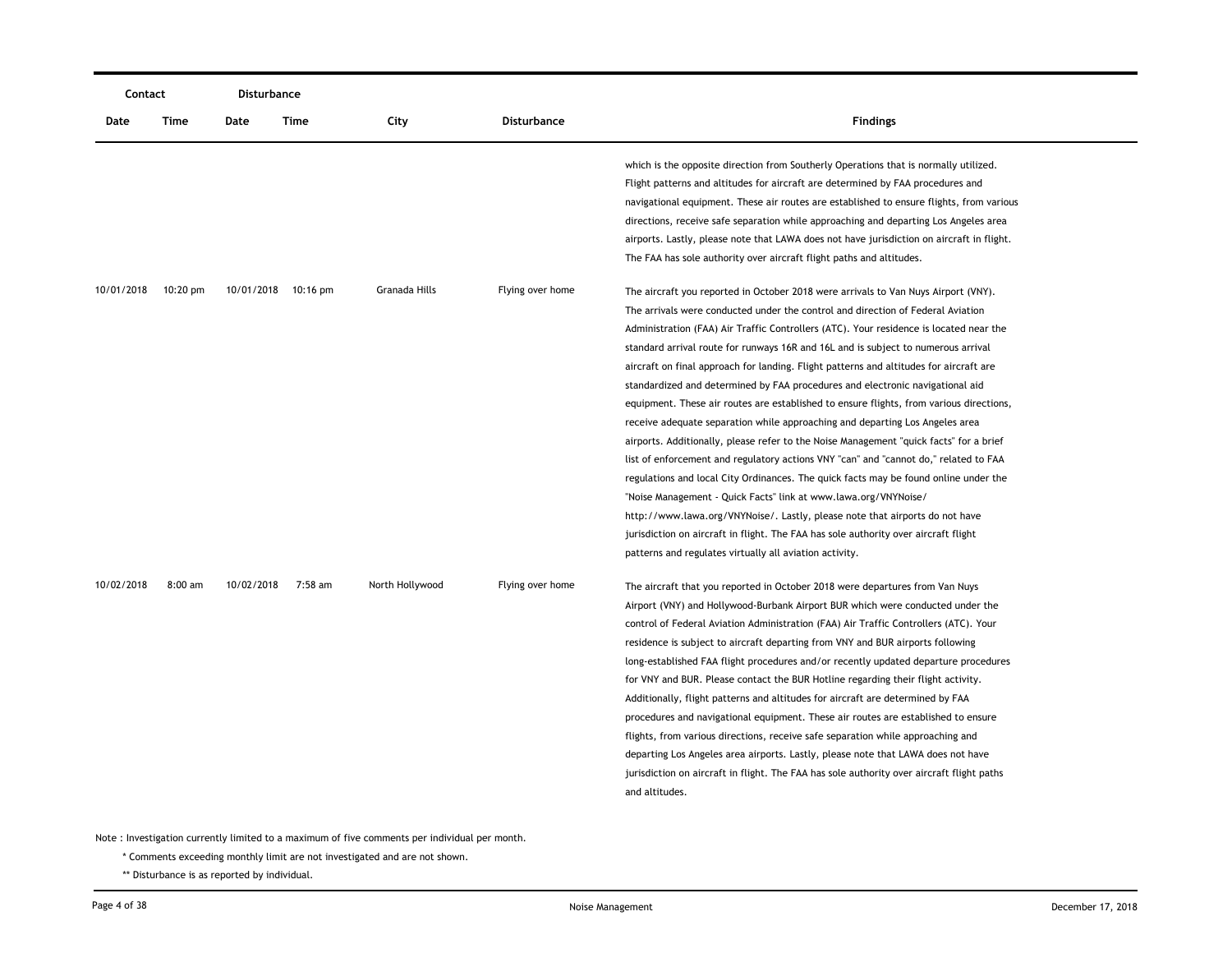|            | Contact   |            | <b>Disturbance</b> |                                                                                                                                                                             |                          |                                                                                                                                                                                                                                                                                                                                                                                                                                                                                                                                                                                                                                                                                                                                                                                                                                                                                                                                                                                                                                                                                                                                                                                                                                                                                                                                                                                                                                                                                                                                                                                                                                                                                                                                                                                                                                                                                                                                                                                                                                                                                                                                                                                   |
|------------|-----------|------------|--------------------|-----------------------------------------------------------------------------------------------------------------------------------------------------------------------------|--------------------------|-----------------------------------------------------------------------------------------------------------------------------------------------------------------------------------------------------------------------------------------------------------------------------------------------------------------------------------------------------------------------------------------------------------------------------------------------------------------------------------------------------------------------------------------------------------------------------------------------------------------------------------------------------------------------------------------------------------------------------------------------------------------------------------------------------------------------------------------------------------------------------------------------------------------------------------------------------------------------------------------------------------------------------------------------------------------------------------------------------------------------------------------------------------------------------------------------------------------------------------------------------------------------------------------------------------------------------------------------------------------------------------------------------------------------------------------------------------------------------------------------------------------------------------------------------------------------------------------------------------------------------------------------------------------------------------------------------------------------------------------------------------------------------------------------------------------------------------------------------------------------------------------------------------------------------------------------------------------------------------------------------------------------------------------------------------------------------------------------------------------------------------------------------------------------------------|
| Date       | Time      | Date       | Time               | City                                                                                                                                                                        | <b>Disturbance</b>       | <b>Findings</b>                                                                                                                                                                                                                                                                                                                                                                                                                                                                                                                                                                                                                                                                                                                                                                                                                                                                                                                                                                                                                                                                                                                                                                                                                                                                                                                                                                                                                                                                                                                                                                                                                                                                                                                                                                                                                                                                                                                                                                                                                                                                                                                                                                   |
| 10/02/2018 | $9:11$ am | 10/02/2018 | 4:50 am            | Sherman Oaks                                                                                                                                                                | Late night/early morning | The aircraft that you reported in October 2018 were departures from Van Nuys<br>Airport (VNY) under the control of Federal Aviation Administration (FAA) Air Traffic<br>Controllers (ATC). Your residence is subject to aircraft departing from VNY and<br>Hollywood-Burbank (BUR) airports following long-established FAA flight procedures<br>and/or recently updated departure procedures for VNY and BUR. Flight patterns and<br>altitudes for aircraft are determined by FAA procedures and navigational equipment.<br>These air routes are established to ensure flights, from various directions, receive safe<br>separation while approaching and departing Los Angeles area airports.<br>All of the aircraft complied with all City of Los Angeles and Federal regulations/laws,<br>including the VNY Curfew Regulation. The VNY Curfew only prohibits the DEPARTURE of<br>older, louder Stage 2 aircraft exceeding a specified noise level established in an FAA<br>Advisory Circular between 2200 (10 pm) and 0700 (7 am) the following day. Please note<br>that this "partial" curfew does not prohibit any aircraft from neither landing nor does<br>it prohibit newer Stage 3 or Stage 4 aircraft from departing VNY. Additionally,<br>helicopters, medical life flights, military or other government owned/operated aircraft<br>involved in law enforcement, emergency response, fire or rescue operations are<br>exempt from the curfew. The full text of the Ordinance can be viewed on line at:<br>www.lawa.org/VNYNoise/ and clicking on "Documents," then selecting "Noise<br>Abatement and Curfew Regulation" in the blue box. Conjointly, please refer to the VNY<br>Noise Management "quick facts" for a brief list of enforcement and regulatory actions<br>VNY "can" and "cannot do," related to FAA regulations and local City Ordinances. The<br>quick facts and the City Curfew Ordinance may be found online under the "Noise<br>Management Quick Facts" link at www.lawa.org/VNYNoise/. Lastly, please note that<br>LAWA does not have jurisdiction on aircraft in flight. The FAA has sole authority over<br>aircraft flight paths and altitudes. |
| 10/02/2018 | $3:02$ pm | 10/02/2018 | 2:57 pm            | <b>Studio City</b>                                                                                                                                                          | Flying over home         | The aircraft that you reported in October 2018 were departures from Van Nuys<br>Airport (VNY) under the control of Federal Aviation Administration (FAA) Air Traffic<br>Controllers (ATC). Your residence is subject to aircraft departing from VNY and<br>Hollywood-Burbank (BUR) airports following long-established FAA flight procedures<br>and/or recently updated departure procedures for VNY and BUR. Flight patterns and<br>altitudes for aircraft are determined by FAA procedures and navigational equipment.<br>These air routes are established to ensure flights, from various directions, receive safe<br>separation while approaching and departing Los Angeles area airports. Lastly, please<br>note that LAWA does not have jurisdiction on aircraft in flight. The FAA has sole                                                                                                                                                                                                                                                                                                                                                                                                                                                                                                                                                                                                                                                                                                                                                                                                                                                                                                                                                                                                                                                                                                                                                                                                                                                                                                                                                                                |
|            |           |            |                    | Note: Investigation currently limited to a maximum of five comments per individual per month.<br>* Comments exceeding monthly limit are not investigated and are not shown. |                          |                                                                                                                                                                                                                                                                                                                                                                                                                                                                                                                                                                                                                                                                                                                                                                                                                                                                                                                                                                                                                                                                                                                                                                                                                                                                                                                                                                                                                                                                                                                                                                                                                                                                                                                                                                                                                                                                                                                                                                                                                                                                                                                                                                                   |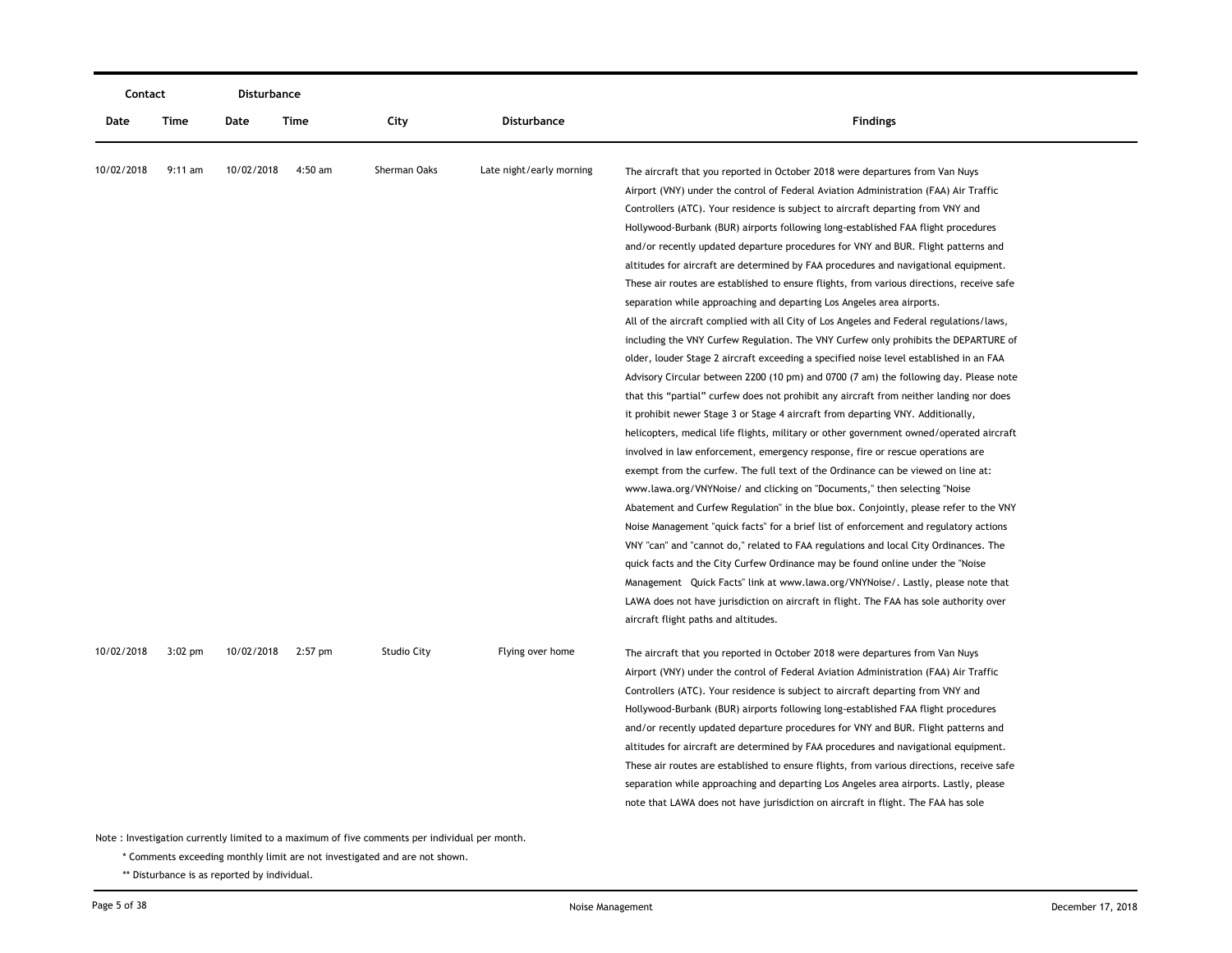|            | Contact   |            | Disturbance         |                    |                    |                                                                                                                                                                                                                                                                                                                                                                                                                                                                                                                                                                                                                                                                                                                                                                                                                                                                                                                  |
|------------|-----------|------------|---------------------|--------------------|--------------------|------------------------------------------------------------------------------------------------------------------------------------------------------------------------------------------------------------------------------------------------------------------------------------------------------------------------------------------------------------------------------------------------------------------------------------------------------------------------------------------------------------------------------------------------------------------------------------------------------------------------------------------------------------------------------------------------------------------------------------------------------------------------------------------------------------------------------------------------------------------------------------------------------------------|
| Date       | Time      | Date       | Time                | City               | <b>Disturbance</b> | <b>Findings</b>                                                                                                                                                                                                                                                                                                                                                                                                                                                                                                                                                                                                                                                                                                                                                                                                                                                                                                  |
|            |           |            |                     |                    |                    | authority over aircraft flight paths and altitudes.                                                                                                                                                                                                                                                                                                                                                                                                                                                                                                                                                                                                                                                                                                                                                                                                                                                              |
| 10/02/2018 | $6:51$ pm | 10/02/2018 | $6:50$ pm           | <b>Studio City</b> | Flying over home   | The aircraft that you reported in October 2018 were departures from Van Nuys<br>Airport (VNY) under the control of Federal Aviation Administration (FAA) Air Traffic<br>Controllers (ATC). Your residence is subject to aircraft departing from VNY and<br>Hollywood-Burbank (BUR) airports following long-established FAA flight procedures<br>and/or recently updated departure procedures for VNY and BUR. Flight patterns and<br>altitudes for aircraft are determined by FAA procedures and navigational equipment.<br>These air routes are established to ensure flights, from various directions, receive safe<br>separation while approaching and departing Los Angeles area airports. Lastly, please<br>note that LAWA does not have jurisdiction on aircraft in flight. The FAA has sole                                                                                                               |
| 10/02/2018 | $9:39$ pm | 10/02/2018 | $9:38$ pm           | Sherman Oaks       | Flying over home   | authority over aircraft flight paths and altitudes.<br>The aircraft that you reported in October 2018 were departures from Van Nuys<br>Airport (VNY) under the control of Federal Aviation Administration (FAA) Air Traffic<br>Controllers (ATC). Your residence is subject to aircraft departing from VNY and<br>Hollywood-Burbank (BUR) airports following long-established FAA flight procedures<br>and/or recently updated departure procedures for VNY and BUR. Flight patterns and<br>altitudes for aircraft are determined by FAA procedures and navigational equipment.<br>These air routes are established to ensure flights, from various directions, receive safe<br>separation while approaching and departing Los Angeles area airports. Lastly, please<br>note that LAWA does not have jurisdiction on aircraft in flight. The FAA has sole<br>authority over aircraft flight paths and altitudes. |
| 10/03/2018 | 11:58 am  |            | 10/03/2018 11:53 am | Sherman Oaks       | Flying over home   | The aircraft that you reported in October 2018 were departures from Van Nuys<br>Airport (VNY) under the control of Federal Aviation Administration (FAA) Air Traffic<br>Controllers (ATC). Your residence is subject to aircraft departing from VNY and<br>Hollywood-Burbank (BUR) airports following long-established FAA flight procedures<br>and/or recently updated departure procedures for VNY and BUR. Flight patterns and<br>altitudes for aircraft are determined by FAA procedures and navigational equipment.<br>These air routes are established to ensure flights, from various directions, receive safe<br>separation while approaching and departing Los Angeles area airports. Lastly, please<br>note that LAWA does not have jurisdiction on aircraft in flight. The FAA has sole<br>authority over aircraft flight paths and altitudes.                                                        |

\* Comments exceeding monthly limit are not investigated and are not shown.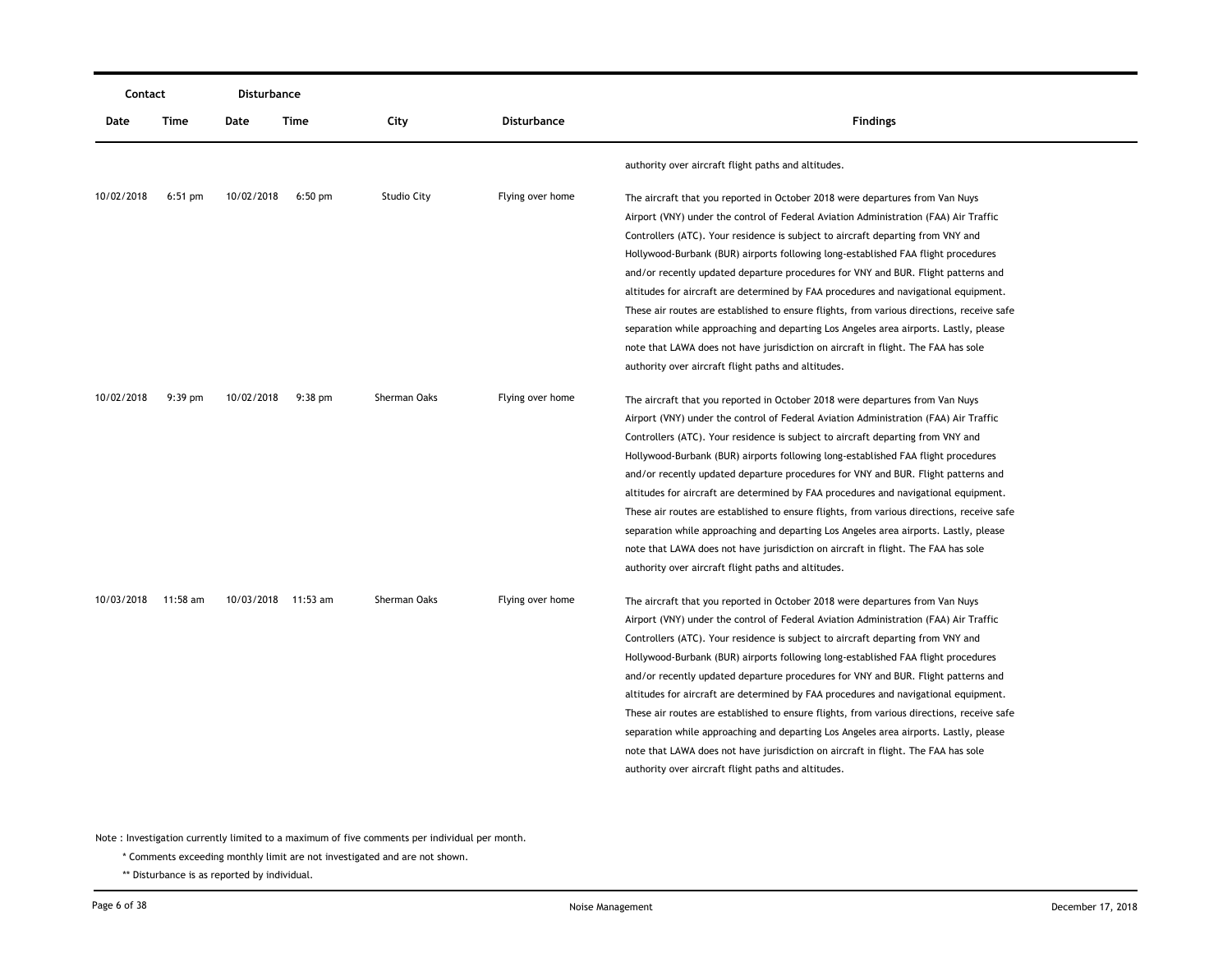| Contact    |                   | Disturbance |                     |              |                          |                                                                                                                                                                                                                                                                                                                                                                                                                                                                                                                                                                                                                                                                                                                                                                                                                                                                                                                                                                                                       |
|------------|-------------------|-------------|---------------------|--------------|--------------------------|-------------------------------------------------------------------------------------------------------------------------------------------------------------------------------------------------------------------------------------------------------------------------------------------------------------------------------------------------------------------------------------------------------------------------------------------------------------------------------------------------------------------------------------------------------------------------------------------------------------------------------------------------------------------------------------------------------------------------------------------------------------------------------------------------------------------------------------------------------------------------------------------------------------------------------------------------------------------------------------------------------|
| Date       | Time              | Date        | Time                | City         | Disturbance              | <b>Findings</b>                                                                                                                                                                                                                                                                                                                                                                                                                                                                                                                                                                                                                                                                                                                                                                                                                                                                                                                                                                                       |
| 10/03/2018 | $6:34 \text{ pm}$ | 10/03/2018  | $6:33$ pm           | Sherman Oaks | Flying over home         | The aircraft that you reported in October 2018 were departures from Van Nuys<br>Airport (VNY) under the control of Federal Aviation Administration (FAA) Air Traffic<br>Controllers (ATC). Your residence is subject to aircraft departing from VNY and<br>Hollywood-Burbank (BUR) airports following long-established FAA flight procedures<br>and/or recently updated departure procedures for VNY and BUR. Flight patterns and<br>altitudes for aircraft are determined by FAA procedures and navigational equipment.<br>These air routes are established to ensure flights, from various directions, receive safe<br>separation while approaching and departing Los Angeles area airports. Lastly, please<br>note that LAWA does not have jurisdiction on aircraft in flight. The FAA has sole<br>authority over aircraft flight paths and altitudes.                                                                                                                                             |
| 10/03/2018 | $8:07$ pm         | 10/03/2018  | $8:00$ pm           | Valencia     | Frequency of flights     | The general concern that you referred to on Wednesday, October 3, 2018 regarding<br>the frequency of aircraft activity over your neighborhood is attributed to the<br>proximity of your residence to the standard arrival route to runways 16R and 16L. In<br>addition, the volume jet operations at VNY has been increasing slightly with the<br>improving economy since reaching a low in 2009, so compared to the past few years<br>there may be more frequent jet arrivals over your community. Additionally, please note<br>that LAWA does not have jurisdiction on aircraft in flight. The FAA has sole authority<br>over aircraft flight paths and altitudes. Lastly, please refer to the VNY Noise<br>Management "quick facts" for a brief list of enforcement and regulatory actions VNY<br>"can" and "cannot do," related to FAA regulations and local City Ordinances. The quick<br>facts may be found online under the "Noise Management - Quick Facts" link at<br>www.lawa.org/VNYNoise/ |
| 10/03/2018 | 10:17 pm          |             | 10/03/2018 10:14 pm | Van Nuys     | Late night/early morning | The aircraft that you reported in October 2018 were departures from Van Nuys<br>Airport (VNY) and arrivals to Hollywood-Burbank Airport (BUR). The BUR arrivals were<br>not associated with VNY operations. Please contact the BUR Hotline at (800) 441-0409<br>for further information regarding their flight operations. Your residence is under the<br>standard arrival path to BUR runway 08 and is subject to numerous aircraft<br>overflights. You are within a quarter of a mile to VNY's perimeter and are subject to<br>aircraft that are landing and departing from this facility. Additionally, please refer to<br>the Noise Management "quick facts" for a brief list of enforcement and regulatory<br>actions VNY "can" and "cannot do," related to FAA regulations and local City<br>Ordinances. The quick facts may be found online under the "Noise Management - Quick<br>Facts" link at www.lawa.org/VNYNoise/ http://www.lawa.org/VNYNoise/. Lastly,                                |

\* Comments exceeding monthly limit are not investigated and are not shown.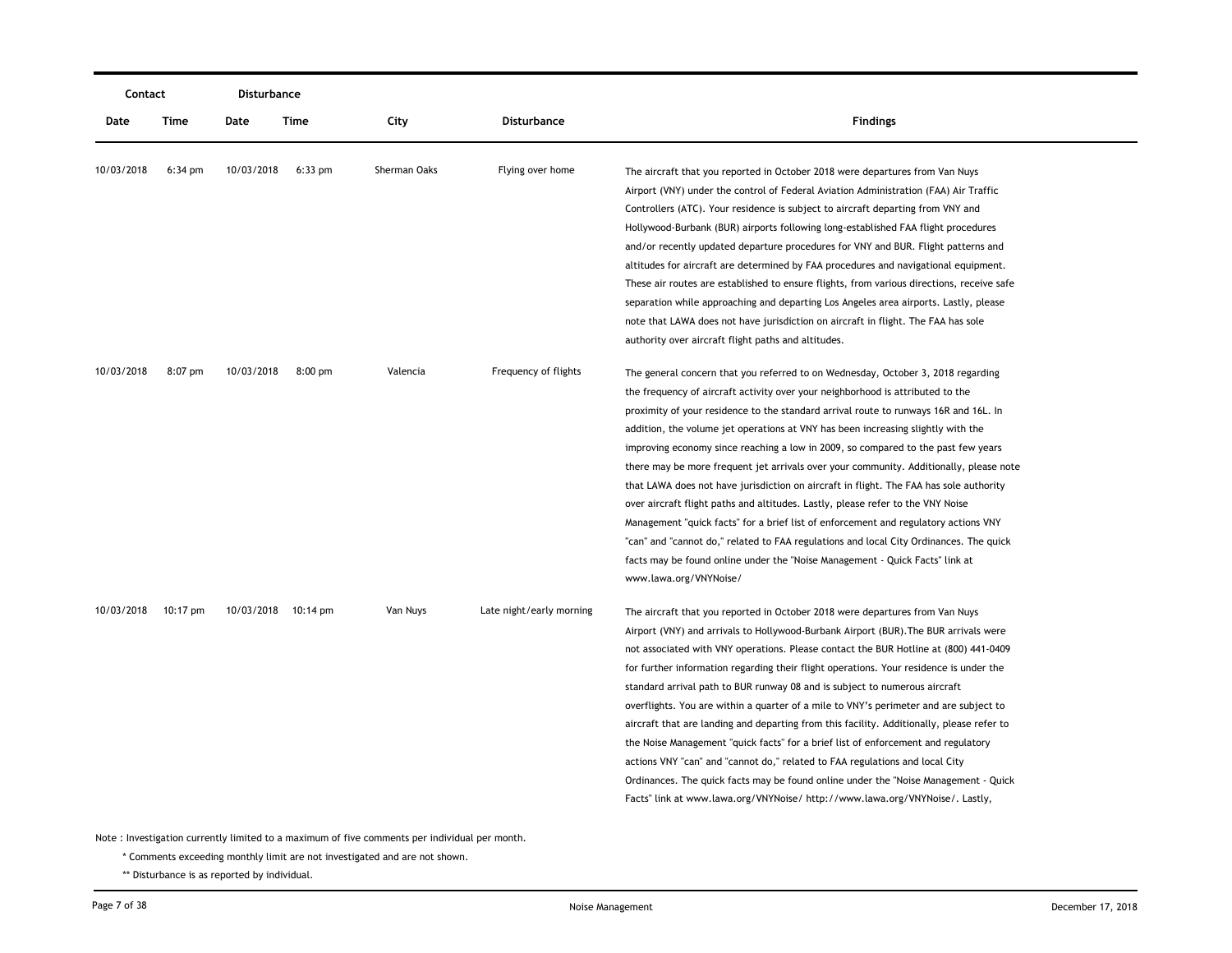|            | Contact   |            | Disturbance         |                    |                  |                                                                                                                                                                                                                                                                                                                                                                                                                                                                                                                                                                                                                                                                                                                                                                                                                                                           |
|------------|-----------|------------|---------------------|--------------------|------------------|-----------------------------------------------------------------------------------------------------------------------------------------------------------------------------------------------------------------------------------------------------------------------------------------------------------------------------------------------------------------------------------------------------------------------------------------------------------------------------------------------------------------------------------------------------------------------------------------------------------------------------------------------------------------------------------------------------------------------------------------------------------------------------------------------------------------------------------------------------------|
| Date       | Time      | Date       | Time                | City               | Disturbance      | <b>Findings</b>                                                                                                                                                                                                                                                                                                                                                                                                                                                                                                                                                                                                                                                                                                                                                                                                                                           |
|            |           |            |                     |                    |                  | please note that airports do not have jurisdiction on aircraft in flight. The FAA has sole<br>authority over aircraft flight paths and altitudes.                                                                                                                                                                                                                                                                                                                                                                                                                                                                                                                                                                                                                                                                                                         |
| 10/04/2018 | 12:38 am  |            | 10/04/2018 12:33 am | Encino             | Flying over home | The aircraft that you reported in October 2018 were departures from Van Nuys<br>Airport (VNY) under the control of Federal Aviation Administration (FAA) Air Traffic<br>Controllers (ATC). Your residence is subject to aircraft departing from VNY and<br>Hollywood-Burbank (BUR) airports following long-established FAA flight procedures<br>and/or recently updated departure procedures for VNY and BUR. Flight patterns and<br>altitudes for aircraft are determined by FAA procedures and navigational equipment.<br>These air routes are established to ensure flights, from various directions, receive safe<br>separation while approaching and departing Los Angeles area airports. Lastly, please<br>note that LAWA does not have jurisdiction on aircraft in flight. The FAA has sole<br>authority over aircraft flight paths and altitudes. |
| 10/04/2018 | $8:11$ am | 10/04/2018 | $8:07$ am           | Beverly Hills      | Flying over home | The aircraft that you reported in October 2018 were departures from Van Nuys<br>Airport (VNY) under the control of Federal Aviation Administration (FAA) Air Traffic<br>Controllers (ATC). Your residence is subject to aircraft departing from VNY and<br>Hollywood-Burbank (BUR) airports following long-established FAA flight procedures<br>and/or recently updated departure procedures for VNY and BUR. Flight patterns and<br>altitudes for aircraft are determined by FAA procedures and navigational equipment.<br>These air routes are established to ensure flights, from various directions, receive safe<br>separation while approaching and departing Los Angeles area airports. Lastly, please<br>note that LAWA does not have jurisdiction on aircraft in flight. The FAA has sole<br>authority over aircraft flight paths and altitudes. |
| 10/04/2018 | 8:52 am   | 10/04/2018 | $8:50$ am           | <b>Studio City</b> | Flying over home | The aircraft that you reported in October 2018 were departures from Van Nuys<br>Airport (VNY) under the control of Federal Aviation Administration (FAA) Air Traffic<br>Controllers (ATC). Your residence is subject to aircraft departing from VNY and<br>Hollywood-Burbank (BUR) airports following long-established FAA flight procedures<br>and/or recently updated departure procedures for VNY and BUR. Flight patterns and<br>altitudes for aircraft are determined by FAA procedures and navigational equipment.<br>These air routes are established to ensure flights, from various directions, receive safe<br>separation while approaching and departing Los Angeles area airports. Lastly, please<br>note that LAWA does not have jurisdiction on aircraft in flight. The FAA has sole<br>authority over aircraft flight paths and altitudes. |

\* Comments exceeding monthly limit are not investigated and are not shown.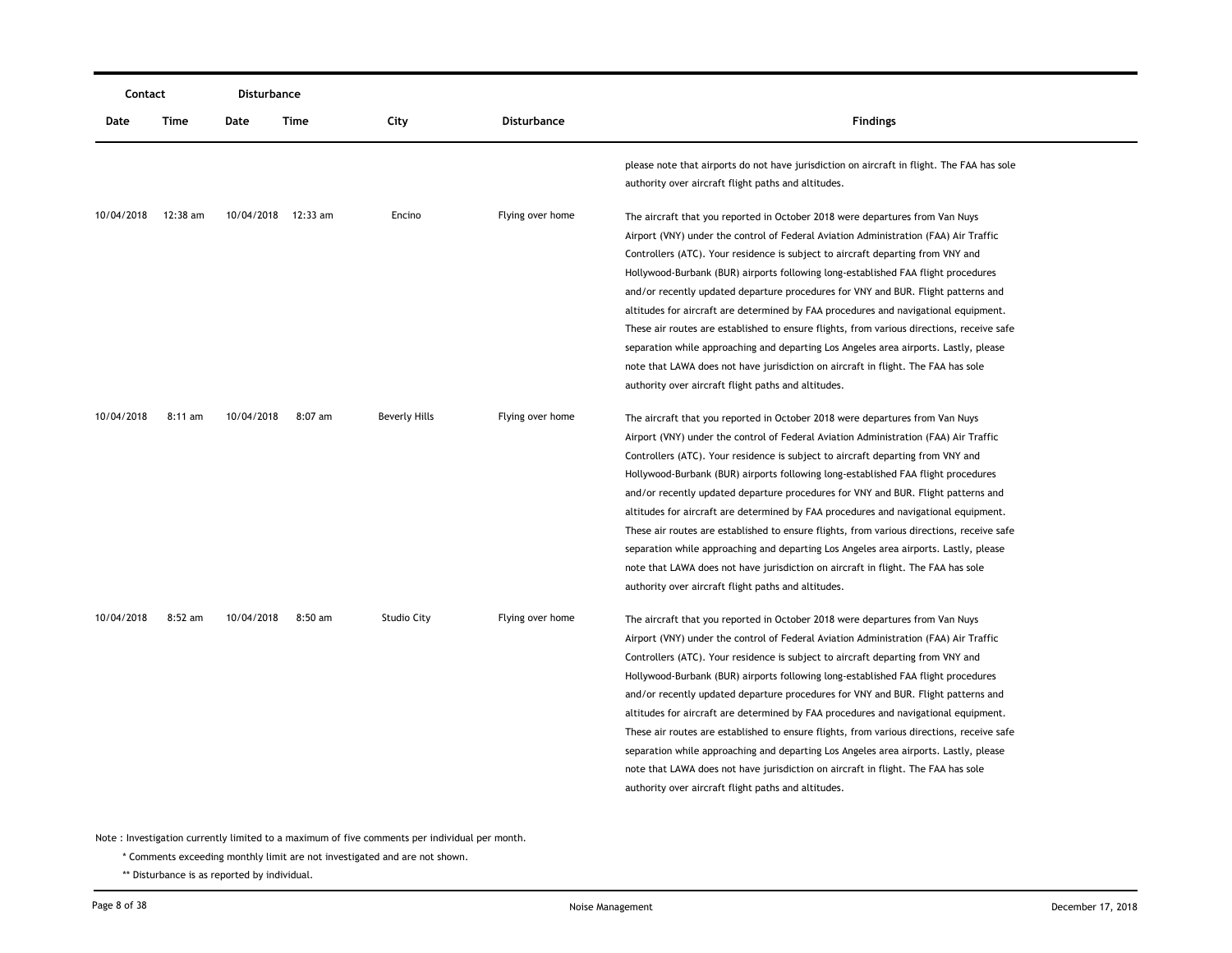|            | Contact    |      | Disturbance         |               |                          |                                                                                                                                                                                                                                                                                                                                                                                                                                                                                                                                                                                                                                                                                                                                                                                                                                                                                                                                                                                                                                                                                                                                                                                                                                                                                                                                                                                                                                                                                                                                                                                                                                                                                                                                                                                                                                                                                                                                                     |
|------------|------------|------|---------------------|---------------|--------------------------|-----------------------------------------------------------------------------------------------------------------------------------------------------------------------------------------------------------------------------------------------------------------------------------------------------------------------------------------------------------------------------------------------------------------------------------------------------------------------------------------------------------------------------------------------------------------------------------------------------------------------------------------------------------------------------------------------------------------------------------------------------------------------------------------------------------------------------------------------------------------------------------------------------------------------------------------------------------------------------------------------------------------------------------------------------------------------------------------------------------------------------------------------------------------------------------------------------------------------------------------------------------------------------------------------------------------------------------------------------------------------------------------------------------------------------------------------------------------------------------------------------------------------------------------------------------------------------------------------------------------------------------------------------------------------------------------------------------------------------------------------------------------------------------------------------------------------------------------------------------------------------------------------------------------------------------------------------|
| Date       | Time       | Date | Time                | City          | Disturbance              | <b>Findings</b>                                                                                                                                                                                                                                                                                                                                                                                                                                                                                                                                                                                                                                                                                                                                                                                                                                                                                                                                                                                                                                                                                                                                                                                                                                                                                                                                                                                                                                                                                                                                                                                                                                                                                                                                                                                                                                                                                                                                     |
| 10/04/2018 | $10:55$ am |      | 10/04/2018 10:54 am | Encino        | Low flying               | The aircraft that you reported in October 2018 were departures from Van Nuys<br>Airport (VNY) and Hollywood-Burbank Airport BUR which were conducted under the<br>control of Federal Aviation Administration (FAA) Air Traffic Controllers (ATC). Your<br>residence is subject to aircraft departing from VNY and BUR airports following<br>long-established FAA flight procedures and/or recently updated departure procedures<br>for VNY and BUR. Please contact the BUR Hotline regarding their flight activity.<br>Additionally, flight patterns and altitudes for aircraft are determined by FAA<br>procedures and navigational equipment. These air routes are established to ensure<br>flights, from various directions, receive safe separation while approaching and<br>departing Los Angeles area airports. Lastly, please note that LAWA does not have<br>jurisdiction on aircraft in flight. The FAA has sole authority over aircraft flight paths<br>and altitudes.                                                                                                                                                                                                                                                                                                                                                                                                                                                                                                                                                                                                                                                                                                                                                                                                                                                                                                                                                                    |
| 10/04/2018 | $1:27$ pm  |      | 10/03/2018 10:13 pm | Granada Hills | Late night/early morning | The aircraft you reported in September and October 2018 were arrivals to Van Nuys<br>Airport (VNY). The arrivals were conducted under the control and direction of Federal<br>Aviation Administration (FAA) Air Traffic Controllers (ATC). Your residence is located<br>near the standard arrival route for runways 16R and 16L and is subject to numerous<br>arrival aircraft on final approach for landing. Flight patterns and altitudes for aircraft<br>are standardized and determined by FAA procedures and electronic navigational aid<br>equipment. These air routes are established to ensure flights, from various directions,<br>receive adequate separation while approaching and departing Los Angeles area<br>airports. The aircraft complied with all City of Los Angeles and Federal<br>regulations/laws, including the VNY Curfew Regulation. The VNY Curfew only prohibits<br>the DEPARTURE of older, louder Stage 2 aircraft exceeding a specified noise level<br>established in an FAA Advisory Circular between 2200 (10 pm) and 0700 (7 am) the<br>following day. Please note that this "partial" curfew does not prohibit any aircraft<br>from neither landing nor does it prohibit newer Stage 3 or Stage 4 aircraft from<br>departing VNY. Additionally, helicopters, medical life flights, military or other<br>government owned/operated aircraft involved in law enforcement, emergency<br>response, fire or rescue operations are exempt from the curfew. The full text of the<br>Ordinance can be viewed on line at: www.lawa.org/VNYNoise/ and clicking on<br>"Documents," then selecting "Noise Abatement and Curfew Regulation" in the blue box.<br>Conjointly, please refer to the VNY Noise Management "quick facts" for a brief list of<br>enforcement and regulatory actions VNY "can" and "cannot do," related to FAA<br>regulations and local City Ordinances. The quick facts and the City Curfew Ordinance |

\* Comments exceeding monthly limit are not investigated and are not shown.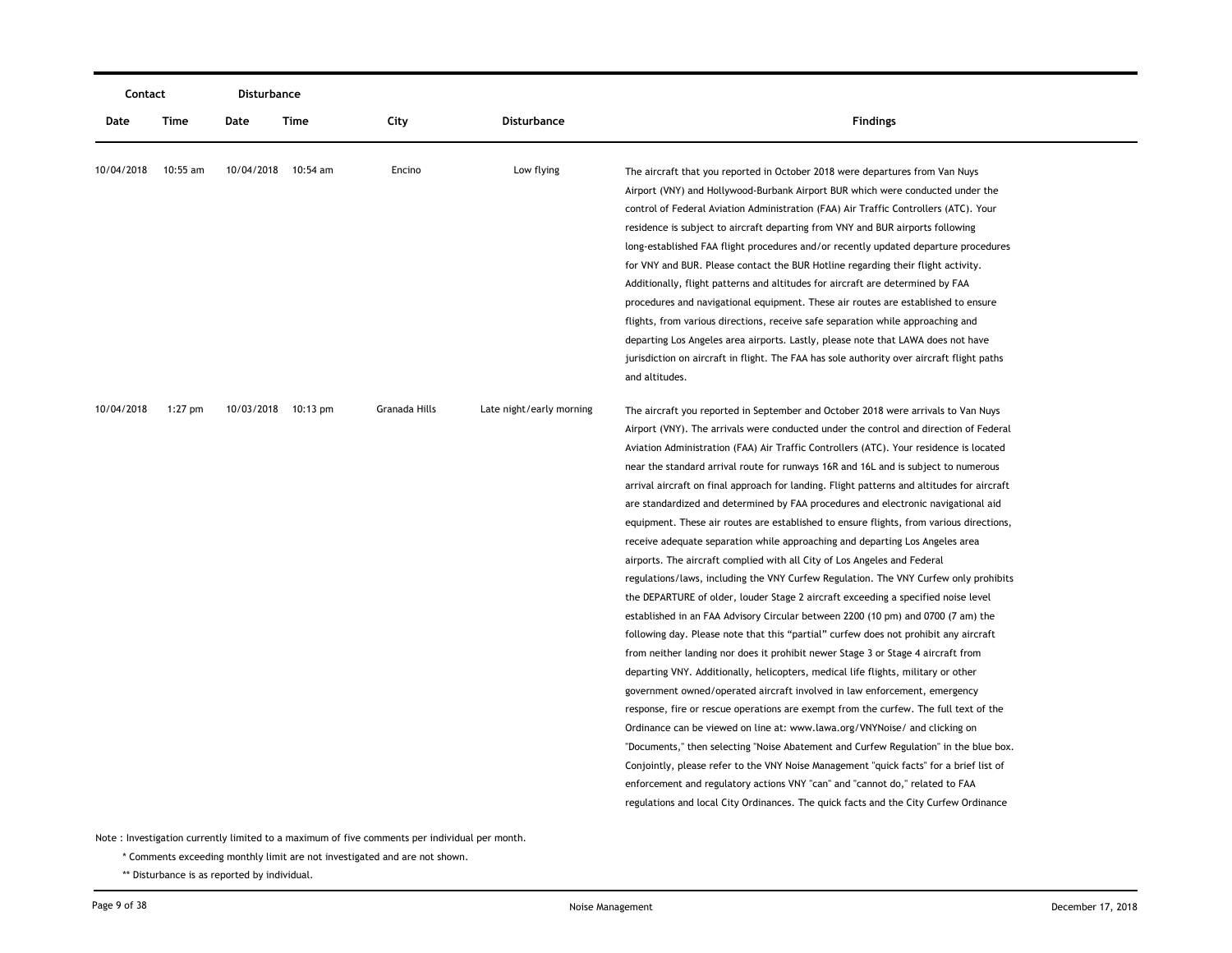| Contact    |           | Disturbance         |           |                                                                                               |                  |                                                                                                                                                                                                                                                                                                                                                                                                                                                                                                                                                                                                                                                                                                                                                                                                                                                                                                    |
|------------|-----------|---------------------|-----------|-----------------------------------------------------------------------------------------------|------------------|----------------------------------------------------------------------------------------------------------------------------------------------------------------------------------------------------------------------------------------------------------------------------------------------------------------------------------------------------------------------------------------------------------------------------------------------------------------------------------------------------------------------------------------------------------------------------------------------------------------------------------------------------------------------------------------------------------------------------------------------------------------------------------------------------------------------------------------------------------------------------------------------------|
| Date       | Time      | Date                | Time      | City                                                                                          | Disturbance      | <b>Findings</b>                                                                                                                                                                                                                                                                                                                                                                                                                                                                                                                                                                                                                                                                                                                                                                                                                                                                                    |
|            |           |                     |           |                                                                                               |                  | may be found online under the "Noise Management Quick Facts" link at<br>www.lawa.org/VNYNoise/. Lastly, please note that LAWA does not have jurisdiction on<br>aircraft in flight. The FAA has sole authority over aircraft flight paths and altitudes.                                                                                                                                                                                                                                                                                                                                                                                                                                                                                                                                                                                                                                            |
| 10/04/2018 | 1:41 pm   | 10/04/2018          | $1:40$ pm | Sherman Oaks                                                                                  | Flying over home | The aircraft that you reported on Thursday, October 4, 2018 at 13:40 and 15:01<br>respectively were departures from Van Nuys Airport (VNY) under the control of Federal<br>Aviation Administration (FAA) Air Traffic Controllers (ATC). Your residence is subject to<br>aircraft departing from VNY and Hollywood-Burbank (BUR) airports following<br>long-established FAA flight procedures and/or recently updated departure procedures<br>for VNY and BUR. Flight patterns and altitudes for aircraft are determined by FAA<br>procedures and navigational equipment. These air routes are established to ensure                                                                                                                                                                                                                                                                                |
|            |           |                     |           |                                                                                               |                  | flights, from various directions, receive safe separation while approaching and<br>departing Los Angeles area airports. Lastly, please note that LAWA does not have<br>jurisdiction on aircraft in flight. The FAA has sole authority over aircraft flight paths<br>and altitudes.                                                                                                                                                                                                                                                                                                                                                                                                                                                                                                                                                                                                                 |
| 10/04/2018 | $1:42$ pm | 10/04/2018          | 1:41 pm   | <b>Studio City</b>                                                                            | Flying over home | The aircraft that you reported on Thursday, October 4th and Sunday, October 14,<br>2018 were departures from Van Nuys Airport (VNY) under the control of Federal<br>Aviation Administration (FAA) Air Traffic Controllers (ATC). Your residence is subject to<br>aircraft departing from VNY and Hollywood-Burbank (BUR) airports following<br>long-established FAA flight procedures and/or recently updated departure procedures<br>for VNY and BUR. Flight patterns and altitudes for aircraft are determined by FAA<br>procedures and navigational equipment. These air routes are established to ensure<br>flights, from various directions, receive safe separation while approaching and<br>departing Los Angeles area airports. Lastly, please note that LAWA does not have<br>jurisdiction on aircraft in flight. The FAA has sole authority over aircraft flight paths<br>and altitudes. |
| 10/05/2018 | 11:49 am  | 10/05/2018 11:46 am |           | <b>Studio City</b>                                                                            | Flying over home | The aircraft that you reported on Friday, October 5, 2018 was a departure from Van<br>Nuys Airport (VNY) under the control of Federal Aviation Administration (FAA) Air<br>Traffic Controllers (ATC). Your residence is subject to aircraft departing from VNY and<br>Hollywood-Burbank (BUR) airports following long-established FAA flight procedures<br>and/or recently updated departure procedures for VNY and BUR. Flight patterns and<br>altitudes for aircraft are determined by FAA procedures and navigational equipment.<br>These air routes are established to ensure flights, from various directions, receive safe<br>separation while approaching and departing Los Angeles area airports. Lastly, please                                                                                                                                                                           |
|            |           |                     |           | Note: Investigation currently limited to a maximum of five comments per individual per month. |                  |                                                                                                                                                                                                                                                                                                                                                                                                                                                                                                                                                                                                                                                                                                                                                                                                                                                                                                    |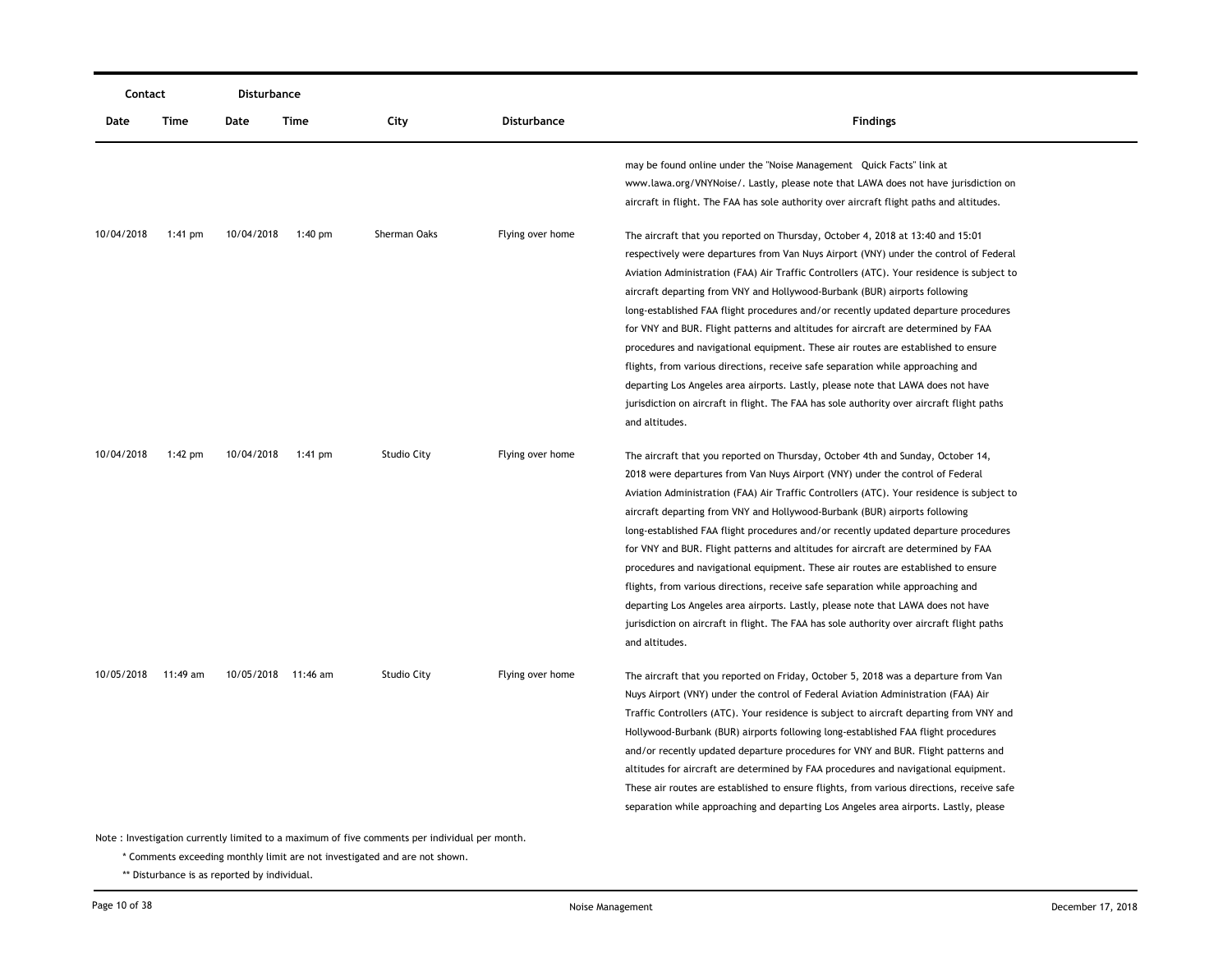|            | Contact           |                     | Disturbance |                    |                  |                                                                                                                                                                                                                                                                                                                                                                                                                                                                                                                                                                                                                                                                                                                                                                                                                                                                                                   |
|------------|-------------------|---------------------|-------------|--------------------|------------------|---------------------------------------------------------------------------------------------------------------------------------------------------------------------------------------------------------------------------------------------------------------------------------------------------------------------------------------------------------------------------------------------------------------------------------------------------------------------------------------------------------------------------------------------------------------------------------------------------------------------------------------------------------------------------------------------------------------------------------------------------------------------------------------------------------------------------------------------------------------------------------------------------|
| Date       | Time              | Date                | Time        | City               | Disturbance      | <b>Findings</b>                                                                                                                                                                                                                                                                                                                                                                                                                                                                                                                                                                                                                                                                                                                                                                                                                                                                                   |
|            |                   |                     |             |                    |                  | note that LAWA does not have jurisdiction on aircraft in flight. The FAA has sole<br>authority over aircraft flight paths and altitudes.                                                                                                                                                                                                                                                                                                                                                                                                                                                                                                                                                                                                                                                                                                                                                          |
| 10/05/2018 | $1:17$ pm         | 10/05/2018          | $1:14$ pm   | Los Angeles        | Flying over home | The helicopters you reported on Friday, October 5, 2018 at 14:14 and Wednesday,<br>October 10, 2018 at 07:06 arrived to VNY under the direction and control of the<br>Federal Aviation Administration (FAA) Air Traffic Controllers (ATC). Helicopters, in<br>general do not have altitude nor route restrictions outside an airport's area.<br>Additionally, please refer to the Noise Management "quick facts" for a brief list of<br>enforcement and regulatory actions Van Nuys Airport (VNY) "can" and "cannot do,"<br>related to FAA regulations and local City Ordinances. The quick facts may be found<br>online under the "Noise Management - Quick Facts" link at www.lawa.org/VNYNoise/<br>http://www.lawa.org/VNYNoise/. Lastly, please note that airports do not have<br>jurisdiction on aircraft in flight. The FAA has sole authority over aircraft flight paths<br>and altitudes. |
| 10/05/2018 | $9:04 \text{ pm}$ | 10/05/2018          | $9:03$ pm   | Encino             | Flying over home | The aircraft that you reported on Friday, October 5, 2018 at 21:03 was a departure<br>from Van Nuys Airport (VNY) under the control of Federal Aviation Administration (FAA)<br>Air Traffic Controllers (ATC). Your residence is subject to aircraft departing from VNY<br>and Hollywood-Burbank (BUR) airports following long-established FAA flight procedures<br>and/or recently updated departure procedures for VNY and BUR. Flight patterns and<br>altitudes for aircraft are determined by FAA procedures and navigational equipment.<br>These air routes are established to ensure flights, from various directions, receive safe<br>separation while approaching and departing Los Angeles area airports. Lastly, please<br>note that LAWA does not have jurisdiction on aircraft in flight. The FAA has sole<br>authority over aircraft flight paths and altitudes.                     |
| 10/05/2018 | 11:25 pm          | 10/05/2018 11:23 pm |             | <b>Studio City</b> | Flying over home | The aircraft that you reported in October 2018 were departures from Van Nuys<br>Airport (VNY) under the control of Federal Aviation Administration (FAA) Air Traffic<br>Controllers (ATC). Your residence is subject to aircraft departing from VNY and<br>Hollywood-Burbank (BUR) airports following long-established FAA flight procedures<br>and/or recently updated departure procedures for VNY and BUR. Flight patterns and<br>altitudes for aircraft are determined by FAA procedures and navigational equipment.                                                                                                                                                                                                                                                                                                                                                                          |

\* Comments exceeding monthly limit are not investigated and are not shown.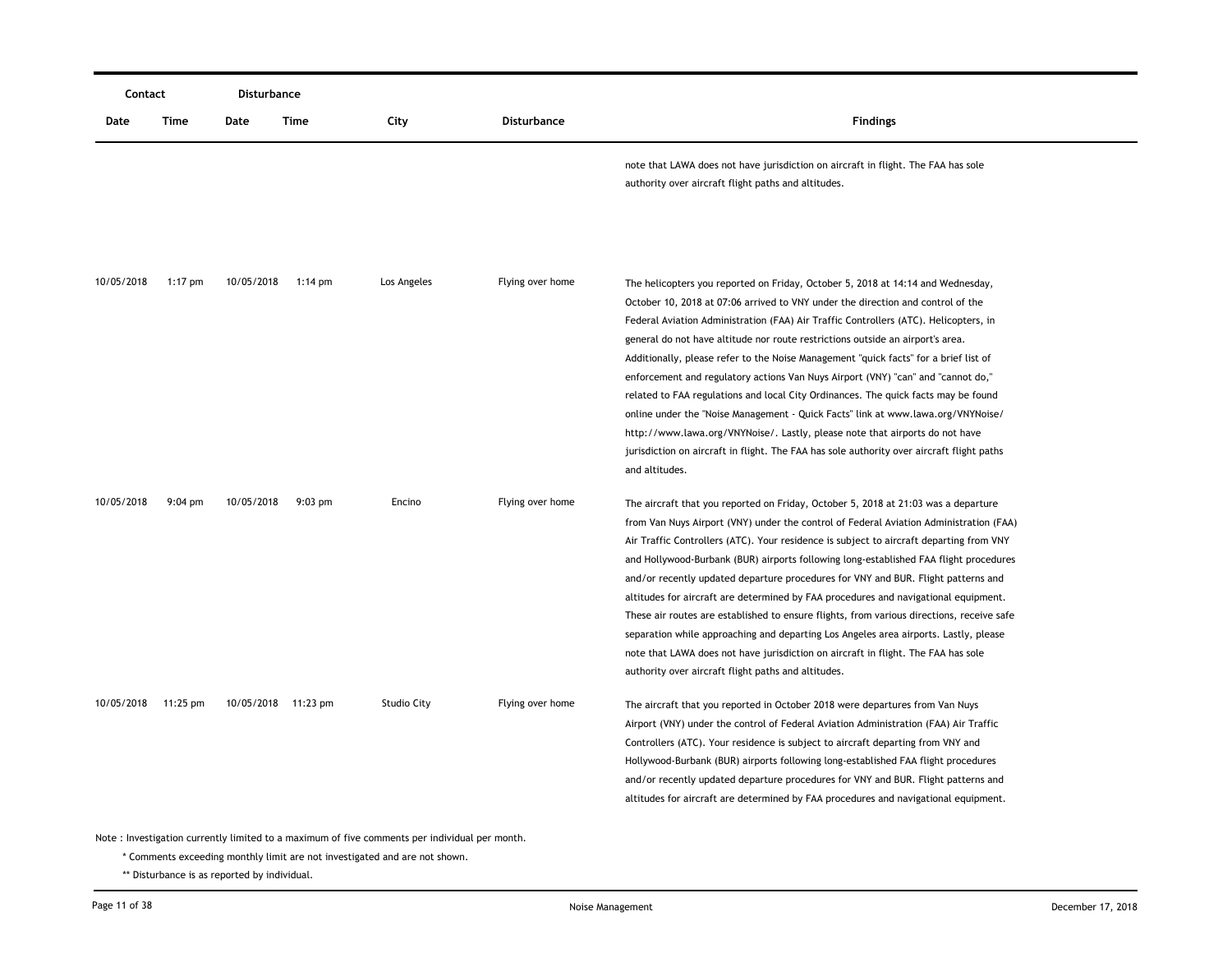|            | Contact    |            | Disturbance         |                    |                    |                                                                                           |
|------------|------------|------------|---------------------|--------------------|--------------------|-------------------------------------------------------------------------------------------|
| Date       | Time       | Date       | Time                | City               | <b>Disturbance</b> | <b>Findings</b>                                                                           |
|            |            |            |                     |                    |                    | These air routes are established to ensure flights, from various directions, receive safe |
|            |            |            |                     |                    |                    | separation while approaching and departing Los Angeles area airports. Lastly, please      |
|            |            |            |                     |                    |                    | note that LAWA does not have jurisdiction on aircraft in flight. The FAA has sole         |
|            |            |            |                     |                    |                    | authority over aircraft flight paths and altitudes.                                       |
| 10/06/2018 | $10:15$ am |            | 10/06/2018 10:14 am | Los Angeles        | Flying over home   | The aircraft you reported on Saturday, October 6, 2018 at 10:14 was directed to           |
|            |            |            |                     |                    |                    | execute a Go-around by the Federal Aviation Administration (FAA) Air Traffic              |
|            |            |            |                     |                    |                    | Controllers (ATC) for safety and separation of conflicting traffic. The aircraft was      |
|            |            |            |                     |                    |                    | under the direction and control of FAA ATC at all times during this procedure.            |
| 10/06/2018 | $10:16$ am | 10/06/2018 | 10:15 am            | Northridge         | Flying over home   | The aircraft you reported on Saturday, October 6, 2018 at 10:14 was directed to           |
|            |            |            |                     |                    |                    | execute a Go-around by the Federal Aviation Administration (FAA) Air Traffic              |
|            |            |            |                     |                    |                    | Controllers (ATC) for safety and separation of conflicting traffic. The aircraft was      |
|            |            |            |                     |                    |                    | under the direction and control of FAA ATC at all times during this procedure.            |
| 10/06/2018 | 10:40 am   | 10/06/2018 | 10:00 am            | Van Nuys           | Flying over home   | The aircraft you reported on Saturday, October 6, 2018 at 10:00 was directed to           |
|            |            |            |                     |                    |                    | execute a Go-around by the Federal Aviation Administration (FAA) Air Traffic              |
|            |            |            |                     |                    |                    | Controllers (ATC) for safety reasons and separation because of conflicting traffic. The   |
|            |            |            |                     |                    |                    | aircraft was under the direction and control of FAA ATC at all times during this          |
|            |            |            |                     |                    |                    | procedure. Please note that LAWA does not have jurisdiction on aircraft in flight. The    |
|            |            |            |                     |                    |                    | FAA has sole authority over aircraft flight paths and altitudes.                          |
| 10/06/2018 | 11:21 am   |            | 10/06/2018 11:19 am | <b>Studio City</b> | Flying over home   | The aircraft that you reported in October 2018 were departures from Van Nuys              |
|            |            |            |                     |                    |                    | Airport (VNY) under the control of Federal Aviation Administration (FAA) Air Traffic      |
|            |            |            |                     |                    |                    | Controllers (ATC). Your residence is subject to aircraft departing from VNY and           |
|            |            |            |                     |                    |                    | Hollywood-Burbank (BUR) airports following long-established FAA flight procedures         |
|            |            |            |                     |                    |                    | and/or recently updated departure procedures for VNY and BUR. Flight patterns and         |
|            |            |            |                     |                    |                    | altitudes for aircraft are determined by FAA procedures and navigational equipment.       |
|            |            |            |                     |                    |                    | These air routes are established to ensure flights, from various directions, receive safe |
|            |            |            |                     |                    |                    | separation while approaching and departing Los Angeles area airports. Lastly, please      |
|            |            |            |                     |                    |                    | note that LAWA does not have jurisdiction on aircraft in flight. The FAA has sole         |
|            |            |            |                     |                    |                    | authority over aircraft flight paths and altitudes.                                       |
| 10/06/2018 | 12:50 pm   |            | 10/06/2018 12:47 pm | Sherman Oaks       | Flying over home   | Some of the aircraft that you reported in October 2018 were departures from Van           |
|            |            |            |                     |                    |                    | Nuys Airport (VNY) under the control of Federal Aviation Administration (FAA) Air         |
|            |            |            |                     |                    |                    | Traffic Controllers (ATC). Your residence is subject to aircraft departing from VNY and   |

\* Comments exceeding monthly limit are not investigated and are not shown.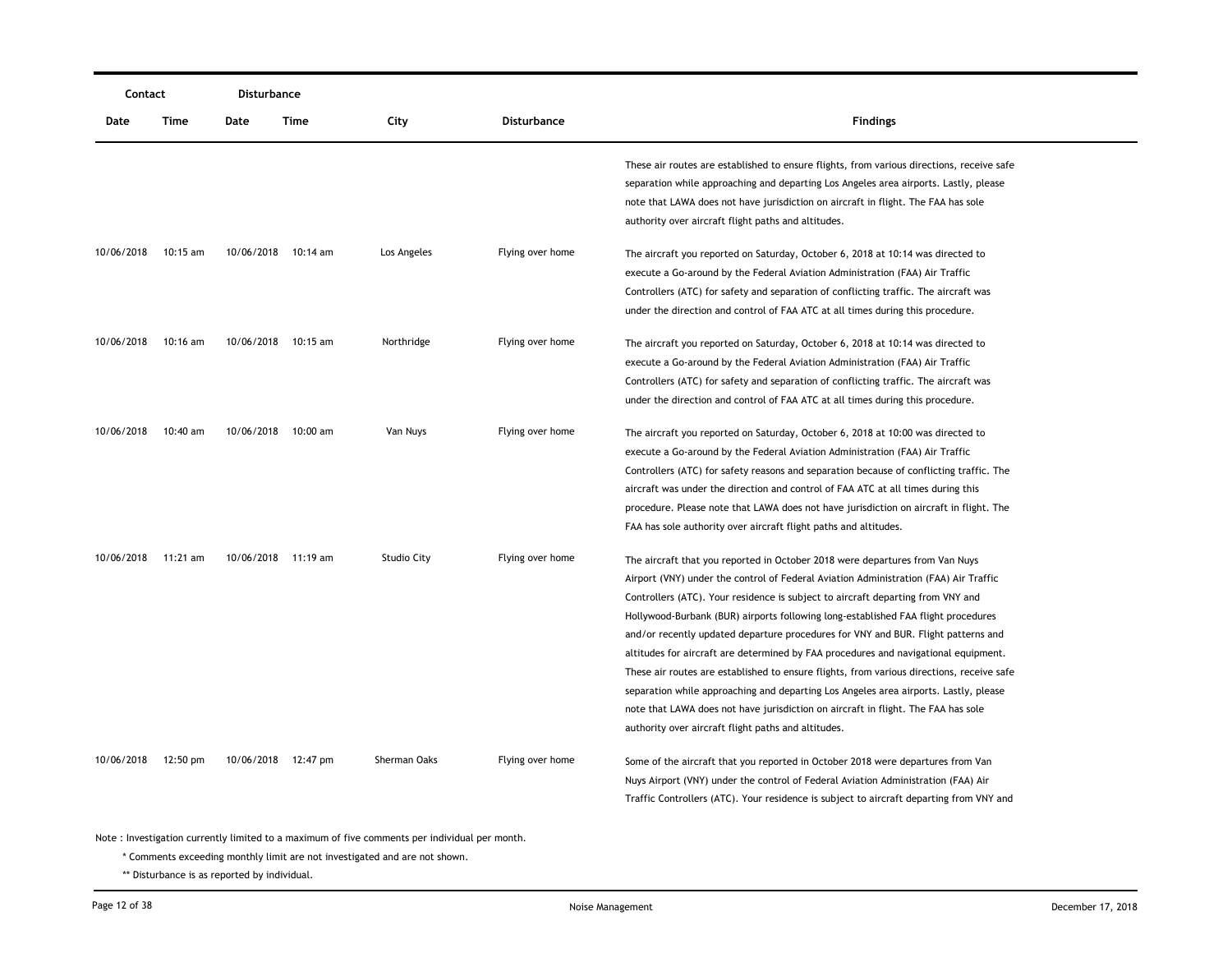|            | Contact   |            | Disturbance         |             |                          |                                                                                                                                                                                                                                                                                                                                                                                                                                                                                                                                                                                                                                                                                                                                                                                                                                                                                                                    |
|------------|-----------|------------|---------------------|-------------|--------------------------|--------------------------------------------------------------------------------------------------------------------------------------------------------------------------------------------------------------------------------------------------------------------------------------------------------------------------------------------------------------------------------------------------------------------------------------------------------------------------------------------------------------------------------------------------------------------------------------------------------------------------------------------------------------------------------------------------------------------------------------------------------------------------------------------------------------------------------------------------------------------------------------------------------------------|
| Date       | Time      | Date       | Time                | City        | Disturbance              | <b>Findings</b>                                                                                                                                                                                                                                                                                                                                                                                                                                                                                                                                                                                                                                                                                                                                                                                                                                                                                                    |
|            |           |            |                     |             |                          | Hollywood-Burbank (BUR) airports following long-established FAA flight procedures<br>and/or recently updated departure procedures for VNY and BUR. Flight patterns and<br>altitudes for aircraft are determined by FAA procedures and navigational equipment.<br>These air routes are established to ensure flights, from various directions, receive safe<br>separation while approaching and departing Los Angeles area airports. Lastly, please<br>note that LAWA does not have jurisdiction on aircraft in flight. The FAA has sole<br>authority over aircraft flight paths and altitudes.                                                                                                                                                                                                                                                                                                                     |
| 10/06/2018 | $3:41$ pm | 10/06/2018 | $3:39$ pm           | Encino      | Flying over home         | The Los Angeles Police Department Air Support Division (LAPD ASD) which was<br>conducting official LAPD business operated the helicopter you reported on Saturday,<br>October 6, 2018 at 15:39. The LAPD ASD routinely patrols and supports police ground<br>units in the many neighborhoods located within the City of Los Angeles. It is not<br>uncommon to have multiple fly-overs of an area during a relatively short period. This<br>helicopter overflight was not associated with Van Nuys Airport (VNY) operations.                                                                                                                                                                                                                                                                                                                                                                                        |
| 10/06/2018 | $8:24$ pm | 10/06/2018 | $8:22$ pm           | Studio City | Flying over home         | The aircraft that you reported in October 2018 were departures from Van Nuys<br>Airport (VNY) under the control of Federal Aviation Administration (FAA) Air Traffic<br>Controllers (ATC). Your residence is subject to aircraft departing from VNY and<br>Hollywood-Burbank (BUR) airports following long-established FAA flight procedures<br>and/or recently updated departure procedures for VNY and BUR. Flight patterns and<br>altitudes for aircraft are determined by FAA procedures and navigational equipment.<br>These air routes are established to ensure flights, from various directions, receive safe<br>separation while approaching and departing Los Angeles area airports. Lastly, please<br>note that LAWA does not have jurisdiction on aircraft in flight. The FAA has sole<br>authority over aircraft flight paths and altitudes.                                                          |
| 10/06/2018 | 11:51 pm  |            | 10/06/2018 11:50 pm | Encino      | Late night/early morning | The aircraft you reported on Saturday, October 6, 2018 at 23:50 was a Stage 3 Falcon<br>FA50 that departed from Van Nuys Airport (VNY) under the direction and control of the<br>Federal Aviation Administration (FAA) SoCal Air Traffic Controllers (ATC). The aircraft<br>complied with all City of Los Angeles and Federal regulations/laws, including the VNY<br>Curfew Regulation. The VNY Curfew only prohibits the DEPARTURE of older, louder Stage<br>2 aircraft exceeding a specified noise level established in an FAA Advisory Circular<br>between 2200 (10 pm) and 0700 (7 am) the following day. Please note that this "partial"<br>curfew does not prohibit any aircraft from neither landing nor does it prohibit newer<br>Stage 3 or Stage 4 aircraft from departing VNY. Additionally, helicopters, medical life<br>flights, military or other government owned/operated aircraft involved in law |

\* Comments exceeding monthly limit are not investigated and are not shown.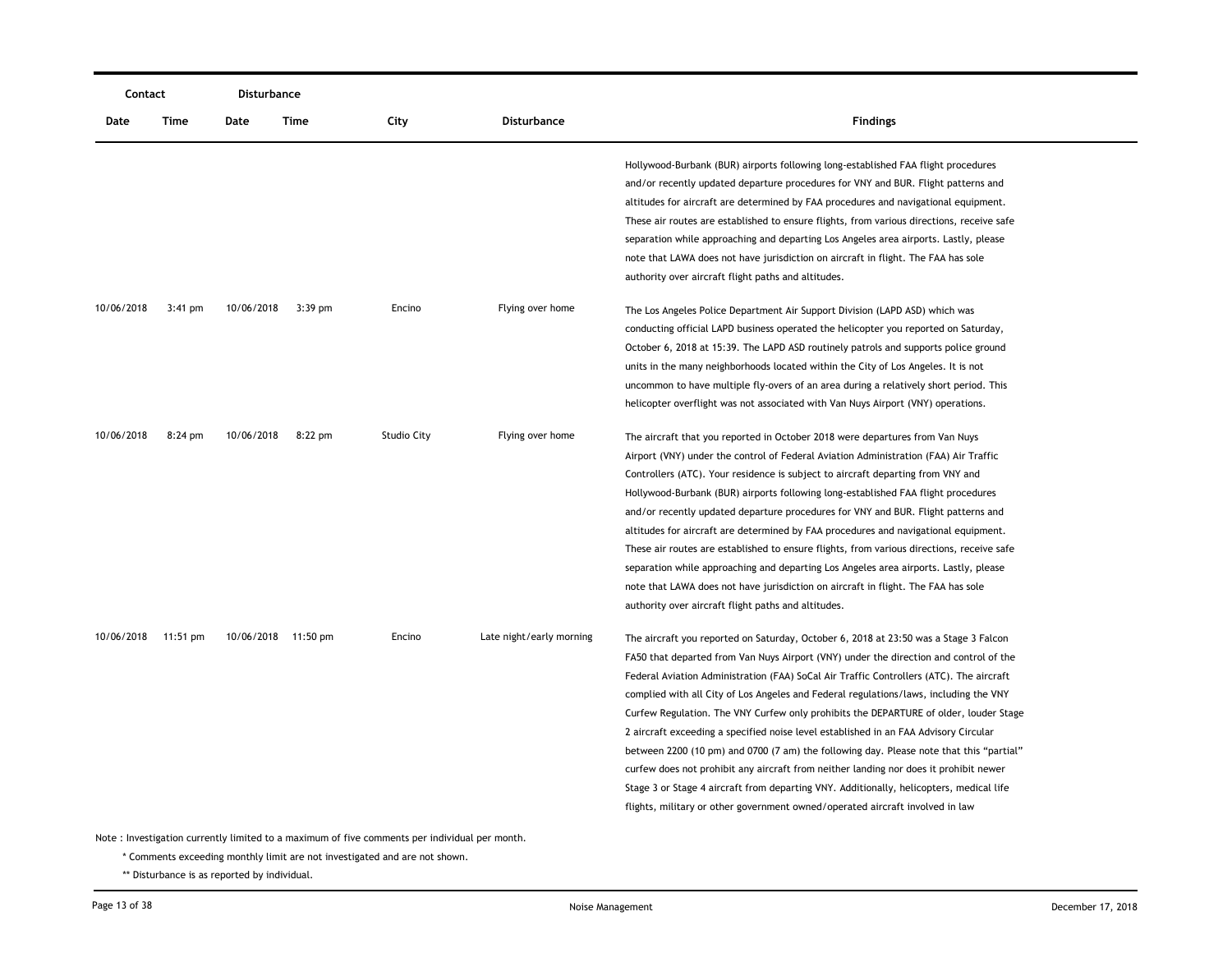| Contact    |                    | Disturbance |                     |                                                                                                                |                    |                                                                                                                                                                                                                                                                                                                                                                                                                                                                                                                                                                                                                                                                                                                                                                                                                                                                                                                                                                                                                                                                                                                                                                                                                                                                                                                |
|------------|--------------------|-------------|---------------------|----------------------------------------------------------------------------------------------------------------|--------------------|----------------------------------------------------------------------------------------------------------------------------------------------------------------------------------------------------------------------------------------------------------------------------------------------------------------------------------------------------------------------------------------------------------------------------------------------------------------------------------------------------------------------------------------------------------------------------------------------------------------------------------------------------------------------------------------------------------------------------------------------------------------------------------------------------------------------------------------------------------------------------------------------------------------------------------------------------------------------------------------------------------------------------------------------------------------------------------------------------------------------------------------------------------------------------------------------------------------------------------------------------------------------------------------------------------------|
| Date       | Time               | Date        | Time                | City                                                                                                           | <b>Disturbance</b> | <b>Findings</b>                                                                                                                                                                                                                                                                                                                                                                                                                                                                                                                                                                                                                                                                                                                                                                                                                                                                                                                                                                                                                                                                                                                                                                                                                                                                                                |
|            |                    |             |                     |                                                                                                                |                    | enforcement, emergency response, fire or rescue operations are exempt from the<br>curfew. The full text of the Ordinance can be viewed on line at:<br>www.lawa.org/VNYNoise/ and clicking on "Documents," then selecting "Noise<br>Abatement and Curfew Regulation" in the blue box. Conjointly, please refer to the VNY<br>Noise Management "quick facts" for a brief list of enforcement and regulatory actions<br>VNY "can" and "cannot do," related to FAA regulations and local City Ordinances. The<br>quick facts and the City Curfew Ordinance may be found online under the "Noise<br>Management Quick Facts" link at www.lawa.org/VNYNoise/. Lastly, please note that<br>LAWA does not have jurisdiction on aircraft in flight. The FAA has sole authority over<br>aircraft flight paths and altitudes.                                                                                                                                                                                                                                                                                                                                                                                                                                                                                              |
| 10/07/2018 | $12:08 \text{ pm}$ |             | 10/07/2018 12:07 pm | Sherman Oaks                                                                                                   | Flying over home   | The aircraft that you reported in October 2018 were departures from and arrivals to<br>Van Nuys Airport (VNY) and Hollywood-Burbank Airport BUR which were conducted<br>under the control of Federal Aviation Administration (FAA) Air Traffic Controllers (ATC).<br>Your residence is subject to aircraft departing from VNY and Hollywood-Burbank (BUR)<br>airports following long-established FAA flight procedures and/or recently updated<br>departure procedures for VNY and BUR. Flight patterns and altitudes for aircraft are<br>determined by FAA procedures and navigational equipment. These air routes are<br>established to ensure flights, from various directions, receive safe separation while<br>approaching and departing Los Angeles area airports. Concurrently, please note that<br>LAWA does not have jurisdiction on aircraft in flight. The FAA has sole authority over<br>aircraft flight paths and altitudes. Additionally, please refer to the VNY Noise<br>Management "quick facts" for a brief list of enforcement and regulatory actions VNY<br>"can" and "cannot do," related to FAA regulations and local City Ordinances. The quick<br>facts and the City Curfew Ordinance may be found online under the "Noise Management"<br>Quick Facts" link at www.lawa.org/VNYNoise/. |
| 10/07/2018 | $3:33$ pm          | 10/07/2018  | $3:31$ pm           | Sherman Oaks<br>Note : Investigation currently limited to a maximum of five comments per individual per month. | Flying over home   | The aircraft that you reported in October 2018 were departures from Van Nuys<br>Airport (VNY) and Hollywood-Burbank Airport BUR which were conducted under the<br>control of Federal Aviation Administration (FAA) Air Traffic Controllers (ATC). Your<br>residence is subject to aircraft departing from VNY and BUR airports following<br>long-established FAA flight procedures and/or recently updated departure procedures<br>for VNY and BUR. Please contact the BUR Hotline regarding their flight activity.<br>Additionally, flight patterns and altitudes for aircraft are determined by FAA<br>procedures and navigational equipment. These air routes are established to ensure<br>flights, from various directions, receive safe separation while approaching and                                                                                                                                                                                                                                                                                                                                                                                                                                                                                                                                  |
|            |                    |             |                     |                                                                                                                |                    |                                                                                                                                                                                                                                                                                                                                                                                                                                                                                                                                                                                                                                                                                                                                                                                                                                                                                                                                                                                                                                                                                                                                                                                                                                                                                                                |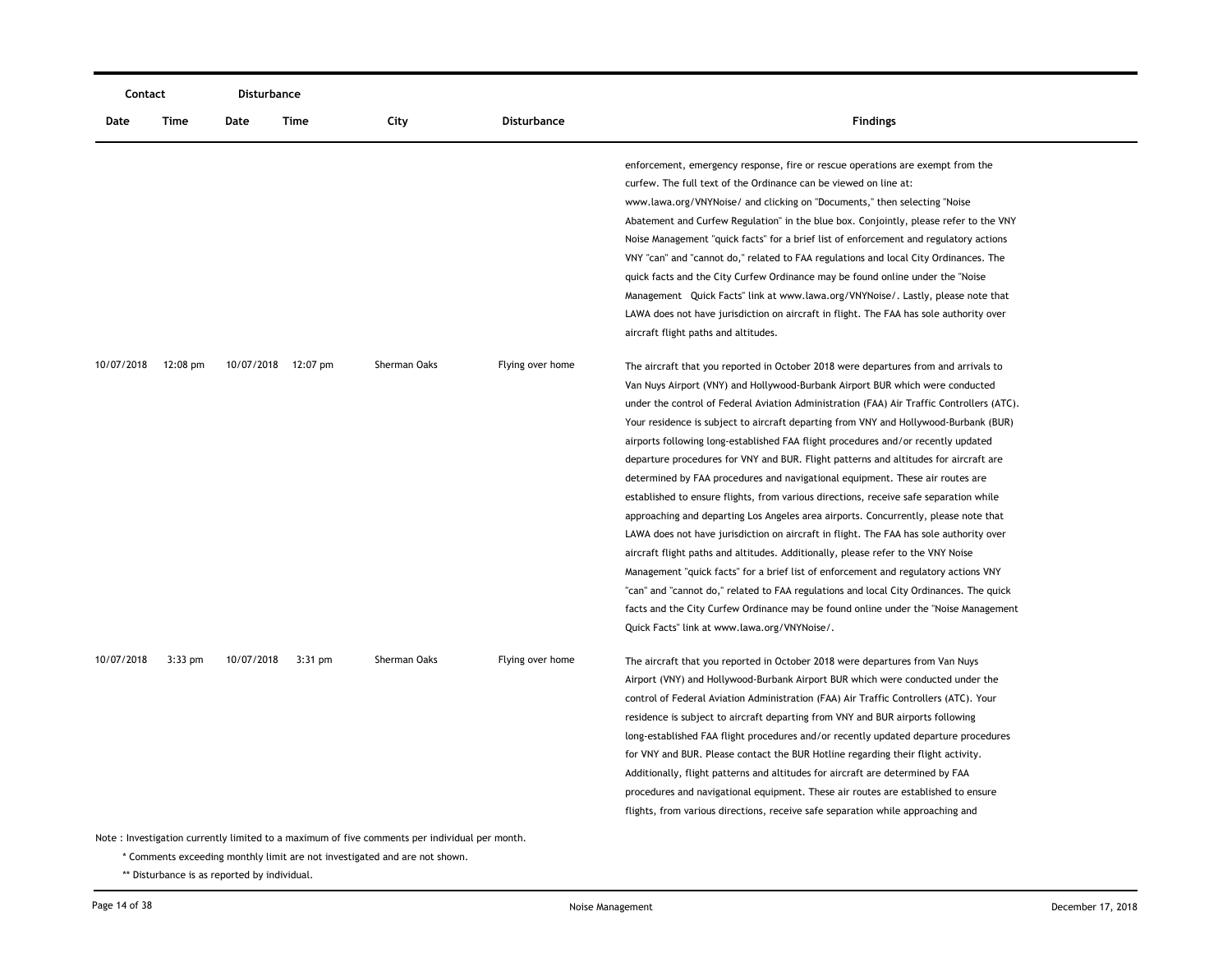|            | Contact   |            | Disturbance |              |                    |                                                                                                                                                                                                                                                                                                                                                                                                                                                                                                                                                                                                                                                                                                                                                                                                                                                                                                                                                                                                                                                                                                                                                                                                                                                                                                                |
|------------|-----------|------------|-------------|--------------|--------------------|----------------------------------------------------------------------------------------------------------------------------------------------------------------------------------------------------------------------------------------------------------------------------------------------------------------------------------------------------------------------------------------------------------------------------------------------------------------------------------------------------------------------------------------------------------------------------------------------------------------------------------------------------------------------------------------------------------------------------------------------------------------------------------------------------------------------------------------------------------------------------------------------------------------------------------------------------------------------------------------------------------------------------------------------------------------------------------------------------------------------------------------------------------------------------------------------------------------------------------------------------------------------------------------------------------------|
| Date       | Time      | Date       | Time        | City         | <b>Disturbance</b> | <b>Findings</b>                                                                                                                                                                                                                                                                                                                                                                                                                                                                                                                                                                                                                                                                                                                                                                                                                                                                                                                                                                                                                                                                                                                                                                                                                                                                                                |
|            |           |            |             |              |                    | departing Los Angeles area airports. Lastly, please note that LAWA does not have<br>jurisdiction on aircraft in flight. The FAA has sole authority over aircraft flight paths<br>and altitudes.                                                                                                                                                                                                                                                                                                                                                                                                                                                                                                                                                                                                                                                                                                                                                                                                                                                                                                                                                                                                                                                                                                                |
| 10/07/2018 | $3:38$ pm | 10/07/2018 | 8:46 am     | Sherman Oaks | Vibration/rumbling | The aircraft that you reported in October 2018 were departures from and arrivals to<br>Van Nuys Airport (VNY) and Hollywood-Burbank Airport BUR which were conducted<br>under the control of Federal Aviation Administration (FAA) Air Traffic Controllers (ATC).<br>Your residence is subject to aircraft departing from VNY and Hollywood-Burbank (BUR)<br>airports following long-established FAA flight procedures and/or recently updated<br>departure procedures for VNY and BUR. Flight patterns and altitudes for aircraft are<br>determined by FAA procedures and navigational equipment. These air routes are<br>established to ensure flights, from various directions, receive safe separation while<br>approaching and departing Los Angeles area airports. Concurrently, please note that<br>LAWA does not have jurisdiction on aircraft in flight. The FAA has sole authority over<br>aircraft flight paths and altitudes. Additionally, please refer to the VNY Noise<br>Management "quick facts" for a brief list of enforcement and regulatory actions VNY<br>"can" and "cannot do," related to FAA regulations and local City Ordinances. The quick<br>facts and the City Curfew Ordinance may be found online under the "Noise Management"<br>Quick Facts" link at www.lawa.org/VNYNoise/. |
| 10/07/2018 | $3:52$ pm | 10/07/2018 | $3:19$ am   | Malibu       | Low flying         | There were no fixed wing aircraft operating into or out of Van Nuys Airport (VNY) on<br>Sunday, October 7, 2018 at 03:19 (+/- 30 minutes). VNY's Airport Noise Monitoring and<br>Management System (ANOMS) did find helicopters operated by the Los Angeles Fire and<br>Police Departments operating in the greater Los Angeles area but they did not fly near<br>your neighborhood. Please note that Los Angeles World Airports (LAWA) does not have<br>jurisdiction on aircraft in flight. The FAA has sole authority over aircraft flight paths<br>and altitudes. Additionally, please refer to the VNY Noise Management "quick facts" for<br>a brief list of enforcement and regulatory actions VNY "can" and "cannot do," related<br>to FAA regulations and local City Ordinances. The quick facts and the City Curfew<br>Ordinance may be found online under the "Noise Management Quick Facts" link at<br>www.lawa.org/VNYNoise/.                                                                                                                                                                                                                                                                                                                                                                       |
| 10/07/2018 | $3:58$ pm | 10/05/2018 | $2:15$ am   | North Hills  | Flying over home   | The aircraft you reported on Friday, October 5, 2018 at 02:15 was a twin-propeller<br>Cessna C402 that departed from VNY under the direction and control of the Federal<br>Aviation Administration (FAA) SoCal Air Traffic Controllers (ATC). This departure was to<br>the north and took-off from runway 34L. The departure from 34L was consistent with                                                                                                                                                                                                                                                                                                                                                                                                                                                                                                                                                                                                                                                                                                                                                                                                                                                                                                                                                      |

\* Comments exceeding monthly limit are not investigated and are not shown.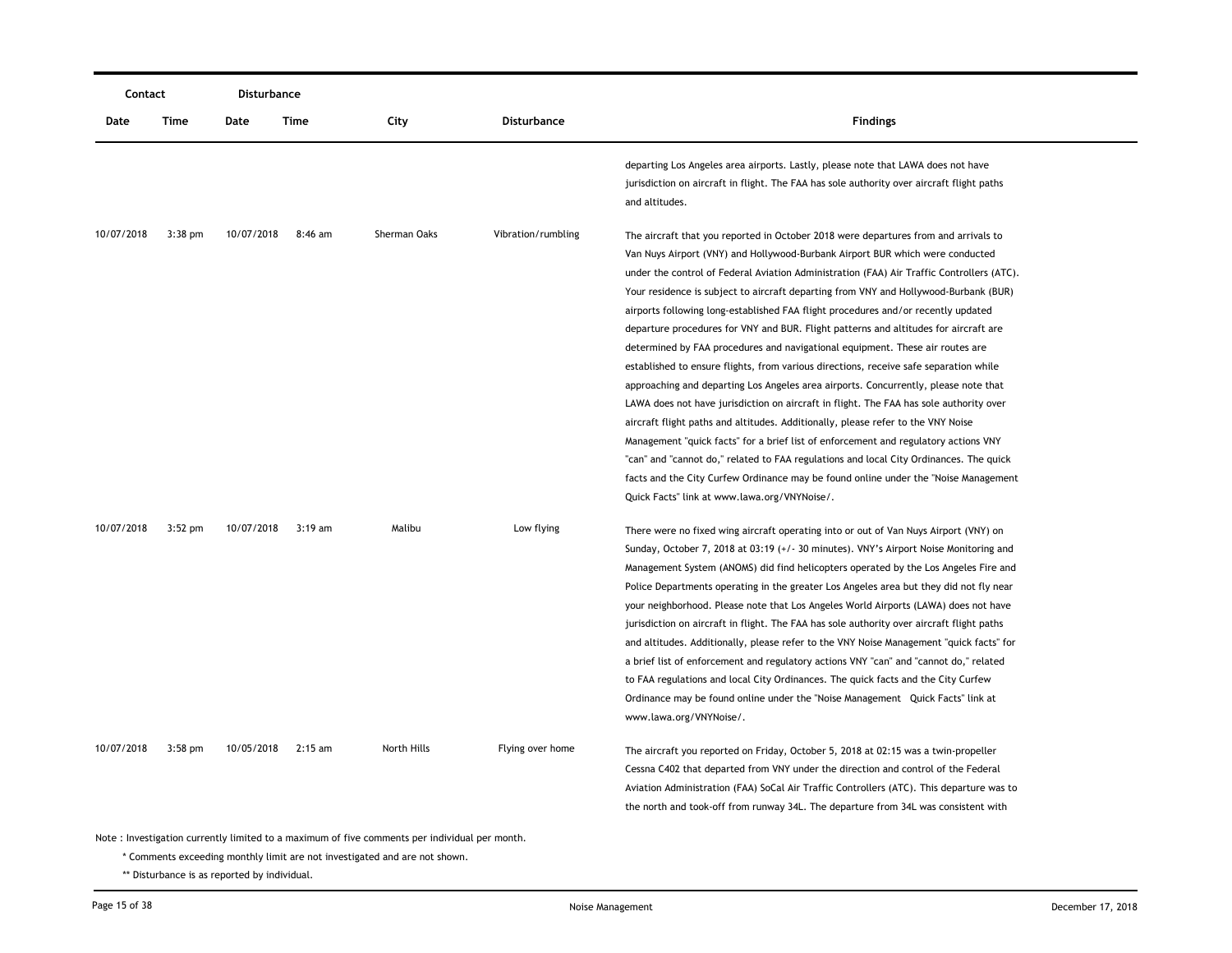| Contact    |           | Disturbance |           |              |                    |                                                                                                                                                                                                                                                                                                                                                                                                                                                                                                                                                                                                                                                                                                                                                                                                                                                                                                                                                                                                                                                                                                                                                                                                                                                                                                |
|------------|-----------|-------------|-----------|--------------|--------------------|------------------------------------------------------------------------------------------------------------------------------------------------------------------------------------------------------------------------------------------------------------------------------------------------------------------------------------------------------------------------------------------------------------------------------------------------------------------------------------------------------------------------------------------------------------------------------------------------------------------------------------------------------------------------------------------------------------------------------------------------------------------------------------------------------------------------------------------------------------------------------------------------------------------------------------------------------------------------------------------------------------------------------------------------------------------------------------------------------------------------------------------------------------------------------------------------------------------------------------------------------------------------------------------------|
| Date       | Time      | Date        | Time      | City         | <b>Disturbance</b> | <b>Findings</b>                                                                                                                                                                                                                                                                                                                                                                                                                                                                                                                                                                                                                                                                                                                                                                                                                                                                                                                                                                                                                                                                                                                                                                                                                                                                                |
|            |           |             |           |              |                    | normal VNY northerly departure procedures. Flight patterns and altitudes for aircraft<br>are determined by FAA procedures and navigational equipment. These air routes are<br>established to ensure flights, from various directions, receive safe separation while<br>approaching and departing Los Angeles area airports. Lastly, please note that LAWA<br>does not have jurisdiction on aircraft in flight. The FAA has sole authority over aircraft<br>flight paths and altitudes.                                                                                                                                                                                                                                                                                                                                                                                                                                                                                                                                                                                                                                                                                                                                                                                                         |
| 10/07/2018 | $3:58$ pm | 10/07/2018  | 3:16 am   | Sherman Oaks | Low flying         | The aircraft that you reported on Thursday, October 7, 2018 at 03:16 was a<br>firefighting helicopter operated by the Los Angeles Fire Department (LAFD) that was<br>conducting official LAFD business.                                                                                                                                                                                                                                                                                                                                                                                                                                                                                                                                                                                                                                                                                                                                                                                                                                                                                                                                                                                                                                                                                        |
| 10/07/2018 | $4:05$ pm | 10/05/2018  | $5:57$ pm | Sherman Oaks | Flying over home   | The aircraft that you reported in October 2018 were departures from Van Nuys<br>Airport (VNY) and Hollywood-Burbank Airport BUR which were conducted under the<br>control of Federal Aviation Administration (FAA) Air Traffic Controllers (ATC). Your<br>residence is subject to aircraft departing from VNY and Hollywood-Burbank (BUR)<br>airports following long-established FAA flight procedures and/or recently updated<br>departure procedures for VNY and BUR. Flight patterns and altitudes for aircraft are<br>determined by FAA procedures and navigational equipment. These air routes are<br>established to ensure flights, from various directions, receive safe separation while<br>approaching and departing Los Angeles area airports. Concurrently, please note that<br>LAWA does not have jurisdiction on aircraft in flight. The FAA has sole authority over<br>aircraft flight paths and altitudes. Additionally, please refer to the VNY Noise<br>Management "quick facts" for a brief list of enforcement and regulatory actions VNY<br>"can" and "cannot do," related to FAA regulations and local City Ordinances. The quick<br>facts and the City Curfew Ordinance may be found online under the "Noise Management"<br>Quick Facts" link at www.lawa.org/VNYNoise/. |
| 10/07/2018 | 9:53 pm   | 10/07/2018  | $9:23$ am | Encino       | Vibration/rumbling | The aircraft that you reported in October 2018 were departures from Van Nuys<br>Airport (VNY) under the control of Federal Aviation Administration (FAA) Air Traffic<br>Controllers (ATC). Your residence is subject to aircraft departing from VNY and<br>Hollywood-Burbank (BUR) airports following long-established FAA flight procedures<br>and/or recently updated departure procedures for VNY and BUR. Flight patterns and<br>altitudes for aircraft are determined by FAA procedures and navigational equipment.<br>These air routes are established to ensure flights, from various directions, receive safe<br>separation while approaching and departing Los Angeles area airports. Additionally,<br>please refer to the VNY Noise Management "quick facts" for a brief list of enforcement                                                                                                                                                                                                                                                                                                                                                                                                                                                                                         |

\* Comments exceeding monthly limit are not investigated and are not shown.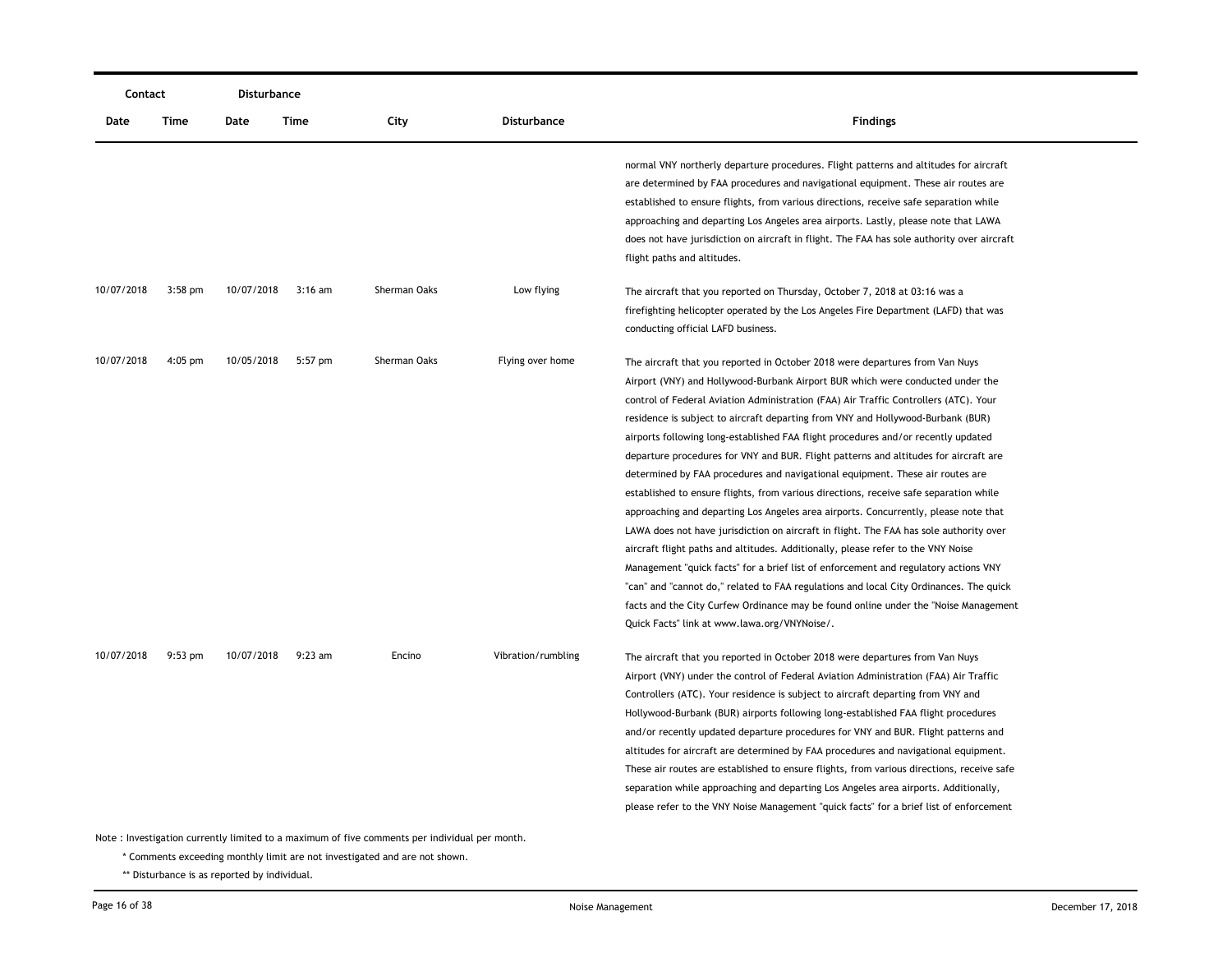| Contact    |           | <b>Disturbance</b> |           |                                                                                               |                    |                                                                                                                                                                                                                                                                                                                                                                                                                                                                                                                                                                                                                                                                                                                                                                                                                                                           |
|------------|-----------|--------------------|-----------|-----------------------------------------------------------------------------------------------|--------------------|-----------------------------------------------------------------------------------------------------------------------------------------------------------------------------------------------------------------------------------------------------------------------------------------------------------------------------------------------------------------------------------------------------------------------------------------------------------------------------------------------------------------------------------------------------------------------------------------------------------------------------------------------------------------------------------------------------------------------------------------------------------------------------------------------------------------------------------------------------------|
| Date       | Time      | Date               | Time      | City                                                                                          | <b>Disturbance</b> | <b>Findings</b>                                                                                                                                                                                                                                                                                                                                                                                                                                                                                                                                                                                                                                                                                                                                                                                                                                           |
|            |           |                    |           |                                                                                               |                    | and regulatory actions VNY "can" and "cannot do," related to FAA regulations and local<br>City Ordinances. The quick facts and the City Curfew Ordinance may be found online<br>under the "Noise Management Quick Facts" link at www.lawa.org/VNYNoise/. Lastly,<br>please note that LAWA does not have jurisdiction on aircraft in flight. The FAA has sole<br>authority over aircraft flight paths and altitudes.                                                                                                                                                                                                                                                                                                                                                                                                                                       |
| 10/08/2018 | $8:12$ am | 10/08/2018         | $8:11$ am | Sherman Oaks                                                                                  | Flying over home   | The aircraft that you reported in October 2018 were departures from Van Nuys<br>Airport (VNY) under the control of Federal Aviation Administration (FAA) Air Traffic<br>Controllers (ATC). Your residence is subject to aircraft departing from VNY and<br>Hollywood-Burbank (BUR) airports following long-established FAA flight procedures<br>and/or recently updated departure procedures for VNY and BUR. Flight patterns and<br>altitudes for aircraft are determined by FAA procedures and navigational equipment.<br>These air routes are established to ensure flights, from various directions, receive safe<br>separation while approaching and departing Los Angeles area airports. Lastly, please<br>note that LAWA does not have jurisdiction on aircraft in flight. The FAA has sole<br>authority over aircraft flight paths and altitudes. |
| 10/09/2018 | $7:39$ am | 10/09/2018         | 7:38 am   | Sherman Oaks                                                                                  | Flying over home   | The aircraft that you reported in October 2018 were departures from Van Nuys<br>Airport (VNY) under the control of Federal Aviation Administration (FAA) Air Traffic<br>Controllers (ATC). Your residence is subject to aircraft departing from VNY and<br>Hollywood-Burbank (BUR) airports following long-established FAA flight procedures<br>and/or recently updated departure procedures for VNY and BUR. Flight patterns and<br>altitudes for aircraft are determined by FAA procedures and navigational equipment.<br>These air routes are established to ensure flights, from various directions, receive safe<br>separation while approaching and departing Los Angeles area airports. Lastly, please<br>note that LAWA does not have jurisdiction on aircraft in flight. The FAA has sole<br>authority over aircraft flight paths and altitudes. |
| 10/09/2018 | $8:19$ am | 10/09/2018         | 8:17 am   | Sherman Oaks                                                                                  | Flying over home   | The aircraft that you reported in October 2018 were departures from Van Nuys<br>Airport (VNY) under the control of Federal Aviation Administration (FAA) Air Traffic<br>Controllers (ATC). Your residence is subject to aircraft departing from VNY and<br>Hollywood-Burbank (BUR) airports following long-established FAA flight procedures<br>and/or recently updated departure procedures for VNY and BUR. Flight patterns and<br>altitudes for aircraft are determined by FAA procedures and navigational equipment.<br>These air routes are established to ensure flights, from various directions, receive safe<br>separation while approaching and departing Los Angeles area airports. Lastly, please                                                                                                                                             |
|            |           |                    |           | Note: Investigation currently limited to a maximum of five comments per individual per month. |                    |                                                                                                                                                                                                                                                                                                                                                                                                                                                                                                                                                                                                                                                                                                                                                                                                                                                           |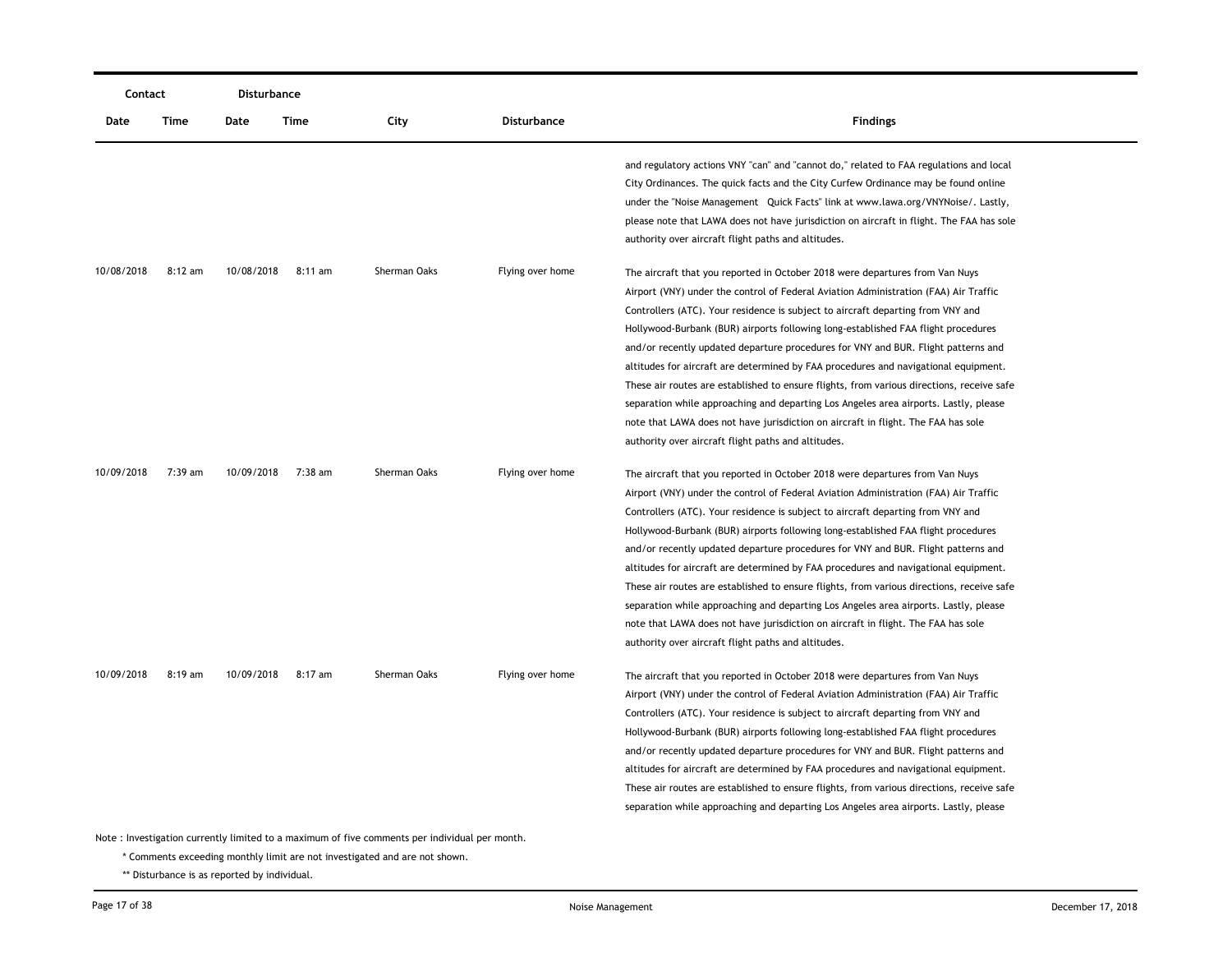|            | Contact           |            | <b>Disturbance</b> |               |                    |                                                                                                                                                                                                                                                                                                                                                                                                                                                                                                                                                                                                                                                                                                                                                                                                                                                                                                                                                                                                                                                                                                                                                                               |
|------------|-------------------|------------|--------------------|---------------|--------------------|-------------------------------------------------------------------------------------------------------------------------------------------------------------------------------------------------------------------------------------------------------------------------------------------------------------------------------------------------------------------------------------------------------------------------------------------------------------------------------------------------------------------------------------------------------------------------------------------------------------------------------------------------------------------------------------------------------------------------------------------------------------------------------------------------------------------------------------------------------------------------------------------------------------------------------------------------------------------------------------------------------------------------------------------------------------------------------------------------------------------------------------------------------------------------------|
| Date       | Time              | Date       | <b>Time</b>        | City          | <b>Disturbance</b> | <b>Findings</b>                                                                                                                                                                                                                                                                                                                                                                                                                                                                                                                                                                                                                                                                                                                                                                                                                                                                                                                                                                                                                                                                                                                                                               |
|            |                   |            |                    |               |                    | note that LAWA does not have jurisdiction on aircraft in flight. The FAA has sole<br>authority over aircraft flight paths and altitudes.                                                                                                                                                                                                                                                                                                                                                                                                                                                                                                                                                                                                                                                                                                                                                                                                                                                                                                                                                                                                                                      |
| 10/09/2018 | 7:30 pm           | 10/09/2018 | $6:52$ pm          | Sherman Oaks  | Flying over home   | Most of the aircraft that you reported in October 2018 were departures from Van<br>Nuys Airport (VNY) under the control of Federal Aviation Administration (FAA) Air<br>Traffic Controllers (ATC). Your residence is subject to aircraft departing from VNY and<br>Hollywood-Burbank (BUR) airports following long-established FAA flight procedures<br>and/or recently updated departure procedures for VNY and BUR. Flight patterns and<br>altitudes for aircraft are determined by FAA procedures and navigational equipment.<br>These air routes are established to ensure flights, from various directions, receive safe<br>separation while approaching and departing Los Angeles area airports. Lastly, please<br>note that LAWA does not have jurisdiction on aircraft in flight. The FAA has sole<br>authority over aircraft flight paths and altitudes                                                                                                                                                                                                                                                                                                              |
| 10/10/2018 | $4:14 \text{ pm}$ | 10/10/2018 | $4:12 \text{ pm}$  | Los Angeles   | Flying over home   | The aircraft that you reported on Wednesday, October 10, 2018 at 16:12 was a<br>departure from Van Nuys Airport (VNY) under the control of Federal Aviation<br>Administration (FAA) Air Traffic Controllers (ATC). Flight patterns and altitudes for<br>aircraft are determined by FAA procedures and navigational equipment. These air<br>routes are established to ensure flights, from various directions, receive safe<br>separation while approaching and departing Los Angeles area airports. Lastly, please<br>note that LAWA does not have jurisdiction on aircraft in flight. The FAA has sole<br>authority over aircraft flight paths and altitudes.                                                                                                                                                                                                                                                                                                                                                                                                                                                                                                                |
| 10/10/2018 | 7:20 pm           | 10/10/2018 | $6:11$ pm          | Granada Hills | Flying over home   | The volume of jet operations at Van Nuys Airport (VNY) has been increasing with the<br>improving economy since reaching a low in 2009, so compared to the past few years<br>there may be more frequent jet arrivals over your community. Additionally, the<br>shortening of the runway at Santa Monica Airport (SMO) in January of this year has had<br>an impact on VNY operations. Flight patterns and altitudes for aircraft are determined<br>by Federal Aviation Administration (FAA) procedures and navigational equipment. These<br>air routes are established to ensure flights, from various directions, receive safe<br>separation while approaching and departing Los Angeles area airports. Conjointly,<br>please refer to the VNY Noise Management "quick facts" for a brief list of enforcement<br>and regulatory actions VNY "can" and "cannot do," related to FAA regulations and local<br>City Ordinances. The quick facts and the City Curfew Ordinance may be found online<br>under the "Noise Management Quick Facts" link at www.lawa.org/VNYNoise/. Lastly,<br>please note that LAWA does not have jurisdiction on aircraft in flight. The FAA has sole |

\* Comments exceeding monthly limit are not investigated and are not shown.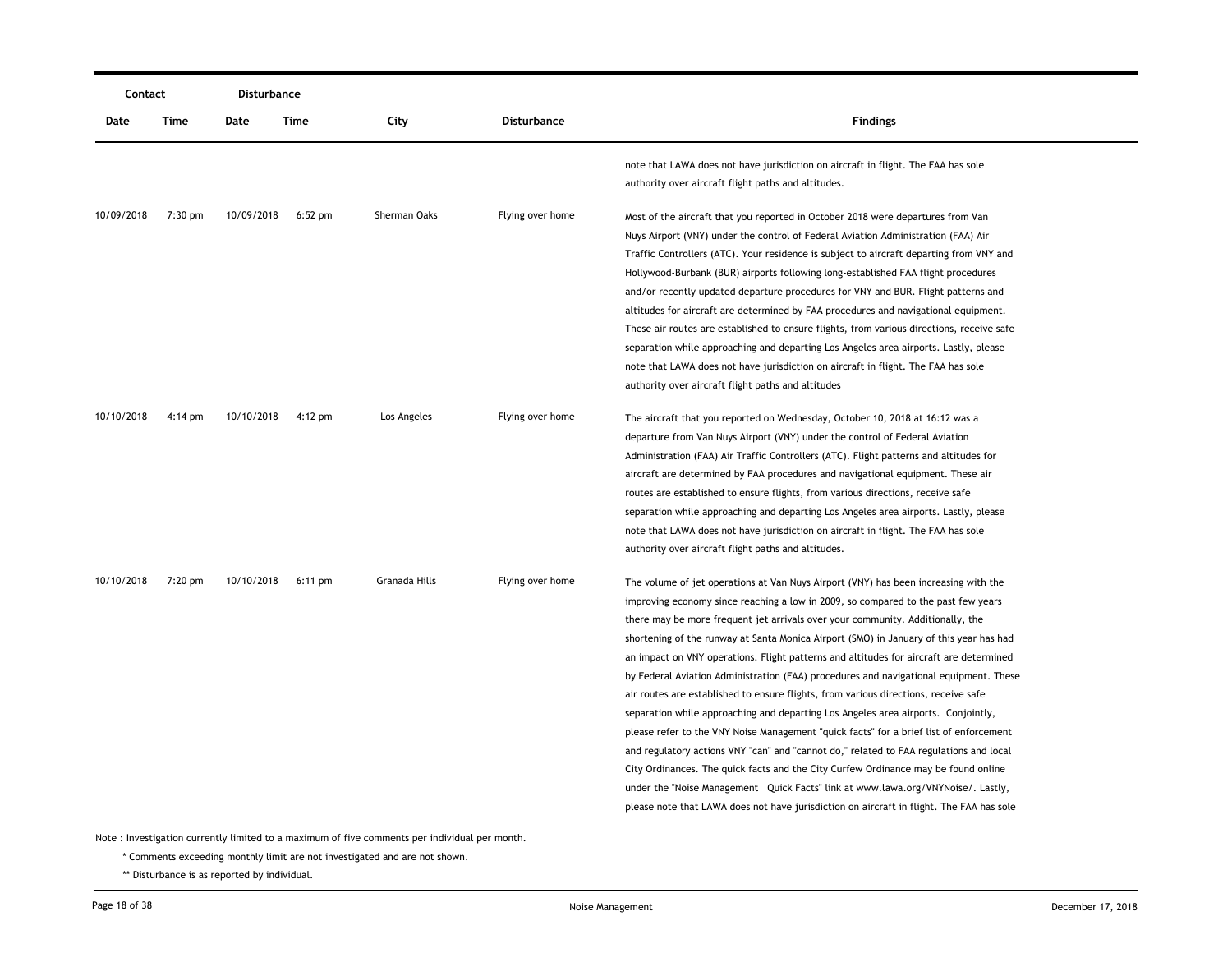|            | Contact           |            | <b>Disturbance</b>  |                    |                  |                                                                                                                                                                                                                                                                                                                                                                                                                                                                                                                                                                                                                                                                                                                                                                                                                                                                                                                                                                                  |
|------------|-------------------|------------|---------------------|--------------------|------------------|----------------------------------------------------------------------------------------------------------------------------------------------------------------------------------------------------------------------------------------------------------------------------------------------------------------------------------------------------------------------------------------------------------------------------------------------------------------------------------------------------------------------------------------------------------------------------------------------------------------------------------------------------------------------------------------------------------------------------------------------------------------------------------------------------------------------------------------------------------------------------------------------------------------------------------------------------------------------------------|
| Date       | Time              | Date       | Time                | City               | Disturbance      | <b>Findings</b>                                                                                                                                                                                                                                                                                                                                                                                                                                                                                                                                                                                                                                                                                                                                                                                                                                                                                                                                                                  |
|            |                   |            |                     |                    |                  | authority over aircraft flight paths and altitudes.                                                                                                                                                                                                                                                                                                                                                                                                                                                                                                                                                                                                                                                                                                                                                                                                                                                                                                                              |
| 10/10/2018 | $8:11 \text{ pm}$ | 10/10/2018 | $8:09$ pm           | <b>Studio City</b> | Flying over home | The aircraft that you reported in October 2018 were departures from Van Nuys<br>Airport (VNY) under the control of Federal Aviation Administration (FAA) Air Traffic<br>Controllers (ATC). Your residence is subject to aircraft departing from VNY and<br>Hollywood-Burbank (BUR) airports following long-established FAA flight procedures<br>and/or recently updated departure procedures for VNY and BUR. Flight patterns and<br>altitudes for aircraft are determined by FAA procedures and navigational equipment.<br>These air routes are established to ensure flights, from various directions, receive safe<br>separation while approaching and departing Los Angeles area airports. Lastly, please                                                                                                                                                                                                                                                                    |
|            |                   |            |                     |                    |                  | note that LAWA does not have jurisdiction on aircraft in flight. The FAA has sole<br>authority over aircraft flight paths and altitudes.                                                                                                                                                                                                                                                                                                                                                                                                                                                                                                                                                                                                                                                                                                                                                                                                                                         |
| 10/11/2018 | $8:54$ am         | 10/11/2018 | $8:52$ am           | Sherman Oaks       | Flying over home | The aircraft that you reported in October 2018 were departures from Van Nuys<br>Airport (VNY) and Hollywood-Burbank Airport BUR which were conducted under the<br>control of Federal Aviation Administration (FAA) Air Traffic Controllers (ATC). Your<br>residence is subject to aircraft departing from VNY and BUR airports following<br>long-established FAA flight procedures and/or recently updated departure procedures<br>for VNY and BUR. Please contact the BUR Hotline regarding their flight activity.<br>Additionally, flight patterns and altitudes for aircraft are determined by FAA<br>procedures and navigational equipment. These air routes are established to ensure<br>flights, from various directions, receive safe separation while approaching and<br>departing Los Angeles area airports. Lastly, please note that LAWA does not have<br>jurisdiction on aircraft in flight. The FAA has sole authority over aircraft flight paths<br>and altitudes. |
| 10/11/2018 | 10:44 am          |            | 10/11/2018 10:40 am | Encino             | Flying over home | The aircraft that you reported in October 2018 were departures from Van Nuys<br>Airport (VNY) under the control of Federal Aviation Administration (FAA) Air Traffic<br>Controllers (ATC). Your residence is subject to aircraft departing from VNY and<br>Hollywood-Burbank (BUR) airports following long-established FAA flight procedures<br>and/or recently updated departure procedures for VNY and BUR. Flight patterns and<br>altitudes for aircraft are determined by FAA procedures and navigational equipment.<br>These air routes are established to ensure flights, from various directions, receive safe<br>separation while approaching and departing Los Angeles area airports. Lastly, please<br>note that LAWA does not have jurisdiction on aircraft in flight. The FAA has sole<br>authority over aircraft flight paths and altitudes.                                                                                                                        |

\* Comments exceeding monthly limit are not investigated and are not shown.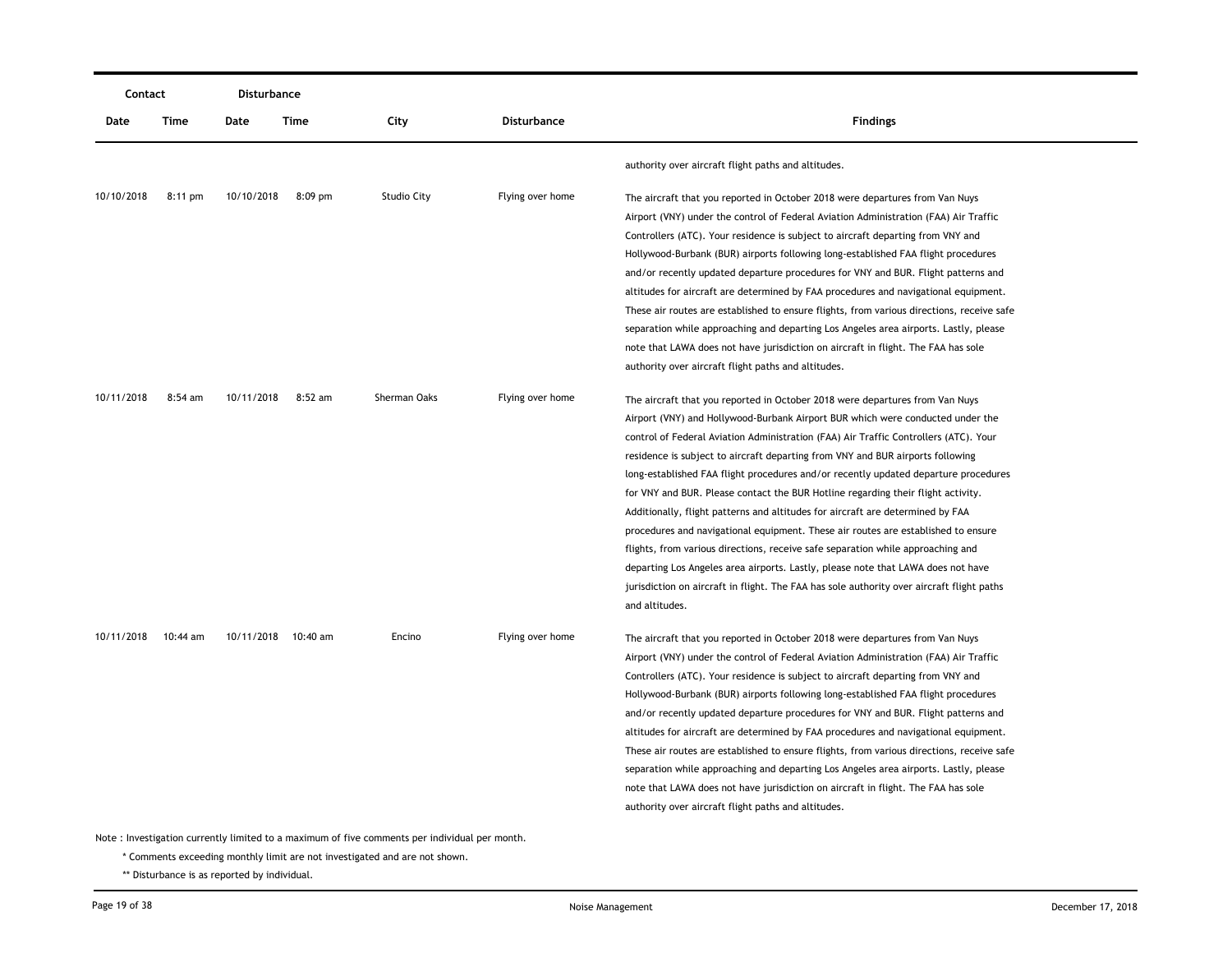|            | Contact           |            | Disturbance |              |                  |                                                                                                                                                                                                                                                                                                                                                                                                                                                                                                                                                                                                                                                                                                                                                                                                                                                                                                                                                              |
|------------|-------------------|------------|-------------|--------------|------------------|--------------------------------------------------------------------------------------------------------------------------------------------------------------------------------------------------------------------------------------------------------------------------------------------------------------------------------------------------------------------------------------------------------------------------------------------------------------------------------------------------------------------------------------------------------------------------------------------------------------------------------------------------------------------------------------------------------------------------------------------------------------------------------------------------------------------------------------------------------------------------------------------------------------------------------------------------------------|
| Date       | Time              | Date       | <b>Time</b> | City         | Disturbance      | <b>Findings</b>                                                                                                                                                                                                                                                                                                                                                                                                                                                                                                                                                                                                                                                                                                                                                                                                                                                                                                                                              |
| 10/11/2018 | $4:12 \text{ pm}$ | 10/11/2018 | $4:07$ pm   | Encino       | Flying over home | The aircraft that you reported in October 2018 were departures from<br>Hollywood-Burbank Airport (BUR) and Van Nuys Airport (VNY) which were under the<br>control of Federal Aviation Administration (FAA) Air Traffic Controllers (ATC). Your<br>residence is subject to aircraft departing from VNY and BUR airports following<br>long-established FAA flight procedures and/or recently updated departure procedures<br>for VNY and BUR. Flight patterns and altitudes for aircraft are determined by FAA<br>procedures and navigational equipment. These air routes are established to ensure<br>flights, from various directions, receive safe separation while approaching and<br>departing Los Angeles area airports. Lastly, please note that LAWA does not have<br>jurisdiction on aircraft in flight. The FAA has sole authority over aircraft flight paths<br>and altitudes.                                                                      |
| 10/11/2018 | $5:04$ pm         | 10/11/2018 | 4:32 pm     | Sherman Oaks | Low flying       | The aircraft you reported on Thursday, October 11, 2018 at 16:32 was a Gulfstream<br>G-III that departed from Van Nuys Airport (VNY) under the direction and control of the<br>Federal Aviation Administration (FAA) Air Traffic Controllers (ATC). Your residence is<br>subject to aircraft departing from VNY and Hollywood-Burbank (BUR) airports following<br>long-established FAA flight procedures and/or recently updated departure procedures<br>for VNY and BUR. Flight patterns and altitudes for aircraft are determined by FAA<br>procedures and navigational equipment. These air routes are established to ensure<br>flights, from various directions, receive safe separation while approaching and<br>departing Los Angeles area airports. Lastly, please note that LAWA does not have<br>jurisdiction on aircraft in flight. The FAA has sole authority over aircraft flight paths<br>and altitudes.                                        |
| 10/12/2018 | 7:12 am           | 10/12/2018 | 7:10 am     | Northridge   | Flying over home | The aircraft you reported on Thursday October 4th and Friday, October 12, 2018 at<br>17:05 and 07:10 respectively were arrivals to Van Nuys Airport (VNY). The arrivals<br>were conducted under the control and direction of Federal Aviation Administration<br>(FAA) Air Traffic Controllers (ATC). Flight patterns and altitudes for aircraft are<br>standardized and determined by FAA procedures and electronic navigational aid<br>equipment. These air routes are established to ensure flights, from various directions,<br>receive adequate separation while approaching and departing Los Angeles area<br>airports. Additionally, please refer to the Noise Management "quick facts" for a brief<br>list of enforcement and regulatory actions VNY "can" and "cannot do," related to FAA<br>regulations and local City Ordinances. The quick facts may be found online under the<br>"Noise Management - Quick Facts" link at www.lawa.org/VNYNoise/ |

\* Comments exceeding monthly limit are not investigated and are not shown.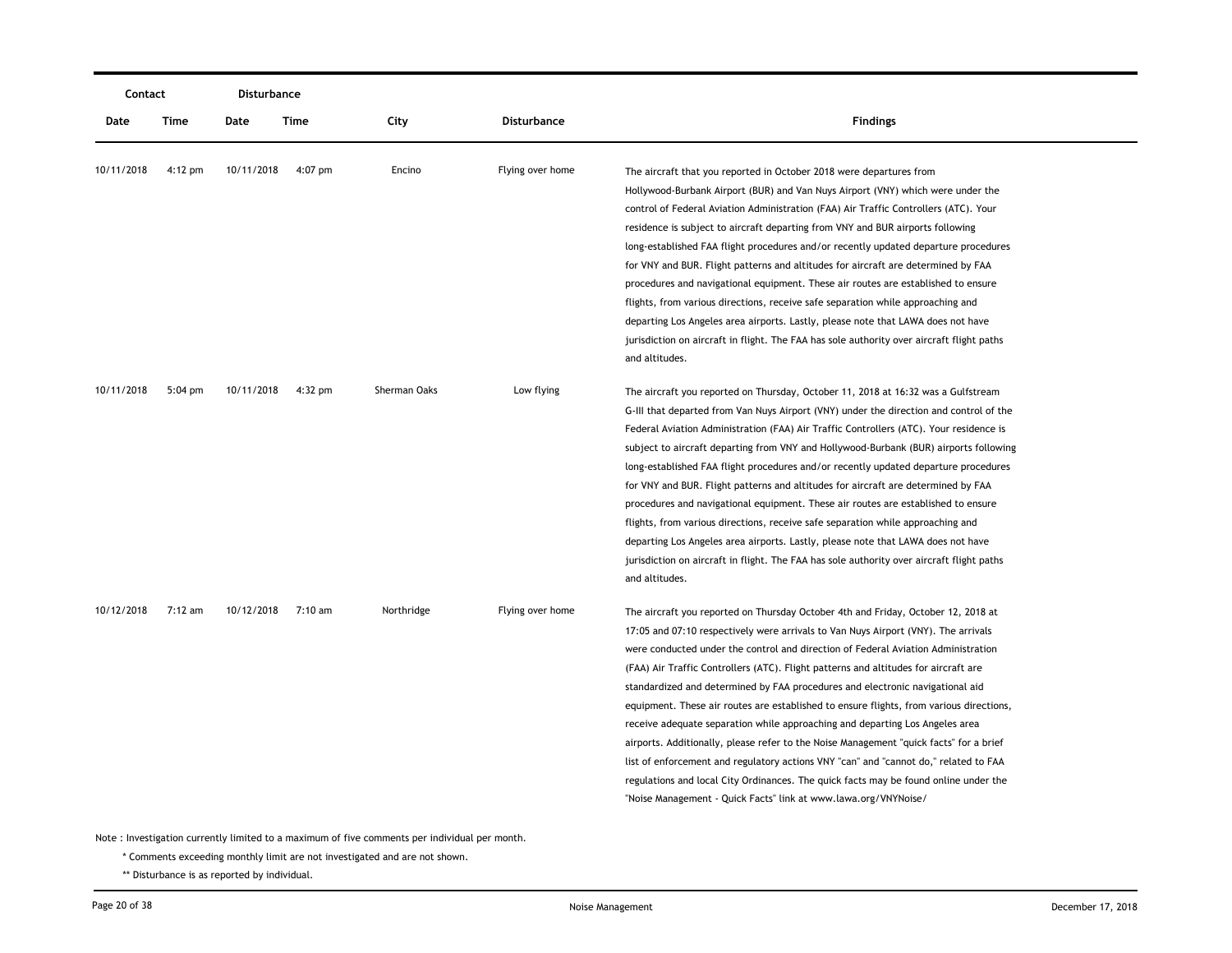| Contact    |           | Disturbance |                     |                                                                                               |                    |                                                                                                                                                                                                                                                                                                                                                                                                                                                                                                                                                                                                                                                                                                                                                                                                                                                                                                                                                                                                                                                                                                                                                                                                                                                                                                                 |
|------------|-----------|-------------|---------------------|-----------------------------------------------------------------------------------------------|--------------------|-----------------------------------------------------------------------------------------------------------------------------------------------------------------------------------------------------------------------------------------------------------------------------------------------------------------------------------------------------------------------------------------------------------------------------------------------------------------------------------------------------------------------------------------------------------------------------------------------------------------------------------------------------------------------------------------------------------------------------------------------------------------------------------------------------------------------------------------------------------------------------------------------------------------------------------------------------------------------------------------------------------------------------------------------------------------------------------------------------------------------------------------------------------------------------------------------------------------------------------------------------------------------------------------------------------------|
| Date       | Time      | Date        | Time                | City                                                                                          | <b>Disturbance</b> | <b>Findings</b>                                                                                                                                                                                                                                                                                                                                                                                                                                                                                                                                                                                                                                                                                                                                                                                                                                                                                                                                                                                                                                                                                                                                                                                                                                                                                                 |
|            |           |             |                     |                                                                                               |                    | http://www.lawa.org/VNYNoise/. Lastly, please note that airports do not have<br>jurisdiction on aircraft in flight. The FAA has sole authority over aircraft flight<br>patterns and regulates virtually all aviation activity.                                                                                                                                                                                                                                                                                                                                                                                                                                                                                                                                                                                                                                                                                                                                                                                                                                                                                                                                                                                                                                                                                  |
| 10/12/2018 | 7:47 am   | 10/12/2018  | 7:42 am             | Studio City                                                                                   | Flying over home   | The aircraft that you reported in October 2018 were departures from Van Nuys<br>Airport (VNY) under the control of Federal Aviation Administration (FAA) Air Traffic<br>Controllers (ATC). Your residence is subject to aircraft departing from VNY and<br>Hollywood-Burbank (BUR) airports following long-established FAA flight procedures<br>and/or recently updated departure procedures for VNY and BUR. Flight patterns and<br>altitudes for aircraft are determined by FAA procedures and navigational equipment.<br>These air routes are established to ensure flights, from various directions, receive safe<br>separation while approaching and departing Los Angeles area airports. Lastly, please<br>note that LAWA does not have jurisdiction on aircraft in flight. The FAA has sole                                                                                                                                                                                                                                                                                                                                                                                                                                                                                                              |
| 10/12/2018 | 12:39 pm  |             | 10/12/2018 11:54 am | North Hollywood                                                                               | Flying over home   | authority over aircraft flight paths and altitudes.<br>The aircraft that you reported in October 2018 were departures from Van Nuys<br>Airport (VNY) which were conducted under the control of Federal Aviation<br>Administration (FAA) Air Traffic Controllers (ATC). Your residence is subject to aircraft<br>departing from VNY and Hollywood-Burbank (BUR) airports following long-established<br>FAA flight procedures and/or recently updated departure procedures for VNY and BUR.<br>Flight patterns and altitudes for aircraft are determined by FAA procedures and<br>navigational equipment. These air routes are established to ensure flights, from various<br>directions, receive safe separation while approaching and departing Los Angeles area<br>airports. Concurrently, please note that LAWA does not have jurisdiction on aircraft in<br>flight. The FAA has sole authority over aircraft flight paths and altitudes. Additionally,<br>please refer to the VNY Noise Management "quick facts" for a brief list of enforcement<br>and regulatory actions VNY "can" and "cannot do," related to FAA regulations and local<br>City Ordinances. The quick facts and the City Curfew Ordinance may be found online<br>under the "Noise Management Quick Facts" link at www.lawa.org/VNYNoise/. |
| 10/13/2018 | $8:59$ am | 10/13/2018  | 8:57 am             | Sherman Oaks                                                                                  | Flying over home   | The aircraft that you reported on Saturday, October 13, 2018 was a departure from<br>Van Nuys Airport (VNY) under the control of Federal Aviation Administration (FAA) Air<br>Traffic Controllers (ATC). Your residence is subject to aircraft departing from VNY and<br>Hollywood-Burbank (BUR) airports following long-established FAA flight procedures<br>and/or recently updated departure procedures for VNY and BUR. Flight patterns and<br>altitudes for aircraft are determined by FAA procedures and navigational equipment.                                                                                                                                                                                                                                                                                                                                                                                                                                                                                                                                                                                                                                                                                                                                                                          |
|            |           |             |                     | Note: Investigation currently limited to a maximum of five comments per individual per month. |                    |                                                                                                                                                                                                                                                                                                                                                                                                                                                                                                                                                                                                                                                                                                                                                                                                                                                                                                                                                                                                                                                                                                                                                                                                                                                                                                                 |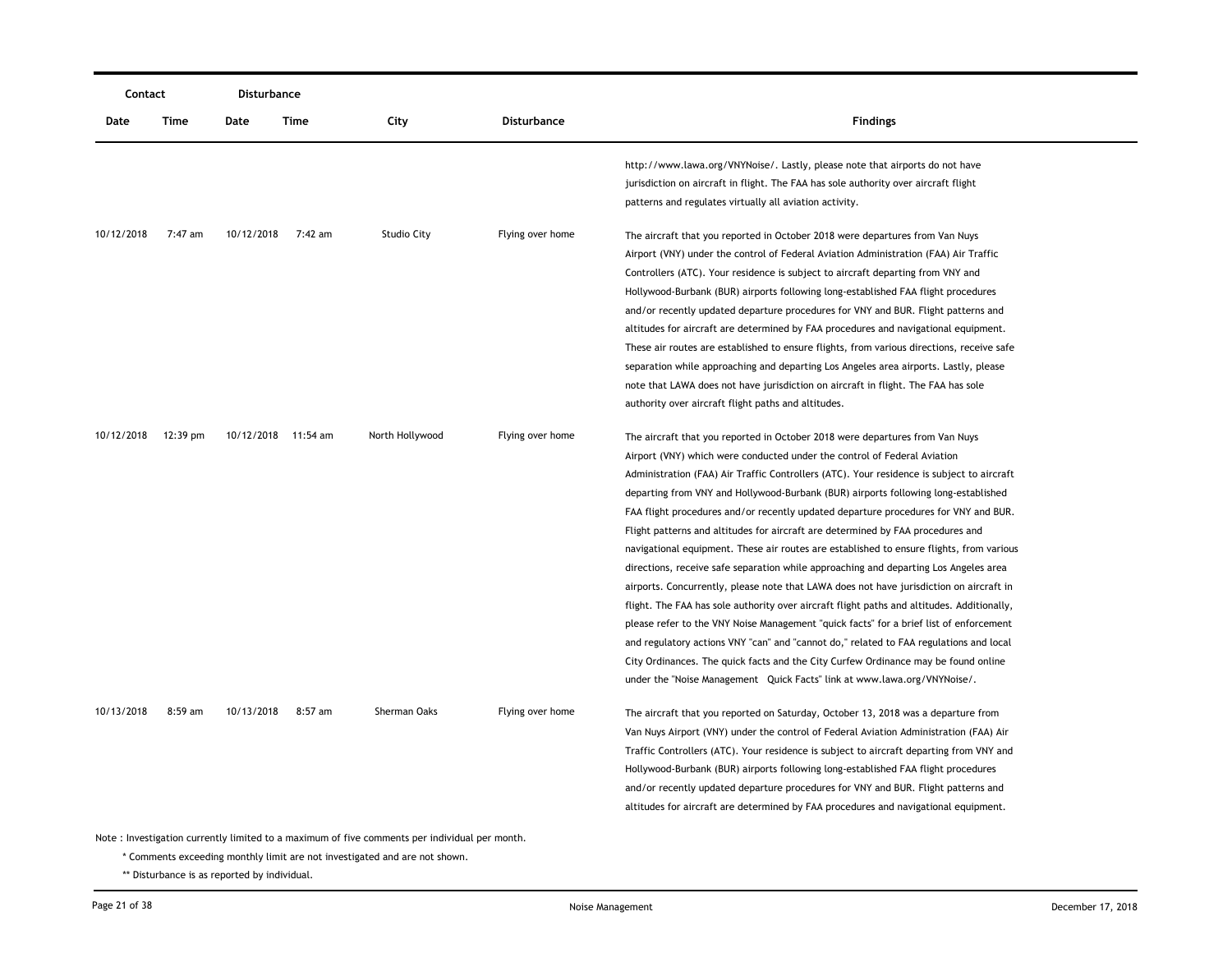|            | Contact   |            | Disturbance       |                                    |                    |                                                                                                                                                                                                                                                                                                                                                                                                                                                                                                                                                                                                                                                                                                                                                                                                                                                                                                                  |
|------------|-----------|------------|-------------------|------------------------------------|--------------------|------------------------------------------------------------------------------------------------------------------------------------------------------------------------------------------------------------------------------------------------------------------------------------------------------------------------------------------------------------------------------------------------------------------------------------------------------------------------------------------------------------------------------------------------------------------------------------------------------------------------------------------------------------------------------------------------------------------------------------------------------------------------------------------------------------------------------------------------------------------------------------------------------------------|
| Date       | Time      | Date       | Time              | City                               | <b>Disturbance</b> | <b>Findings</b>                                                                                                                                                                                                                                                                                                                                                                                                                                                                                                                                                                                                                                                                                                                                                                                                                                                                                                  |
|            |           |            |                   |                                    |                    | These air routes are established to ensure flights, from various directions, receive safe<br>separation while approaching and departing Los Angeles area airports. Lastly, please<br>note that LAWA does not have jurisdiction on aircraft in flight. The FAA has sole<br>authority over aircraft flight paths and altitudes.                                                                                                                                                                                                                                                                                                                                                                                                                                                                                                                                                                                    |
| 10/13/2018 | $9:32$ am | 10/13/2018 | $8:57$ am         | Studio City                        | Flying over home   | The aircraft that you reported in October 2018 were departures from Van Nuys<br>Airport (VNY) under the control of Federal Aviation Administration (FAA) Air Traffic<br>Controllers (ATC). Your residence is subject to aircraft departing from VNY and<br>Hollywood-Burbank (BUR) airports following long-established FAA flight procedures<br>and/or recently updated departure procedures for VNY and BUR. Flight patterns and<br>altitudes for aircraft are determined by FAA procedures and navigational equipment.<br>These air routes are established to ensure flights, from various directions, receive safe<br>separation while approaching and departing Los Angeles area airports. Lastly, please<br>note that LAWA does not have jurisdiction on aircraft in flight. The FAA has sole                                                                                                               |
| 10/13/2018 | 10:58 am  | 10/13/2018 | 10:56 am          | Sherman Oaks                       | Flying over home   | authority over aircraft flight paths and altitudes.<br>The aircraft that you reported in October 2018 were departures from Van Nuys<br>Airport (VNY) under the control of Federal Aviation Administration (FAA) Air Traffic<br>Controllers (ATC). Your residence is subject to aircraft departing from VNY and<br>Hollywood-Burbank (BUR) airports following long-established FAA flight procedures<br>and/or recently updated departure procedures for VNY and BUR. Flight patterns and<br>altitudes for aircraft are determined by FAA procedures and navigational equipment.<br>These air routes are established to ensure flights, from various directions, receive safe<br>separation while approaching and departing Los Angeles area airports. Lastly, please<br>note that LAWA does not have jurisdiction on aircraft in flight. The FAA has sole<br>authority over aircraft flight paths and altitudes. |
| 10/13/2018 | $9:32$ pm | 10/13/2018 | $9:30 \text{ pm}$ | Encino<br>والمسترام فبالمقام منافر | Flying over home   | The aircraft that you reported in October 2018 were departures from Van Nuys<br>Airport (VNY) under the control of Federal Aviation Administration (FAA) Air Traffic<br>Controllers (ATC). Your residence is subject to aircraft departing from VNY and<br>Hollywood-Burbank (BUR) airports following long-established FAA flight procedures<br>and/or recently updated departure procedures for VNY and BUR. Flight patterns and<br>altitudes for aircraft are determined by FAA procedures and navigational equipment.<br>These air routes are established to ensure flights, from various directions, receive safe<br>separation while approaching and departing Los Angeles area airports. Lastly, please<br>note that LAWA does not have jurisdiction on aircraft in flight. The FAA has sole                                                                                                               |

\* Comments exceeding monthly limit are not investigated and are not shown.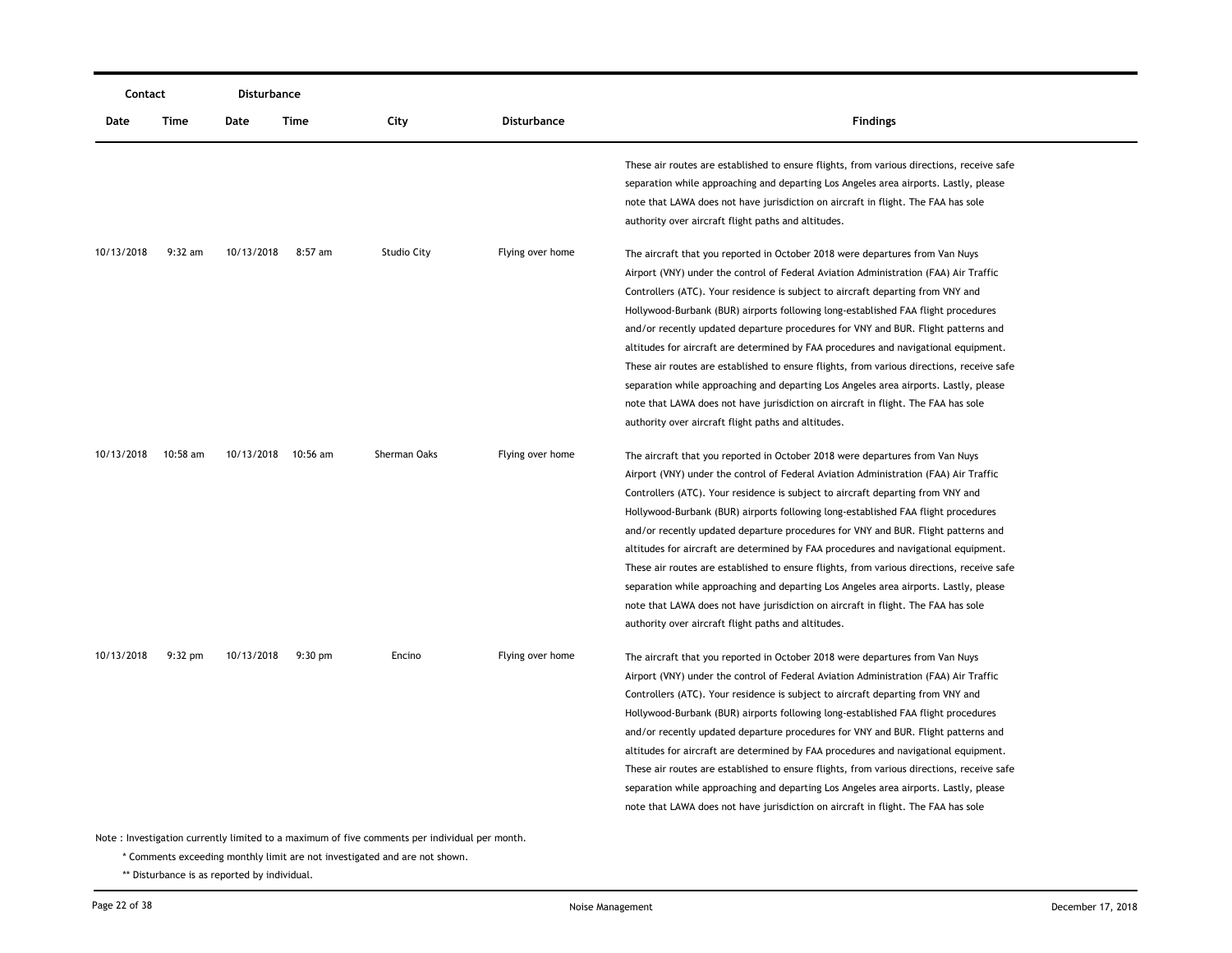|            | Contact   |            | <b>Disturbance</b>  |                    |                    |                                                                                           |
|------------|-----------|------------|---------------------|--------------------|--------------------|-------------------------------------------------------------------------------------------|
| Date       | Time      | Date       | <b>Time</b>         | City               | <b>Disturbance</b> | <b>Findings</b>                                                                           |
|            |           |            |                     |                    |                    | authority over aircraft flight paths and altitudes.                                       |
| 10/14/2018 | $5:02$ am | 10/14/2018 | $5:01$ am           | Encino             | Flying over home   | The Los Angeles Police Department Air Support Division (LAPD ASD) which was               |
|            |           |            |                     |                    |                    | conducting official LAPD business operated the helicopter you reported on Sunday,         |
|            |           |            |                     |                    |                    | October 14, 2018 at 05:01. The LAPD ASD routinely patrols and supports police ground      |
|            |           |            |                     |                    |                    | units in the many neighborhoods located within the City of Los Angeles. It is not         |
|            |           |            |                     |                    |                    | uncommon to have multiple fly-overs of an area during a relatively short period. This     |
|            |           |            |                     |                    |                    | helicopter overflight was not associated with Van Nuys Airport (VNY) operations.          |
| 10/14/2018 | $8:25$ am | 10/14/2018 | 8:23 am             | <b>Studio City</b> | Flying over home   | Some of the aircraft that you reported in October 2018 were departures from Van           |
|            |           |            |                     |                    |                    | Nuys Airport (VNY) under the control of Federal Aviation Administration (FAA) Air         |
|            |           |            |                     |                    |                    | Traffic Controllers (ATC). Your residence is subject to aircraft departing from VNY and   |
|            |           |            |                     |                    |                    | Hollywood-Burbank (BUR) airports following long-established FAA flight procedures         |
|            |           |            |                     |                    |                    | and/or recently updated departure procedures for VNY and BUR. Flight patterns and         |
|            |           |            |                     |                    |                    | altitudes for aircraft are determined by FAA procedures and navigational equipment.       |
|            |           |            |                     |                    |                    | These air routes are established to ensure flights, from various directions, receive safe |
|            |           |            |                     |                    |                    | separation while approaching and departing Los Angeles area airports. Lastly, please      |
|            |           |            |                     |                    |                    | note that LAWA does not have jurisdiction on aircraft in flight. The FAA has sole         |
|            |           |            |                     |                    |                    | authority over aircraft flight paths and altitudes.                                       |
| 10/14/2018 | 10:03 am  |            | 10/14/2018 10:02 am | Sherman Oaks       | Flying over home   | The aircraft you reported on Sunday, October 14, 2018 at approximately 10:02 Local        |
|            |           |            |                     |                    |                    | Time (LCL) departed from Van Nuys Airport (VNY) under the control of Federal Aviation     |
|            |           |            |                     |                    |                    | Administration (FAA) Air Traffic Controllers (ATC). Your residence is subject to aircraft |
|            |           |            |                     |                    |                    | departing from VNY and Hollywood-Burbank (BUR) airports following long-established        |
|            |           |            |                     |                    |                    | FAA flight procedures and/or recently updated departure procedures for VNY and BUR.       |
|            |           |            |                     |                    |                    | Flight patterns and altitudes for aircraft are determined by FAA procedures and           |
|            |           |            |                     |                    |                    | navigational equipment. These air routes are established to ensure flights, from various  |
|            |           |            |                     |                    |                    | directions, receive safe separation while approaching and departing Los Angeles area      |
|            |           |            |                     |                    |                    | airports. This aircraft was at 4437 feet Mean Sea Level (MSL) at it passed over your      |
|            |           |            |                     |                    |                    | neighborhood as measured by VNY's Airport Noise Monitoring and Management System          |
|            |           |            |                     |                    |                    | (ANOMS). Additionally, please refer to the VNY Noise Management "quick facts" for a       |
|            |           |            |                     |                    |                    | brief list of enforcement and regulatory actions VNY "can" and "cannot do," related to    |
|            |           |            |                     |                    |                    | Federal Aviation Administration (FAA) regulations and local City Ordinances. The quick    |
|            |           |            |                     |                    |                    | facts may be found online under the "Noise Management - Quick Facts" link at              |
|            |           |            |                     |                    |                    | www.lawa.org/VNYNoise/. Lastly, please note that LAWA does not have jurisdiction on       |
|            |           |            |                     |                    |                    | aircraft in flight. The FAA has sole authority over aircraft flight paths and altitudes.  |
|            |           |            |                     |                    |                    |                                                                                           |

\* Comments exceeding monthly limit are not investigated and are not shown.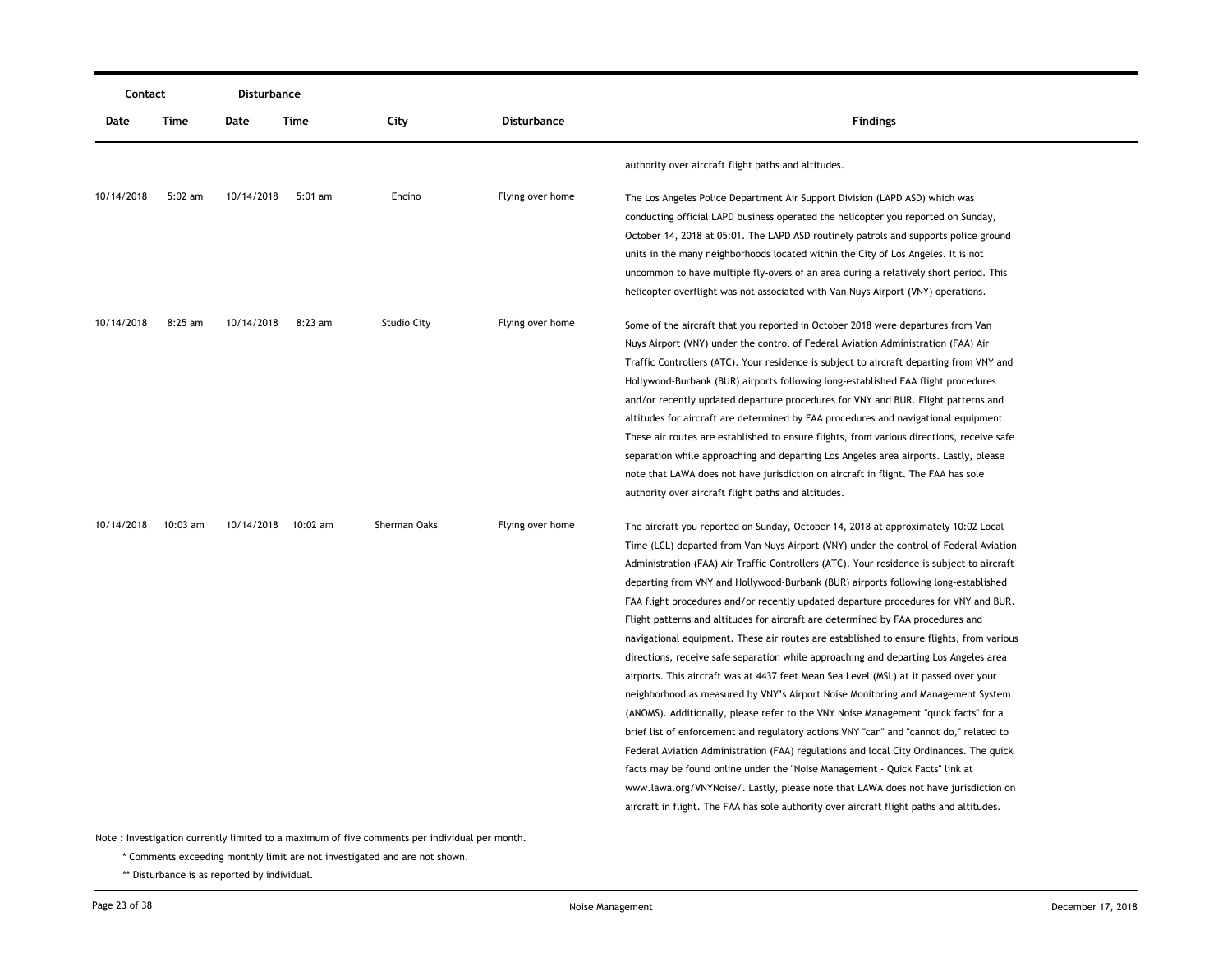|            | Contact            |                     | Disturbance |              |                  |                                                                                                                                                                                                                                                                                                                                                                                                                                                                                                                                                                                                                                                                                                                                                                                                                                                           |
|------------|--------------------|---------------------|-------------|--------------|------------------|-----------------------------------------------------------------------------------------------------------------------------------------------------------------------------------------------------------------------------------------------------------------------------------------------------------------------------------------------------------------------------------------------------------------------------------------------------------------------------------------------------------------------------------------------------------------------------------------------------------------------------------------------------------------------------------------------------------------------------------------------------------------------------------------------------------------------------------------------------------|
| Date       | Time               | Date                | <b>Time</b> | City         | Disturbance      | <b>Findings</b>                                                                                                                                                                                                                                                                                                                                                                                                                                                                                                                                                                                                                                                                                                                                                                                                                                           |
| 10/14/2018 | $3:15$ pm          | 10/14/2018          | $2:39$ pm   | Sherman Oaks | Flying over home | Some of the aircraft that you reported in October 2018 were departures from Van<br>Nuys Airport (VNY) under the control of Federal Aviation Administration (FAA) Air<br>Traffic Controllers (ATC). Your residence is subject to aircraft departing from VNY and<br>Hollywood-Burbank (BUR) airports following long-established FAA flight procedures<br>and/or recently updated departure procedures for VNY and BUR. Flight patterns and<br>altitudes for aircraft are determined by FAA procedures and navigational equipment.<br>These air routes are established to ensure flights, from various directions, receive safe<br>separation while approaching and departing Los Angeles area airports. Lastly, please<br>note that LAWA does not have jurisdiction on aircraft in flight. The FAA has sole                                                |
| 10/14/2018 | $10:31 \text{ pm}$ | 10/14/2018          | $6:00$ pm   | Los Angeles  | Flying over home | authority over aircraft flight paths and altitudes.<br>The jet aircraft activity you reported on Sunday, October 14, 2018 at 18:00 were<br>probably arrivals to Hollywood-Burbank Airport (BUR) and were not associated with Van<br>Nuys Airport (VNY) operations. Please contact the BUR Hotline at (800) 441-0409 for<br>further information regarding this flight. Please note that Southwest Airlines (SWA)<br>does not operate at VNY.                                                                                                                                                                                                                                                                                                                                                                                                               |
| 10/15/2018 | $10:11 \text{ pm}$ | 10/15/2018 10:07 pm |             | Sherman Oaks | Flying over home | The aircraft that you reported in October 2018 were departures from Van Nuys<br>Airport (VNY) under the control of Federal Aviation Administration (FAA) Air Traffic<br>Controllers (ATC). Your residence is subject to aircraft departing from VNY and<br>Hollywood-Burbank (BUR) airports following long-established FAA flight procedures<br>and/or recently updated departure procedures for VNY and BUR. Flight patterns and<br>altitudes for aircraft are determined by FAA procedures and navigational equipment.<br>These air routes are established to ensure flights, from various directions, receive safe<br>separation while approaching and departing Los Angeles area airports. Lastly, please<br>note that LAWA does not have jurisdiction on aircraft in flight. The FAA has sole<br>authority over aircraft flight paths and altitudes. |
| 10/16/2018 | $1:19$ pm          | 10/16/2018          | $1:18$ pm   | Encino       | Flying over home | The aircraft you reported on Tuesday, October 16, 2018 at 13:18 was an arrival to<br>VNY under the direction and control of the Federal Aviation Administration (FAA) Air<br>Traffic Controllers (ATC). The arrival to 34L was consistent with normal VNY northerly<br>arrival procedures. Whenever northerly winds occur, all aircraft arrivals and<br>departures are directed to head north into the wind due to aircraft safety<br>requirements, and to maximize aircraft performance during takeoffs and landing.<br>During these conditions, the FAA Controllers conduct Northerly Operations at VNY,<br>which is the opposite direction from Southerly Operations that is normally utilized.                                                                                                                                                        |

\* Comments exceeding monthly limit are not investigated and are not shown.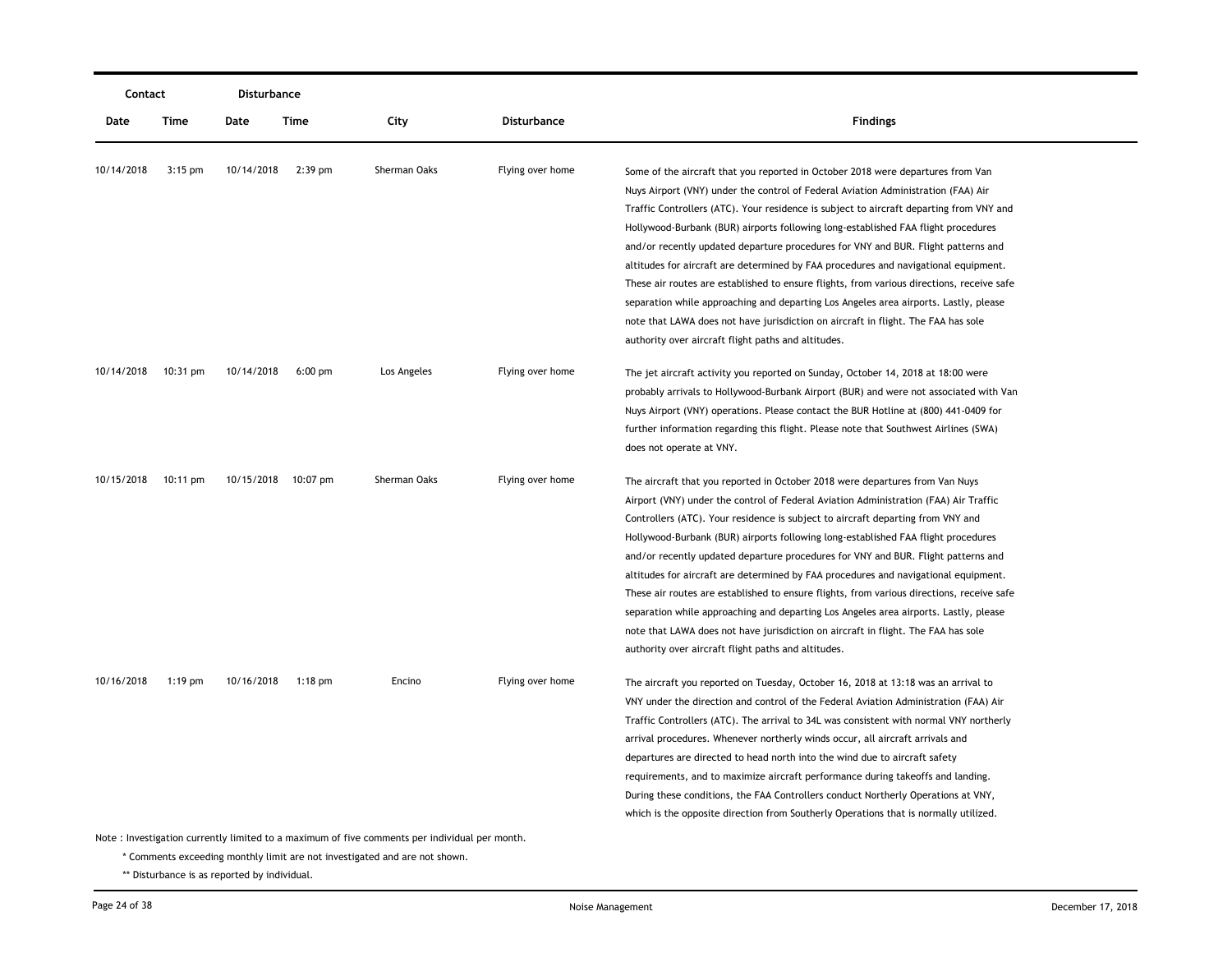|            | Contact   |            | <b>Disturbance</b>  |                                                                                               |                    |                                                                                                                                                                                                                                                                                                                                                                                                                                                                                                                                                                                                                                                                                                                                                                                                                                                           |
|------------|-----------|------------|---------------------|-----------------------------------------------------------------------------------------------|--------------------|-----------------------------------------------------------------------------------------------------------------------------------------------------------------------------------------------------------------------------------------------------------------------------------------------------------------------------------------------------------------------------------------------------------------------------------------------------------------------------------------------------------------------------------------------------------------------------------------------------------------------------------------------------------------------------------------------------------------------------------------------------------------------------------------------------------------------------------------------------------|
| Date       | Time      | Date       | Time                | City                                                                                          | <b>Disturbance</b> | <b>Findings</b>                                                                                                                                                                                                                                                                                                                                                                                                                                                                                                                                                                                                                                                                                                                                                                                                                                           |
|            |           |            |                     |                                                                                               |                    | Flight patterns and altitudes for aircraft are determined by FAA procedures and<br>navigational equipment. These air routes are established to ensure flights, from various<br>directions, receive safe separation while approaching and departing Los Angeles area<br>airports. Lastly, please note that LAWA does not have jurisdiction on aircraft in flight.<br>The FAA has sole authority over aircraft flight paths and altitudes.                                                                                                                                                                                                                                                                                                                                                                                                                  |
| 10/17/2018 | $8:35$ am | 10/17/2018 | $8:34$ am           | Sherman Oaks                                                                                  | Flying over home   | The aircraft that you reported in October 2018 were departures from Van Nuys<br>Airport (VNY) under the control of Federal Aviation Administration (FAA) Air Traffic<br>Controllers (ATC). Your residence is subject to aircraft departing from VNY and<br>Hollywood-Burbank (BUR) airports following long-established FAA flight procedures<br>and/or recently updated departure procedures for VNY and BUR. Flight patterns and<br>altitudes for aircraft are determined by FAA procedures and navigational equipment.<br>These air routes are established to ensure flights, from various directions, receive safe<br>separation while approaching and departing Los Angeles area airports. Lastly, please<br>note that LAWA does not have jurisdiction on aircraft in flight. The FAA has sole<br>authority over aircraft flight paths and altitudes. |
| 10/17/2018 | 12:23 pm  |            | 10/17/2018 12:21 pm | Sherman Oaks                                                                                  | Flying over home   | The aircraft that you reported in October 2018 were departures from Van Nuys<br>Airport (VNY) under the control of Federal Aviation Administration (FAA) Air Traffic<br>Controllers (ATC). Your residence is subject to aircraft departing from VNY and<br>Hollywood-Burbank (BUR) airports following long-established FAA flight procedures<br>and/or recently updated departure procedures for VNY and BUR. Flight patterns and<br>altitudes for aircraft are determined by FAA procedures and navigational equipment.<br>These air routes are established to ensure flights, from various directions, receive safe<br>separation while approaching and departing Los Angeles area airports. Lastly, please<br>note that LAWA does not have jurisdiction on aircraft in flight. The FAA has sole<br>authority over aircraft flight paths and altitudes. |
| 10/18/2018 | $6:12$ am | 10/18/2018 | 6:11 am             | Sherman Oaks                                                                                  | Flying over home   | The aircraft that you reported on Thursday, October 18, 2018 at 06:33 was a<br>departure from Van Nuys Airport (VNY) under the control of Federal Aviation<br>Administration (FAA) Air Traffic Controllers (ATC). Your residence is subject to aircraft<br>departing from VNY and Hollywood-Burbank (BUR) airports following long-established<br>FAA flight procedures and/or recently updated departure procedures for VNY and BUR.<br>Flight patterns and altitudes for aircraft are determined by FAA procedures and<br>navigational equipment. These air routes are established to ensure flights, from various<br>directions, receive safe separation while approaching and departing Los Angeles area                                                                                                                                               |
|            |           |            |                     | Note: Investigation currently limited to a maximum of five comments per individual per month. |                    |                                                                                                                                                                                                                                                                                                                                                                                                                                                                                                                                                                                                                                                                                                                                                                                                                                                           |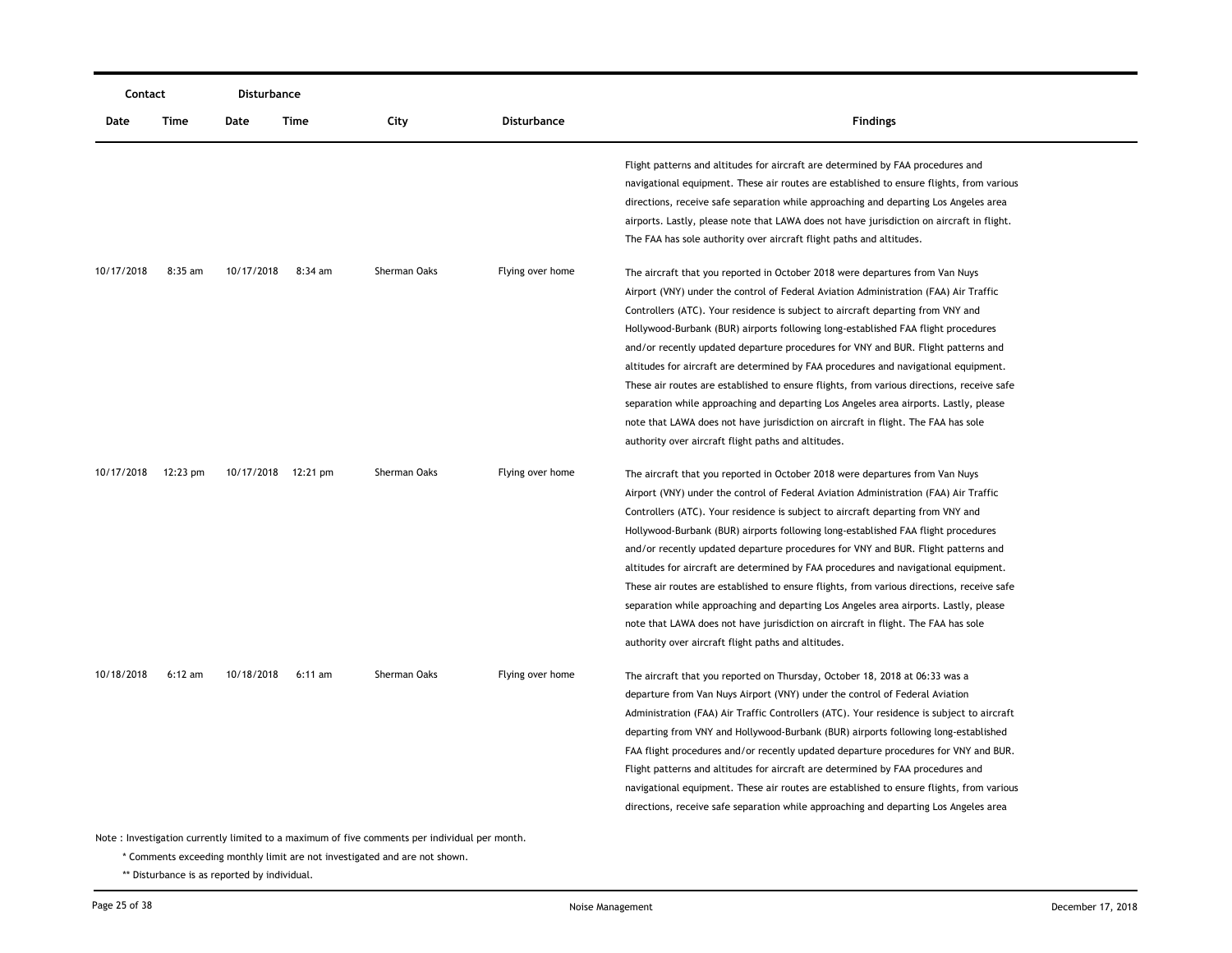|            | Contact  |            | Disturbance         |                                                                                               |                    |                                                                                                                                                                                                                                                                                                                                                                                                                                                                                                                                                                                                                                                                                                                                                                                                                                                                                                                                                                                                                                                                                                                                                                                                                                                                                                                |
|------------|----------|------------|---------------------|-----------------------------------------------------------------------------------------------|--------------------|----------------------------------------------------------------------------------------------------------------------------------------------------------------------------------------------------------------------------------------------------------------------------------------------------------------------------------------------------------------------------------------------------------------------------------------------------------------------------------------------------------------------------------------------------------------------------------------------------------------------------------------------------------------------------------------------------------------------------------------------------------------------------------------------------------------------------------------------------------------------------------------------------------------------------------------------------------------------------------------------------------------------------------------------------------------------------------------------------------------------------------------------------------------------------------------------------------------------------------------------------------------------------------------------------------------|
| Date       | Time     | Date       | Time                | City                                                                                          | <b>Disturbance</b> | <b>Findings</b>                                                                                                                                                                                                                                                                                                                                                                                                                                                                                                                                                                                                                                                                                                                                                                                                                                                                                                                                                                                                                                                                                                                                                                                                                                                                                                |
|            |          |            |                     |                                                                                               |                    | airports. Lastly, please note that LAWA does not have jurisdiction on aircraft in flight.<br>The FAA has sole authority over aircraft flight paths and altitudes.                                                                                                                                                                                                                                                                                                                                                                                                                                                                                                                                                                                                                                                                                                                                                                                                                                                                                                                                                                                                                                                                                                                                              |
| 10/18/2018 | 10:34 am |            | 10/18/2018 10:32 am | Encino                                                                                        | Flying over home   | The aircraft that you reported on Thursday, October 18, 2018 was a departure from<br>Van Nuys Airport (VNY) under the control of Federal Aviation Administration (FAA) Air<br>Traffic Controllers (ATC). Your residence is subject to aircraft departing from VNY and<br>Hollywood-Burbank (BUR) airports following long-established FAA flight procedures<br>and/or recently updated departure procedures for VNY and BUR. Flight patterns and<br>altitudes for aircraft are determined by FAA procedures and navigational equipment.<br>These air routes are established to ensure flights, from various directions, receive safe<br>separation while approaching and departing Los Angeles area airports. Lastly, please<br>note that LAWA does not have jurisdiction on aircraft in flight. The FAA has sole<br>authority over aircraft flight paths and altitudes.                                                                                                                                                                                                                                                                                                                                                                                                                                        |
| 10/19/2018 | 7:22 am  | 10/19/2018 | 7:21 am             | Sherman Oaks                                                                                  | Flying over home   | The aircraft that you reported in October 2018 were departures from and arrivals to<br>Van Nuys Airport (VNY) and Hollywood-Burbank Airport BUR which were conducted<br>under the control of Federal Aviation Administration (FAA) Air Traffic Controllers (ATC).<br>Your residence is subject to aircraft departing from VNY and Hollywood-Burbank (BUR)<br>airports following long-established FAA flight procedures and/or recently updated<br>departure procedures for VNY and BUR. Flight patterns and altitudes for aircraft are<br>determined by FAA procedures and navigational equipment. These air routes are<br>established to ensure flights, from various directions, receive safe separation while<br>approaching and departing Los Angeles area airports. Concurrently, please note that<br>LAWA does not have jurisdiction on aircraft in flight. The FAA has sole authority over<br>aircraft flight paths and altitudes. Additionally, please refer to the VNY Noise<br>Management "quick facts" for a brief list of enforcement and regulatory actions VNY<br>"can" and "cannot do," related to FAA regulations and local City Ordinances. The quick<br>facts and the City Curfew Ordinance may be found online under the "Noise Management"<br>Quick Facts" link at www.lawa.org/VNYNoise/. |
| 10/19/2018 | 7:44 am  | 10/19/2018 | 7:39 am             | Sherman Oaks                                                                                  | Flying over home   | Most of the aircraft that you reported in October 2018 were departures from<br>Hollywood-Burbank Airport (BUR) and arrivals to and departures from Van Nuys Airport<br>(VNY) that were conducted under the control of Federal Aviation Administration (FAA)<br>Air Traffic Controllers (ATC). Your residence is subject to aircraft departing from VNY<br>and BUR airports following long-established FAA flight procedures and/or recently<br>updated departure procedures for VNY and BUR. Please contact the BUR Hotline at                                                                                                                                                                                                                                                                                                                                                                                                                                                                                                                                                                                                                                                                                                                                                                                 |
|            |          |            |                     | Note: Investigation currently limited to a maximum of five comments per individual per month. |                    |                                                                                                                                                                                                                                                                                                                                                                                                                                                                                                                                                                                                                                                                                                                                                                                                                                                                                                                                                                                                                                                                                                                                                                                                                                                                                                                |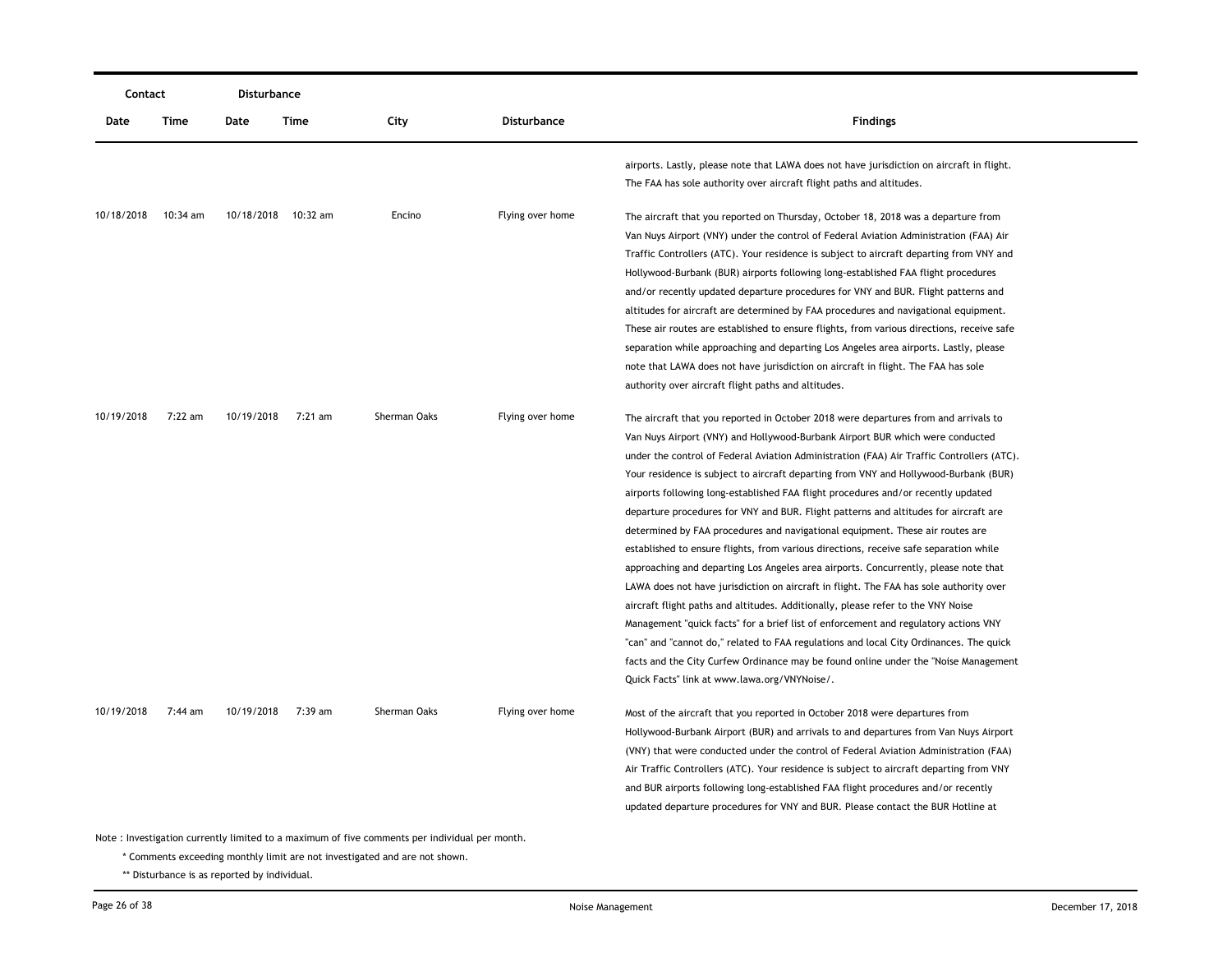| Contact    |            | <b>Disturbance</b>  |           |                    |                    |                                                                                                                                                                                                                                                                                                                                                                                                                                                                                                                                                                                                                                                                                                                                                                                                                                                                                                                                                                                                                                                                                                                                                      |
|------------|------------|---------------------|-----------|--------------------|--------------------|------------------------------------------------------------------------------------------------------------------------------------------------------------------------------------------------------------------------------------------------------------------------------------------------------------------------------------------------------------------------------------------------------------------------------------------------------------------------------------------------------------------------------------------------------------------------------------------------------------------------------------------------------------------------------------------------------------------------------------------------------------------------------------------------------------------------------------------------------------------------------------------------------------------------------------------------------------------------------------------------------------------------------------------------------------------------------------------------------------------------------------------------------|
| Date       | Time       | Date                | Time      | City               | <b>Disturbance</b> | <b>Findings</b>                                                                                                                                                                                                                                                                                                                                                                                                                                                                                                                                                                                                                                                                                                                                                                                                                                                                                                                                                                                                                                                                                                                                      |
|            |            |                     |           |                    |                    | (800) 441-0409 for further information regarding their flight operations. Flight<br>patterns and altitudes for aircraft are determined by FAA procedures and navigational<br>equipment. These air routes are established to ensure flights, from various directions,<br>receive safe separation while approaching and departing Los Angeles area airports.<br>Lastly, please note that LAWA does not have jurisdiction on aircraft in flight. The FAA                                                                                                                                                                                                                                                                                                                                                                                                                                                                                                                                                                                                                                                                                                |
| 10/19/2018 | $3:55$ pm  | 10/19/2018          | $3:53$ pm | <b>Studio City</b> | Flying over home   | has sole authority over aircraft flight paths and altitudes.<br>The aircraft that you reported on Friday, October 19, 2018 at 15:53 was a departure<br>from Hollywood-Burbank (BUR) under the control of Federal Aviation Administration<br>(FAA) Air Traffic Controllers (ATC). This BUR departure was not associated with VNY<br>operations. Please contact the BUR Airport Hotline at (800) 441-0409 for further<br>information regarding their flight operations. Your residence is subject to aircraft<br>departing from and BUR and Van Nuys Airport (VNY) airports following long-established<br>FAA flight procedures and/or recently updated departure procedures for BUR and VNY.<br>Flight patterns and altitudes for aircraft are determined by FAA procedures and<br>navigational equipment. These air routes are established to ensure flights, from various<br>directions, receive safe separation while approaching and departing Los Angeles area<br>airports. Lastly, please note that LAWA does not have jurisdiction on aircraft in flight.<br>The FAA has sole authority over aircraft flight paths and altitudes.              |
| 10/20/2018 | $12:05$ pm | 10/20/2018 12:04 pm |           | Sherman Oaks       | Flying over home   | The aircraft that you reported in October 2018 were departures from Van Nuys<br>Airport (VNY) which were conducted under the control of Federal Aviation<br>Administration (FAA) Air Traffic Controllers (ATC). Your residence is subject to aircraft<br>departing from VNY and Hollywood-Burbank (BUR) airports following long-established<br>FAA flight procedures and/or recently updated departure procedures for VNY and BUR.<br>Flight patterns and altitudes for aircraft are determined by FAA procedures and<br>navigational equipment. These air routes are established to ensure flights, from various<br>directions, receive safe separation while approaching and departing Los Angeles area<br>airports. Additionally, please note that LAWA does not have jurisdiction on aircraft in<br>flight. The FAA has sole authority over aircraft flight paths and altitudes. Lastly,<br>regulatory actions VNY "can" and "cannot do," related to FAA regulations and local City<br>Ordinances. The quick facts and the City Curfew Ordinance may be found online under<br>the "Noise Management Quick Facts" link at www.lawa.org/VNYNoise/. |

\* Comments exceeding monthly limit are not investigated and are not shown.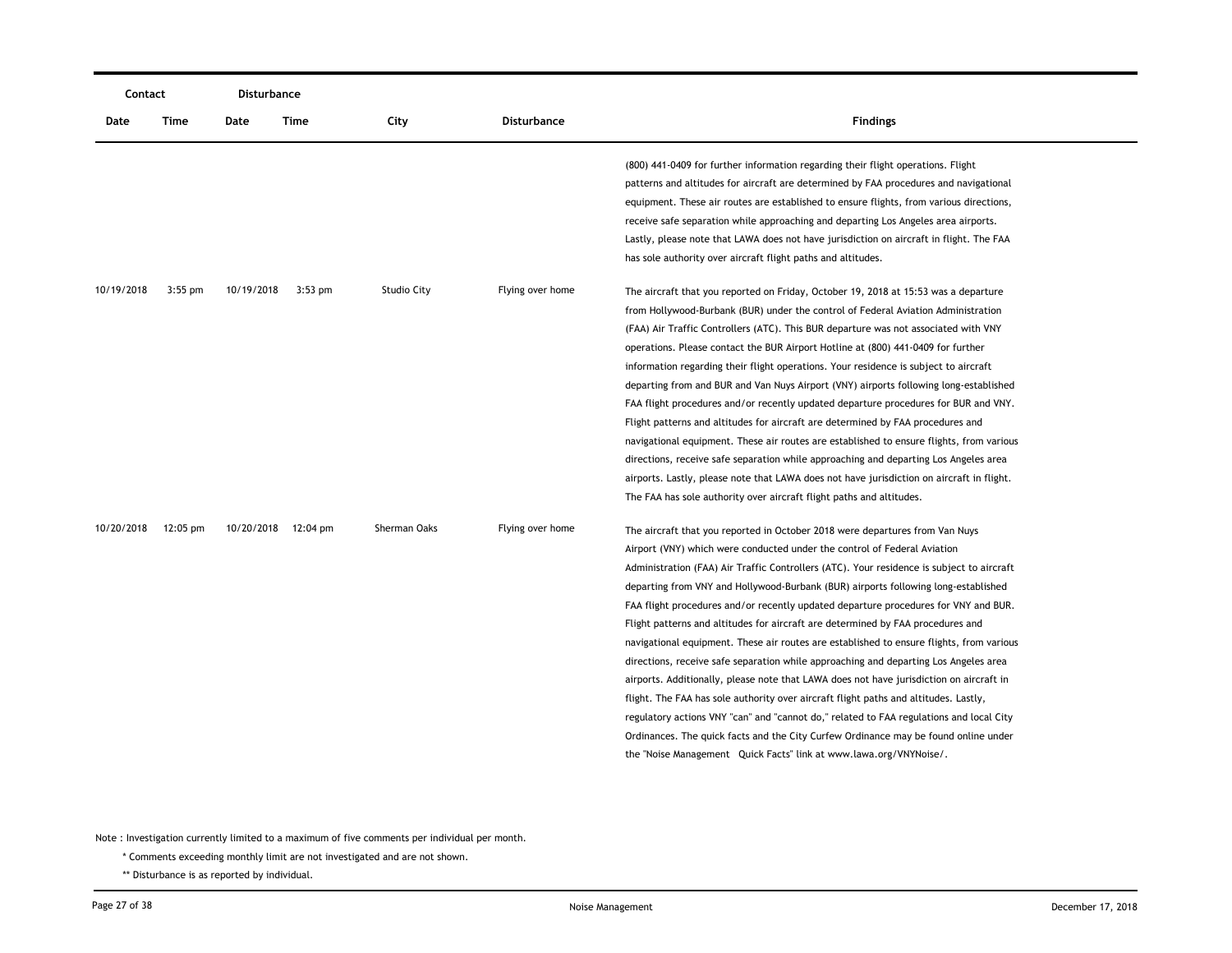| Contact    |            | <b>Disturbance</b> |                     |                    |                    |                                                                                                                                                                                                                                                                                                                                                                                                                                                                                                                                                                                                                                                                                                                                                                                                                                                                                                                                                                                                                                                                                                                                                                   |
|------------|------------|--------------------|---------------------|--------------------|--------------------|-------------------------------------------------------------------------------------------------------------------------------------------------------------------------------------------------------------------------------------------------------------------------------------------------------------------------------------------------------------------------------------------------------------------------------------------------------------------------------------------------------------------------------------------------------------------------------------------------------------------------------------------------------------------------------------------------------------------------------------------------------------------------------------------------------------------------------------------------------------------------------------------------------------------------------------------------------------------------------------------------------------------------------------------------------------------------------------------------------------------------------------------------------------------|
| Date       | Time       | Date               | <b>Time</b>         | City               | <b>Disturbance</b> | <b>Findings</b>                                                                                                                                                                                                                                                                                                                                                                                                                                                                                                                                                                                                                                                                                                                                                                                                                                                                                                                                                                                                                                                                                                                                                   |
| 10/21/2018 | $9:24$ am  | 10/21/2018         | $9:22$ am           | Sherman Oaks       | Flying over home   | The aircraft that you reported in October 2018 were departures from Van Nuys<br>Airport (VNY) under the control of Federal Aviation Administration (FAA) Air Traffic<br>Controllers (ATC). Your residence is subject to aircraft departing from VNY and<br>Hollywood-Burbank (BUR) airports following long-established FAA flight procedures<br>and/or recently updated departure procedures for VNY and BUR. Flight patterns and<br>altitudes for aircraft are determined by FAA procedures and navigational equipment.<br>These air routes are established to ensure flights, from various directions, receive safe<br>separation while approaching and departing Los Angeles area airports. Lastly, please<br>note that LAWA does not have jurisdiction on aircraft in flight. The FAA has sole<br>authority over aircraft flight paths and altitudes.                                                                                                                                                                                                                                                                                                         |
| 10/21/2018 | $9:25$ am  | 10/21/2018         | $9:23$ am           | <b>Studio City</b> | Flying over home   | The aircraft that you reported on Sunday, October 21, 2018 was a departure from Van<br>Nuys Airport (VNY) under the control of Federal Aviation Administration (FAA) Air<br>Traffic Controllers (ATC). Your residence is subject to aircraft departing from VNY and<br>Hollywood-Burbank (BUR) airports following long-established FAA flight procedures<br>and/or recently updated departure procedures for VNY and BUR. Flight patterns and<br>altitudes for aircraft are determined by FAA procedures and navigational equipment.<br>These air routes are established to ensure flights, from various directions, receive safe<br>separation while approaching and departing Los Angeles area airports. Lastly, please<br>note that LAWA does not have jurisdiction on aircraft in flight. The FAA has sole<br>authority over aircraft flight paths and altitudes.                                                                                                                                                                                                                                                                                             |
| 10/21/2018 | $10:38$ pm |                    | 10/21/2018 10:36 pm | Encino             | Flying over home   | The aircraft that you reported in October 2018 were arrivals to (during northerly<br>winds) and departures from Van Nuys Airport (VNY) under the control of Federal<br>Aviation Administration (FAA) Air Traffic Controllers (ATC). Whenever northerly winds<br>occur, all aircraft arrivals and departures are directed to head north into the wind due<br>to aircraft safety requirements, and to maximize aircraft performance during takeoffs<br>and landing. During these conditions, the FAA Controllers conduct Northerly Operations<br>at VNY, which is the opposite direction from Southerly Operations that is normally<br>utilized. Your residence is subject to aircraft departing from VNY and<br>Hollywood-Burbank (BUR) airports following long-established FAA flight procedures<br>and/or recently updated departure procedures for VNY and BUR. Flight patterns and<br>altitudes for aircraft are determined by FAA procedures and navigational equipment.<br>These air routes are established to ensure flights, from various directions, receive safe<br>separation while approaching and departing Los Angeles area airports. Lastly, please |

\* Comments exceeding monthly limit are not investigated and are not shown.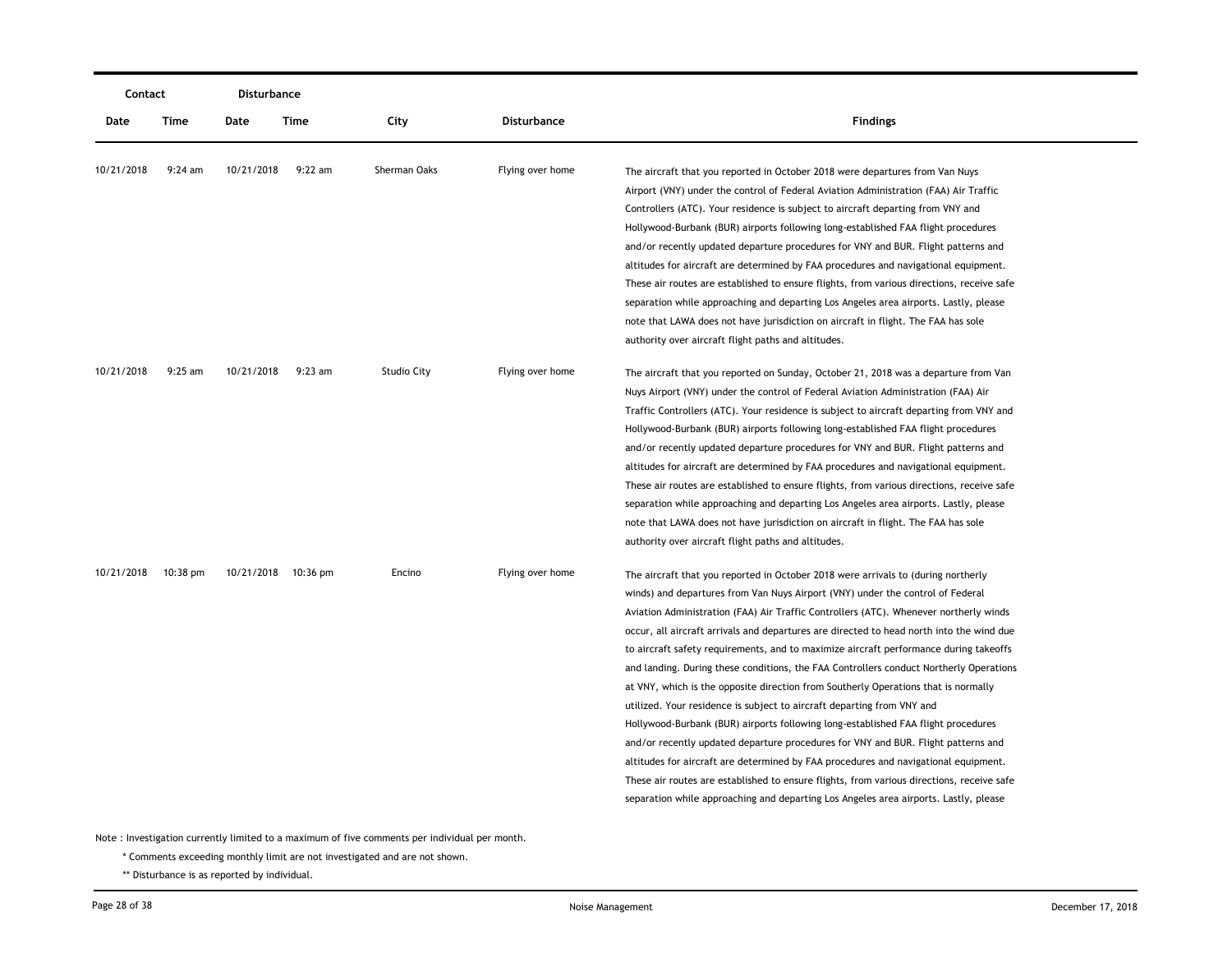| Contact    |                    | Disturbance |                     |                 |                          |                                                                                                                                                                                                                                                                                                                                                                                                                                                                                                                                                                                                                                                                                                                                                                                                                                                                                                                                                                          |
|------------|--------------------|-------------|---------------------|-----------------|--------------------------|--------------------------------------------------------------------------------------------------------------------------------------------------------------------------------------------------------------------------------------------------------------------------------------------------------------------------------------------------------------------------------------------------------------------------------------------------------------------------------------------------------------------------------------------------------------------------------------------------------------------------------------------------------------------------------------------------------------------------------------------------------------------------------------------------------------------------------------------------------------------------------------------------------------------------------------------------------------------------|
| Date       | Time               | Date        | Time                | City            | Disturbance              | <b>Findings</b>                                                                                                                                                                                                                                                                                                                                                                                                                                                                                                                                                                                                                                                                                                                                                                                                                                                                                                                                                          |
|            |                    |             |                     |                 |                          | note that LAWA does not have jurisdiction on aircraft in flight. The FAA has sole<br>authority over aircraft flight paths and altitudes                                                                                                                                                                                                                                                                                                                                                                                                                                                                                                                                                                                                                                                                                                                                                                                                                                  |
| 10/22/2018 | $12:16 \text{ pm}$ | 10/22/2018  | $6:04$ am           | Sherman Oaks    | Late night/early morning | The aircraft you reported on Monday, October 22, 2018 at 06:04 was a Gulfstream<br>G-III that departed from Van Nuys Airport (VNY) under the direction and control of the<br>Federal Aviation Administration (FAA) Air Traffic Controllers (ATC).                                                                                                                                                                                                                                                                                                                                                                                                                                                                                                                                                                                                                                                                                                                        |
| 10/22/2018 | $9:03$ pm          | 10/22/2018  | $9:01 \text{ pm}$   | North Hollywood | Flying over home         | The Los Angeles Police Department Air Support Division (LAPD ASD) which was<br>conducting official LAPD business operated the helicopter you reported on Monday,<br>October 22, 2018 at 21:03. The LAPD ASD routinely patrols and supports police ground<br>units in the many neighborhoods located within the City of Los Angeles. It is not<br>uncommon to have multiple fly-overs of an area during a relatively short period. This<br>helicopter overflight was not associated with Van Nuys Airport (VNY) operations.                                                                                                                                                                                                                                                                                                                                                                                                                                               |
| 10/22/2018 | 11:43 $pm$         |             | 10/22/2018 11:41 pm | North Hollywood | Flying over home         | The aircraft that you reported on Monday, October 22, 2018 at 23:39 was a departure<br>from Van Nuys Airport (VNY) under the control of Federal Aviation Administration (FAA)<br>Air Traffic Controllers (ATC). Your residence is subject to aircraft departing from VNY<br>and Hollywood-Burbank (BUR) airports following long-established FAA flight procedures<br>and/or recently updated departure procedures for VNY and BUR. Flight patterns and<br>altitudes for aircraft are determined by FAA procedures and navigational equipment.<br>These air routes are established to ensure flights, from various directions, receive safe<br>separation while approaching and departing Los Angeles area airports. Lastly, please<br>note that LAWA does not have jurisdiction on aircraft in flight. The FAA has sole<br>authority over aircraft flight paths and altitudes.                                                                                           |
| 10/23/2018 | 7:13 am            | 10/23/2018  | 7:11 am             | Sherman Oaks    | Flying over home         | The aircraft that you reported on Tuesday, October 23, 2018 at 07:11 was a<br>Southwest Airlines' (SWA) Boeing B737 departure from Hollywood-Burbank Airport (BUR)<br>and not associated with Van Nuys Airport (VNY) operations. The departure was<br>conducted under the control of Federal Aviation Administration (FAA) Air Traffic<br>Controllers (ATC). Your residence is subject to aircraft departing from VNY and BUR<br>airports following long-established FAA flight procedures and/or recently updated<br>departure procedures for VNY and BUR. Flight patterns and altitudes for aircraft are<br>determined by FAA procedures and navigational equipment. These air routes are<br>established to ensure flights, from various directions, receive safe separation while<br>approaching and departing Los Angeles area airports. Please contact the BUR Airport<br>Hotline at (800) 441-0409 for further information regarding this flight. Please note that |

\* Comments exceeding monthly limit are not investigated and are not shown.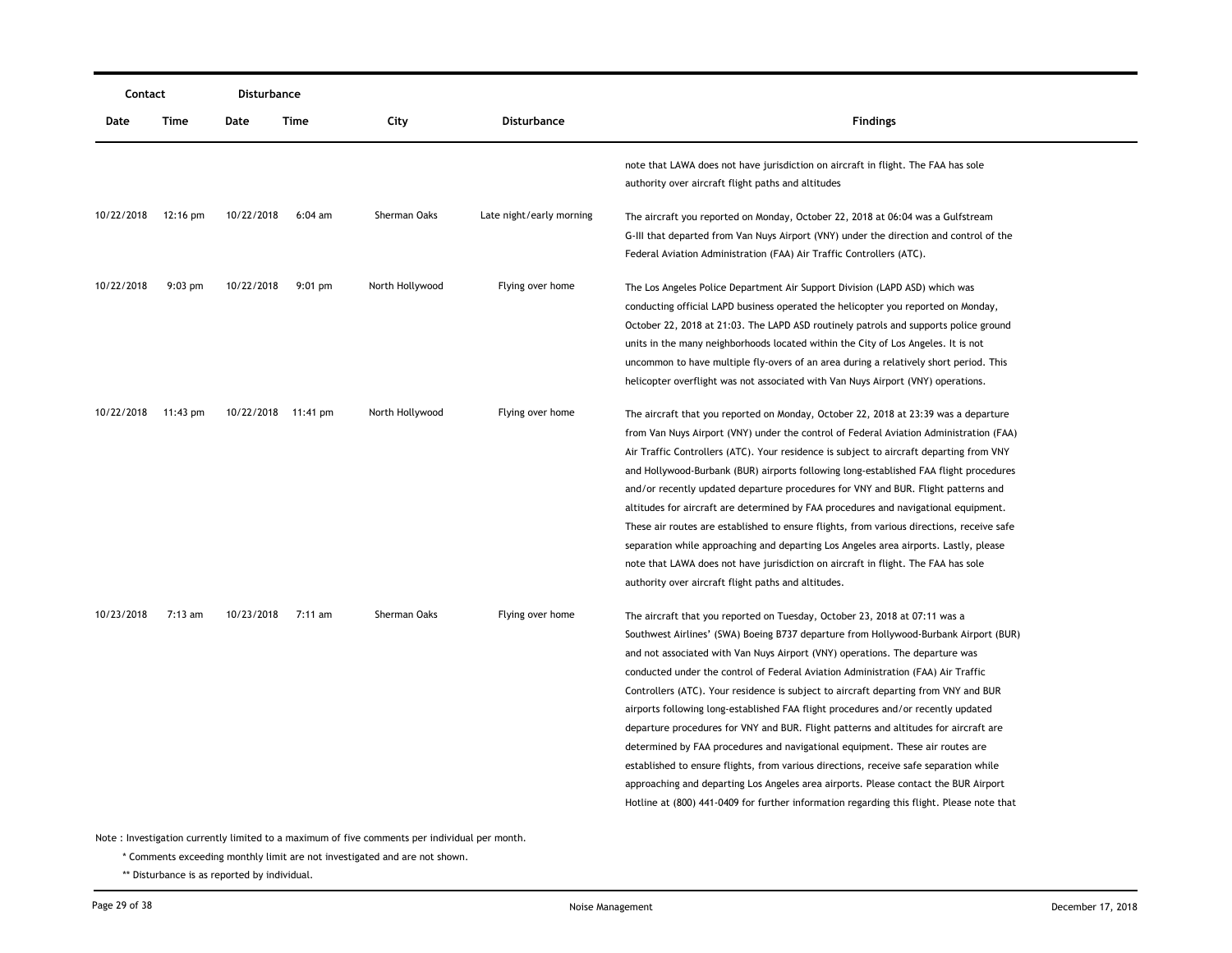|            | Contact                                                                                       |                     | <b>Disturbance</b> |                    |                  |                                                                                                                                                                                                                                                                                                                                                                                                                                                                                                                                                                                                                                                                                                                                                                                                                                                                                                                                                                                                                                                                                                                                                                                                                                                            |  |  |
|------------|-----------------------------------------------------------------------------------------------|---------------------|--------------------|--------------------|------------------|------------------------------------------------------------------------------------------------------------------------------------------------------------------------------------------------------------------------------------------------------------------------------------------------------------------------------------------------------------------------------------------------------------------------------------------------------------------------------------------------------------------------------------------------------------------------------------------------------------------------------------------------------------------------------------------------------------------------------------------------------------------------------------------------------------------------------------------------------------------------------------------------------------------------------------------------------------------------------------------------------------------------------------------------------------------------------------------------------------------------------------------------------------------------------------------------------------------------------------------------------------|--|--|
| Date       | Time                                                                                          | Date                | Time               | City               | Disturbance      | <b>Findings</b>                                                                                                                                                                                                                                                                                                                                                                                                                                                                                                                                                                                                                                                                                                                                                                                                                                                                                                                                                                                                                                                                                                                                                                                                                                            |  |  |
|            |                                                                                               |                     |                    |                    |                  | Southwest Airlines (SWA) does not operate at VNY. Lastly, please note that LAWA does<br>not have jurisdiction on aircraft in flight. The FAA has sole authority over aircraft<br>flight paths and altitudes.                                                                                                                                                                                                                                                                                                                                                                                                                                                                                                                                                                                                                                                                                                                                                                                                                                                                                                                                                                                                                                               |  |  |
| 10/23/2018 | 10:51 am                                                                                      | 10/23/2018 10:48 am |                    | Studio City        | Flying over home | The aircraft that you reported on Tuesday, October 23, 2018 at 10:48 was a departure<br>from Van Nuys Airport (VNY) under the control of Federal Aviation Administration (FAA)<br>Air Traffic Controllers (ATC). Your residence is subject to aircraft departing from VNY<br>and Hollywood-Burbank (BUR) airports following long-established FAA flight procedures<br>and/or recently updated departure procedures for VNY and BUR. Flight patterns and<br>altitudes for aircraft are determined by FAA procedures and navigational equipment.<br>These air routes are established to ensure flights, from various directions, receive safe<br>separation while approaching and departing Los Angeles area airports. Concurrently,<br>please note that LAWA does not have jurisdiction on aircraft in flight. The FAA has sole<br>authority over aircraft flight paths and altitudes. Additionally, please refer to the VNY<br>Noise Management "quick facts" for a brief list of enforcement and regulatory actions<br>VNY "can" and "cannot do," related to FAA regulations and local City Ordinances. The<br>quick facts and the City Curfew Ordinance may be found online under the "Noise"<br>Management Quick Facts" link at www.lawa.org/VNYNoise/. |  |  |
| 10/23/2018 | 11:31 am                                                                                      | 10/23/2018 10:34 am |                    | <b>Studio City</b> | Flying over home | The aircraft that you reported on Tuesday, October 23, 2018 was a departure from<br>Van Nuys Airport (VNY) under the control of Federal Aviation Administration (FAA) Air<br>Traffic Controllers (ATC). Your residence is subject to aircraft departing from VNY and<br>Hollywood-Burbank (BUR) airports following long-established FAA flight procedures<br>and/or recently updated departure procedures for VNY and BUR. Flight patterns and<br>altitudes for aircraft are determined by FAA procedures and navigational equipment.<br>These air routes are established to ensure flights, from various directions, receive safe<br>separation while approaching and departing Los Angeles area airports. Lastly, please<br>note that LAWA does not have jurisdiction on aircraft in flight. The FAA has sole<br>authority over aircraft flight paths and altitudes.                                                                                                                                                                                                                                                                                                                                                                                     |  |  |
| 10/23/2018 | $5:18$ pm                                                                                     | 10/23/2018          | $5:15$ pm          | Sherman Oaks       | Flying over home | The aircraft that you reported in October 2018 were departures from Van Nuys<br>Airport (VNY) under the control of Federal Aviation Administration (FAA) Air Traffic<br>Controllers (ATC). Your residence is subject to aircraft departing from VNY and<br>Hollywood-Burbank (BUR) airports following long-established FAA flight procedures<br>and/or recently updated departure procedures for VNY and BUR. Flight patterns and<br>altitudes for aircraft are determined by FAA procedures and navigational equipment.                                                                                                                                                                                                                                                                                                                                                                                                                                                                                                                                                                                                                                                                                                                                   |  |  |
|            | Note: Investigation currently limited to a maximum of five comments per individual per month. |                     |                    |                    |                  |                                                                                                                                                                                                                                                                                                                                                                                                                                                                                                                                                                                                                                                                                                                                                                                                                                                                                                                                                                                                                                                                                                                                                                                                                                                            |  |  |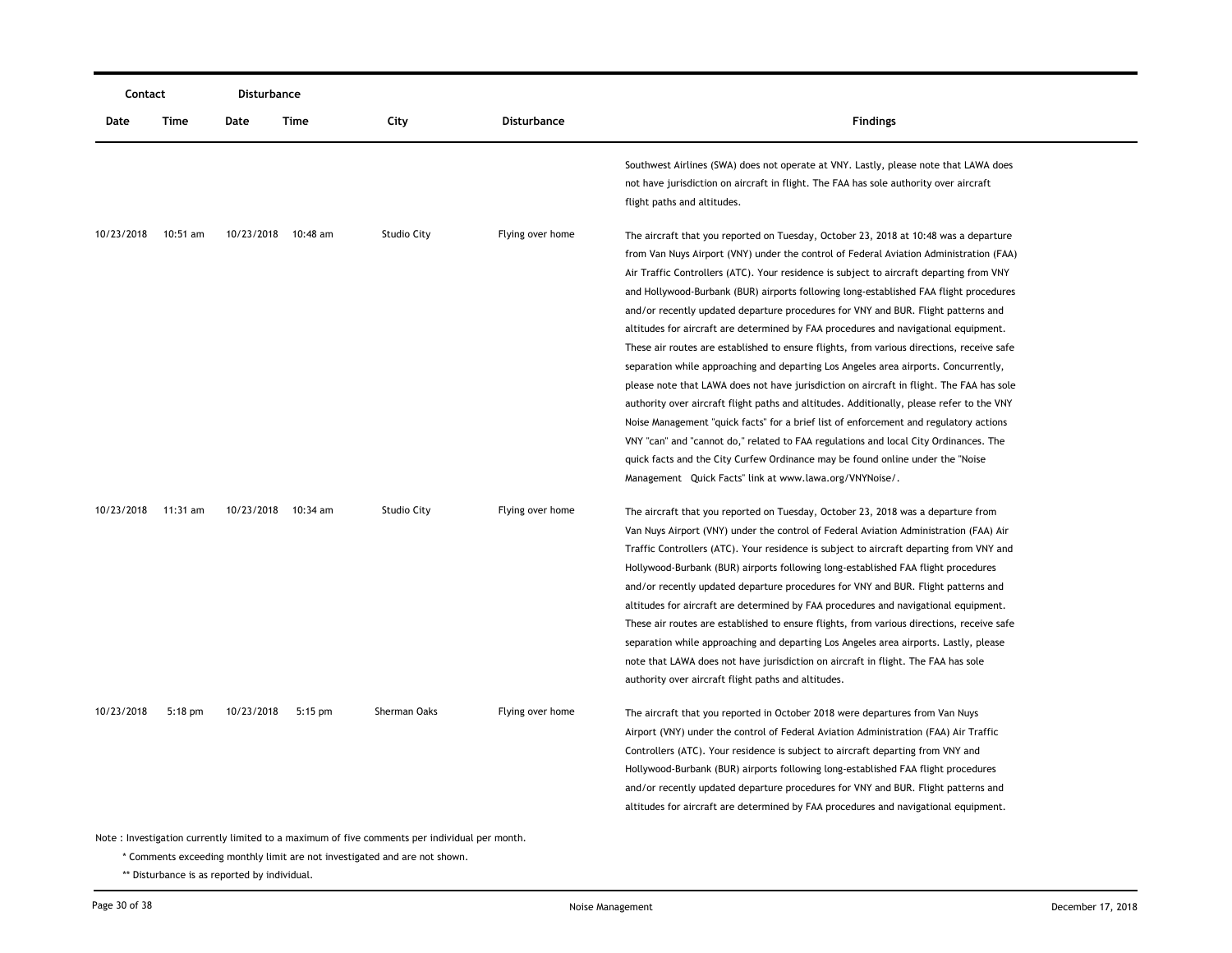|            | Contact            |                     | <b>Disturbance</b> |                                                                                               |                  |                                                                                            |
|------------|--------------------|---------------------|--------------------|-----------------------------------------------------------------------------------------------|------------------|--------------------------------------------------------------------------------------------|
| Date       | Time               | Date                | Time               | City                                                                                          | Disturbance      | <b>Findings</b>                                                                            |
|            |                    |                     |                    |                                                                                               |                  | These air routes are established to ensure flights, from various directions, receive safe  |
|            |                    |                     |                    |                                                                                               |                  | separation while approaching and departing Los Angeles area airports. Lastly, please       |
|            |                    |                     |                    |                                                                                               |                  | note that LAWA does not have jurisdiction on aircraft in flight. The FAA has sole          |
|            |                    |                     |                    |                                                                                               |                  | authority over aircraft flight paths and altitudes.                                        |
| 10/23/2018 | $6:48$ pm          | 10/23/2018          | $6:47$ pm          | Sherman Oaks                                                                                  | Flying over home | The aircraft that you reported on Tuesday, October 23, 2018 was a departure from           |
|            |                    |                     |                    |                                                                                               |                  | Van Nuys Airport (VNY) under the control of Federal Aviation Administration (FAA) Air      |
|            |                    |                     |                    |                                                                                               |                  | Traffic Controllers (ATC). Your residence is subject to aircraft departing from VNY and    |
|            |                    |                     |                    |                                                                                               |                  | Hollywood-Burbank (BUR) airports following long-established FAA flight procedures          |
|            |                    |                     |                    |                                                                                               |                  | and/or recently updated departure procedures for VNY and BUR. Flight patterns and          |
|            |                    |                     |                    |                                                                                               |                  | altitudes for aircraft are determined by FAA procedures and navigational equipment.        |
|            |                    |                     |                    |                                                                                               |                  | These air routes are established to ensure flights, from various directions, receive safe  |
|            |                    |                     |                    |                                                                                               |                  | separation while approaching and departing Los Angeles area airports. Lastly, please       |
|            |                    |                     |                    |                                                                                               |                  | note that LAWA does not have jurisdiction on aircraft in flight. The FAA has sole          |
|            |                    |                     |                    |                                                                                               |                  | authority over aircraft flight paths and altitudes.                                        |
| 10/24/2018 | 10:54 am           | 10/24/2018          | $6:51$ am          | Sherman Oaks                                                                                  | Circling         | The helicopter you reported on Wednesday, October 24, 2018 at 06:51 arrived to Van         |
|            |                    |                     |                    |                                                                                               |                  | Nuys Airport (VNY) under the direction and control of the Federal Aviation                 |
|            |                    |                     |                    |                                                                                               |                  | Administration (FAA) Air Traffic Controllers (ATC). Helicopters, in general do not have    |
|            |                    |                     |                    |                                                                                               |                  | altitude nor route restrictions outside an airport's area. Additionally, please refer to   |
|            |                    |                     |                    |                                                                                               |                  | the Noise Management "quick facts" for a brief list of enforcement and regulatory          |
|            |                    |                     |                    |                                                                                               |                  | actions VNY "can" and "cannot do," related to FAA regulations and local City               |
|            |                    |                     |                    |                                                                                               |                  | Ordinances. The quick facts may be found online under the "Noise Management - Quick        |
|            |                    |                     |                    |                                                                                               |                  | Facts" link at www.lawa.org/VNYNoise/ http://www.lawa.org/VNYNoise/. Lastly,               |
|            |                    |                     |                    |                                                                                               |                  | please note that airports do not have jurisdiction on aircraft in flight. The FAA has sole |
|            |                    |                     |                    |                                                                                               |                  | authority over aircraft flight paths and altitudes.                                        |
| 10/24/2018 | $12:06 \text{ pm}$ | 10/24/2018 12:02 pm |                    | Los Angeles                                                                                   | Flying over home | The Los Angeles Police Department Air Support Division (LAPD ASD) which was                |
|            |                    |                     |                    |                                                                                               |                  | conducting official LAPD business operated the helicopter you reported on Wednesday,       |
|            |                    |                     |                    |                                                                                               |                  | October 24, 2018 at 12:02. The LAPD ASD routinely patrols and supports police ground       |
|            |                    |                     |                    |                                                                                               |                  | units in the many neighborhoods located within the City of Los Angeles.                    |
| 10/24/2018 | 12:58 pm           | 10/24/2018          | 5:54 am            | Sherman Oaks                                                                                  | Flying over home | The aircraft that you reported in October 2018 were departures from Van Nuys               |
|            |                    |                     |                    |                                                                                               |                  | Airport (VNY) under the control of Federal Aviation Administration (FAA) Air Traffic       |
|            |                    |                     |                    |                                                                                               |                  | Controllers (ATC). Your residence is subject to aircraft departing from VNY and            |
|            |                    |                     |                    |                                                                                               |                  | Hollywood-Burbank (BUR) airports following long-established FAA flight procedures          |
|            |                    |                     |                    |                                                                                               |                  |                                                                                            |
|            |                    |                     |                    | Note: Investigation currently limited to a maximum of five comments per individual per month. |                  |                                                                                            |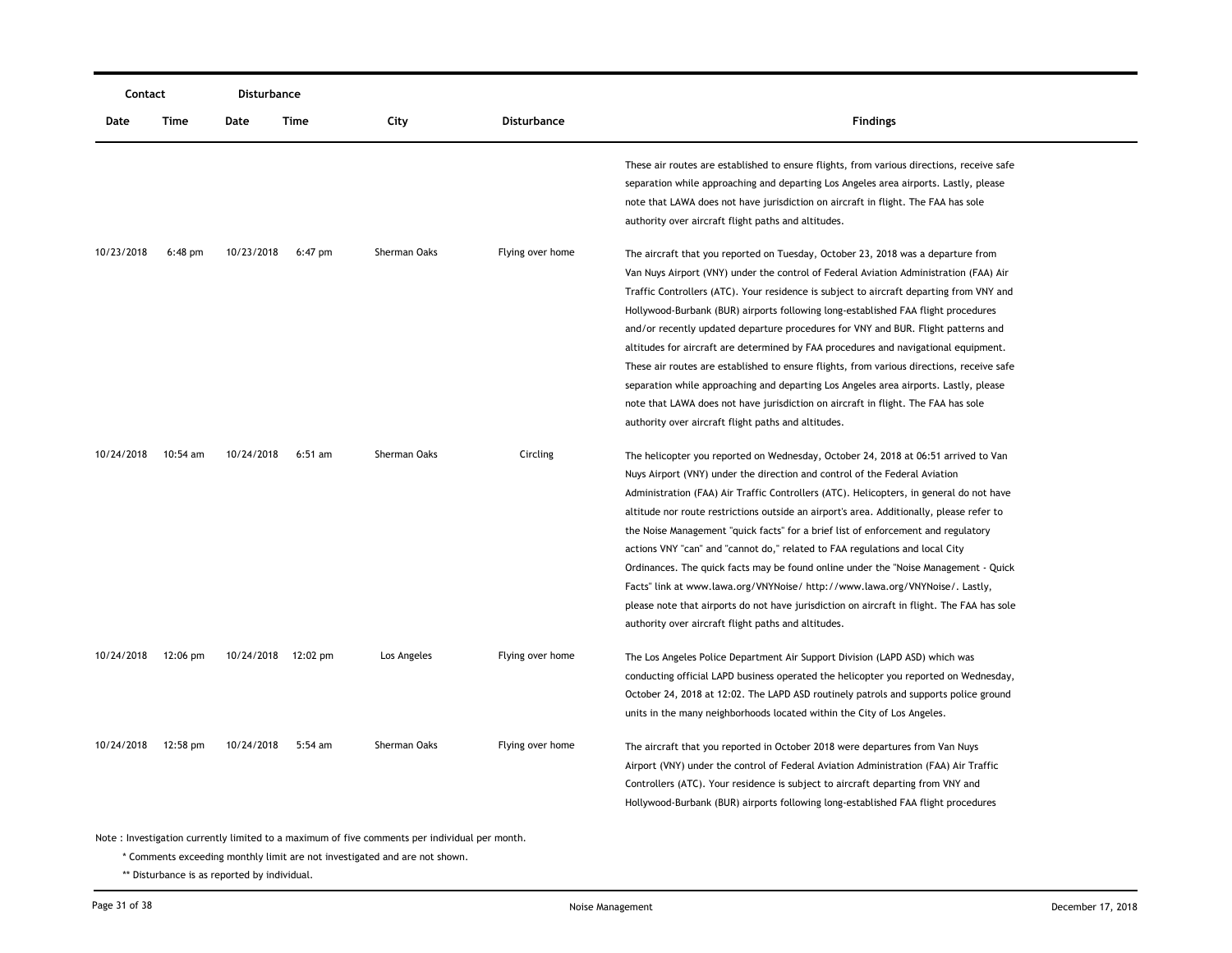| Contact    |           | <b>Disturbance</b> |           |              |                    |                                                                                                                                                                          |
|------------|-----------|--------------------|-----------|--------------|--------------------|--------------------------------------------------------------------------------------------------------------------------------------------------------------------------|
| Date       | Time      | Date               | Time      | City         | <b>Disturbance</b> | <b>Findings</b>                                                                                                                                                          |
|            |           |                    |           |              |                    | and/or recently updated departure procedures for VNY and BUR. Flight patterns and<br>altitudes for aircraft are determined by FAA procedures and navigational equipment. |
|            |           |                    |           |              |                    | These air routes are established to ensure flights, from various directions, receive safe                                                                                |
|            |           |                    |           |              |                    | separation while approaching and departing Los Angeles area airports. Lastly, please                                                                                     |
|            |           |                    |           |              |                    | note that LAWA does not have jurisdiction on aircraft in flight. The FAA has sole                                                                                        |
|            |           |                    |           |              |                    | authority over aircraft flight paths and altitudes.                                                                                                                      |
| 10/24/2018 | $4:26$ pm | 10/24/2018         | $4:24$ pm | Encino       | Flying over home   | The aircraft that you reported in October 2018 were departures from Van Nuys                                                                                             |
|            |           |                    |           |              |                    | Airport (VNY) and Hollywood-Burbank Airport BUR which were conducted under the                                                                                           |
|            |           |                    |           |              |                    | control of Federal Aviation Administration (FAA) Air Traffic Controllers (ATC). Your                                                                                     |
|            |           |                    |           |              |                    | residence is subject to aircraft departing from VNY and Hollywood-Burbank (BUR)                                                                                          |
|            |           |                    |           |              |                    | airports following long-established FAA flight procedures and/or recently updated                                                                                        |
|            |           |                    |           |              |                    | departure procedures for VNY and BUR. Flight patterns and altitudes for aircraft are                                                                                     |
|            |           |                    |           |              |                    | determined by FAA procedures and navigational equipment. These air routes are                                                                                            |
|            |           |                    |           |              |                    | established to ensure flights, from various directions, receive safe separation while                                                                                    |
|            |           |                    |           |              |                    | approaching and departing Los Angeles area airports. Concurrently, please note that                                                                                      |
|            |           |                    |           |              |                    | LAWA does not have jurisdiction on aircraft in flight. The FAA has sole authority over                                                                                   |
|            |           |                    |           |              |                    | aircraft flight paths and altitudes. Additionally, please refer to the VNY Noise                                                                                         |
|            |           |                    |           |              |                    | Management "quick facts" for a brief list of enforcement and regulatory actions VNY                                                                                      |
|            |           |                    |           |              |                    | "can" and "cannot do," related to FAA regulations and local City Ordinances. The quick                                                                                   |
|            |           |                    |           |              |                    | facts and the City Curfew Ordinance may be found online under the "Noise Management"                                                                                     |
|            |           |                    |           |              |                    | Quick Facts" link at www.lawa.org/VNYNoise/.                                                                                                                             |
| 10/24/2018 | $8:32$ pm | 10/24/2018         | 8:31 pm   | Sherman Oaks | Flying over home   | The aircraft that you reported in October 2018 were departures from Van Nuys                                                                                             |
|            |           |                    |           |              |                    | Airport (VNY) under the control of Federal Aviation Administration (FAA) Air Traffic                                                                                     |
|            |           |                    |           |              |                    | Controllers (ATC). Your residence is subject to aircraft departing from VNY and                                                                                          |
|            |           |                    |           |              |                    | Hollywood-Burbank (BUR) airports following long-established FAA flight procedures                                                                                        |
|            |           |                    |           |              |                    | and/or recently updated departure procedures for VNY and BUR. Flight patterns and                                                                                        |
|            |           |                    |           |              |                    | altitudes for aircraft are determined by FAA procedures and navigational equipment.                                                                                      |
|            |           |                    |           |              |                    | These air routes are established to ensure flights, from various directions, receive safe                                                                                |
|            |           |                    |           |              |                    | separation while approaching and departing Los Angeles area airports. Lastly, please                                                                                     |
|            |           |                    |           |              |                    | note that LAWA does not have jurisdiction on aircraft in flight. The FAA has sole                                                                                        |
|            |           |                    |           |              |                    | authority over aircraft flight paths and altitudes.                                                                                                                      |
|            |           |                    |           |              |                    |                                                                                                                                                                          |

\* Comments exceeding monthly limit are not investigated and are not shown.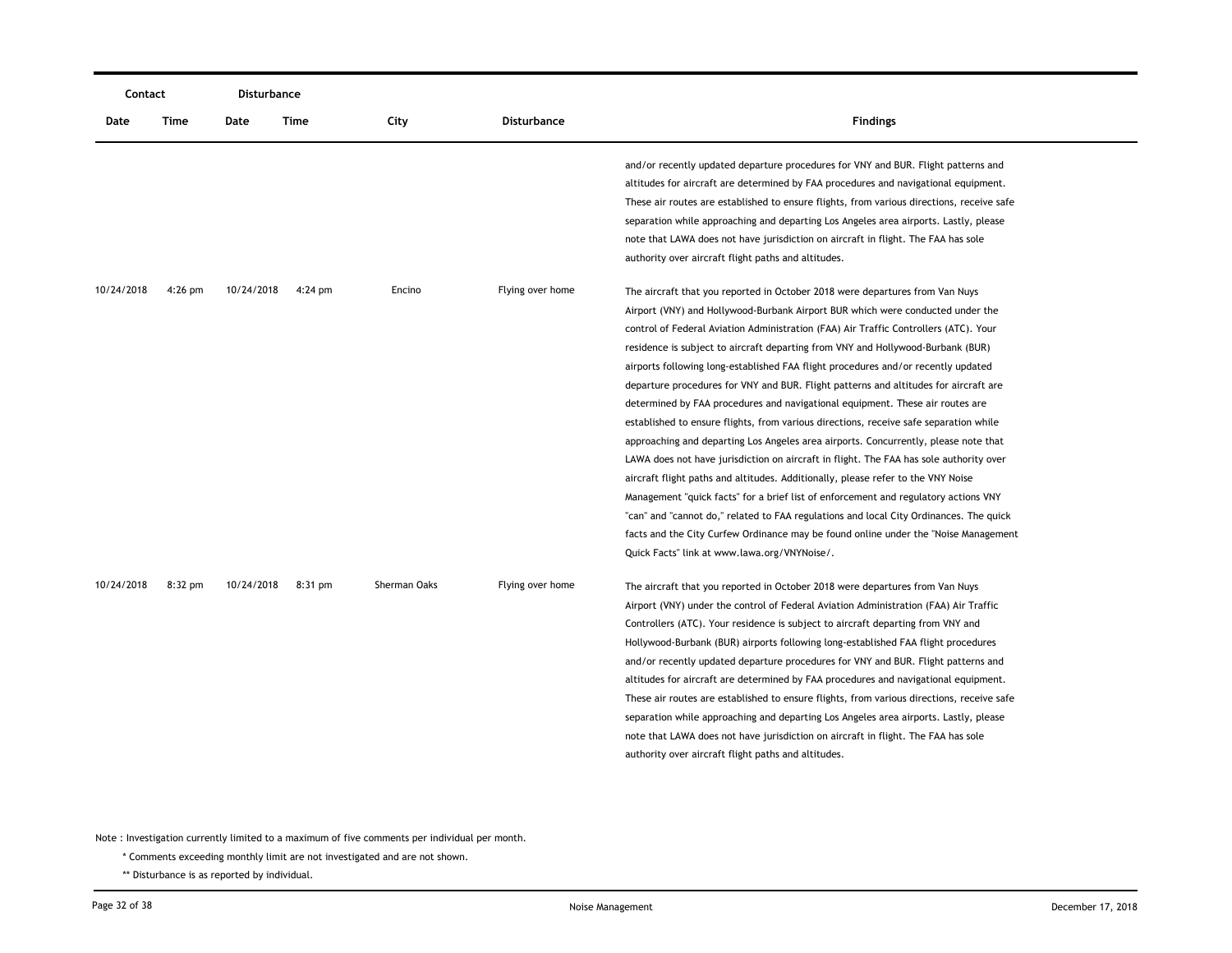|            | Contact   |            | <b>Disturbance</b> |                                                                                               |                  |                                                                                             |
|------------|-----------|------------|--------------------|-----------------------------------------------------------------------------------------------|------------------|---------------------------------------------------------------------------------------------|
| Date       | Time      | Date       | <b>Time</b>        | City                                                                                          | Disturbance      | <b>Findings</b>                                                                             |
| 10/25/2018 | $1:05$ pm | 10/25/2018 | $1:02$ pm          | <b>Studio City</b>                                                                            | Flying over home | The third-party application that you utilized to report an aircraft flying over your        |
|            |           |            |                    |                                                                                               |                  | home identified a departure of a Learjet 40 (LJ40) from Van Nuys Airport (VNY). This        |
|            |           |            |                    |                                                                                               |                  | aircraft as measured on VNY's Airport Noise Monitoring and Management System                |
|            |           |            |                    |                                                                                               |                  | (ANOMS) using Federal Aviation Administration (FAA) data was more than 1.25 miles           |
|            |           |            |                    |                                                                                               |                  | over and approximately 1.5 miles away from the closest point to your residence. There       |
|            |           |            |                    |                                                                                               |                  | was a scheduled airline departure from Hollywood-Burbank of an Embraer 175LR                |
|            |           |            |                    |                                                                                               |                  | Regional Jet (E75L) during the same approximate time period. This aircraft was              |
|            |           |            |                    |                                                                                               |                  | measured at approximately less than 0.5 miles away and 0.33 miles over your                 |
|            |           |            |                    |                                                                                               |                  | neighborhood. Please contact the BUR Hotline at (800) 441-0409 for further                  |
|            |           |            |                    |                                                                                               |                  | information regarding their flight operations. Flight patterns and altitudes for aircraft   |
|            |           |            |                    |                                                                                               |                  | are determined by FAA procedures and navigational equipment. These air routes are           |
|            |           |            |                    |                                                                                               |                  | established to ensure flights, from various directions, receive safe separation while       |
|            |           |            |                    |                                                                                               |                  | approaching and departing Los Angeles area airports. Lastly, please note that LAWA          |
|            |           |            |                    |                                                                                               |                  | does not have jurisdiction on aircraft in flight. The FAA has sole authority over aircraft  |
|            |           |            |                    |                                                                                               |                  | flight paths and altitudes. Conjointly, please refer to the VNY Noise Management "quick"    |
|            |           |            |                    |                                                                                               |                  | facts" for a brief list of enforcement and regulatory actions VNY "can" and "cannot do,"    |
|            |           |            |                    |                                                                                               |                  | related to FAA regulations and local City Ordinances. The quick facts and the City          |
|            |           |            |                    |                                                                                               |                  | Curfew Ordinance may be found online under the "Noise Management Quick Facts" link          |
|            |           |            |                    |                                                                                               |                  | at www.lawa.org/VNYNoise/. Lastly, please note that LAWA does not have jurisdiction         |
|            |           |            |                    |                                                                                               |                  | on aircraft in flight. The FAA has sole authority over aircraft flight paths and altitudes. |
| 10/25/2018 | $3:34$ pm | 10/25/2018 | $2:28$ pm          | Sherman Oaks                                                                                  | Flying over home | The third-party application that you utilized to report an aircraft flying over your        |
|            |           |            |                    |                                                                                               |                  | home on Thursday, October 25, 2018 at 14:28 identified a departure of a Global 6000         |
|            |           |            |                    |                                                                                               |                  | (GL6T) from Van Nuys Airport (VNY). This aircraft as measured on VNY's Airport Noise        |
|            |           |            |                    |                                                                                               |                  | Monitoring and Management System (ANOMS) using Federal Aviation Administration              |
|            |           |            |                    |                                                                                               |                  | (FAA) data was approximately 2.37 miles away from the closest point to your                 |
|            |           |            |                    |                                                                                               |                  | residence. There was however, a scheduled airline departure from Hollywood-Burbank          |
|            |           |            |                    |                                                                                               |                  | of a Boeing 737 (B737) during the same approximate time period. This aircraft was           |
|            |           |            |                    |                                                                                               |                  | measured at approximately 0.5 miles away from your residence. Please contact the            |
|            |           |            |                    |                                                                                               |                  | BUR Hotline at (800) 441-0409 for further information regarding their flight operations.    |
|            |           |            |                    |                                                                                               |                  | Additionally, your residence is subject to aircraft departing from Hollywood-Burbank        |
|            |           |            |                    |                                                                                               |                  | (BUR) and VNY airports following long-established FAA flight procedures and/or              |
|            |           |            |                    |                                                                                               |                  | recently updated departure procedures for VNY and BUR. Flight patterns and altitudes        |
|            |           |            |                    |                                                                                               |                  | for aircraft are determined by FAA procedures and navigational equipment. These air         |
|            |           |            |                    |                                                                                               |                  | routes are established to ensure flights, from various directions, receive safe             |
|            |           |            |                    |                                                                                               |                  | separation while                                                                            |
|            |           |            |                    | Note: Investigation currently limited to a maximum of five comments per individual per month. |                  |                                                                                             |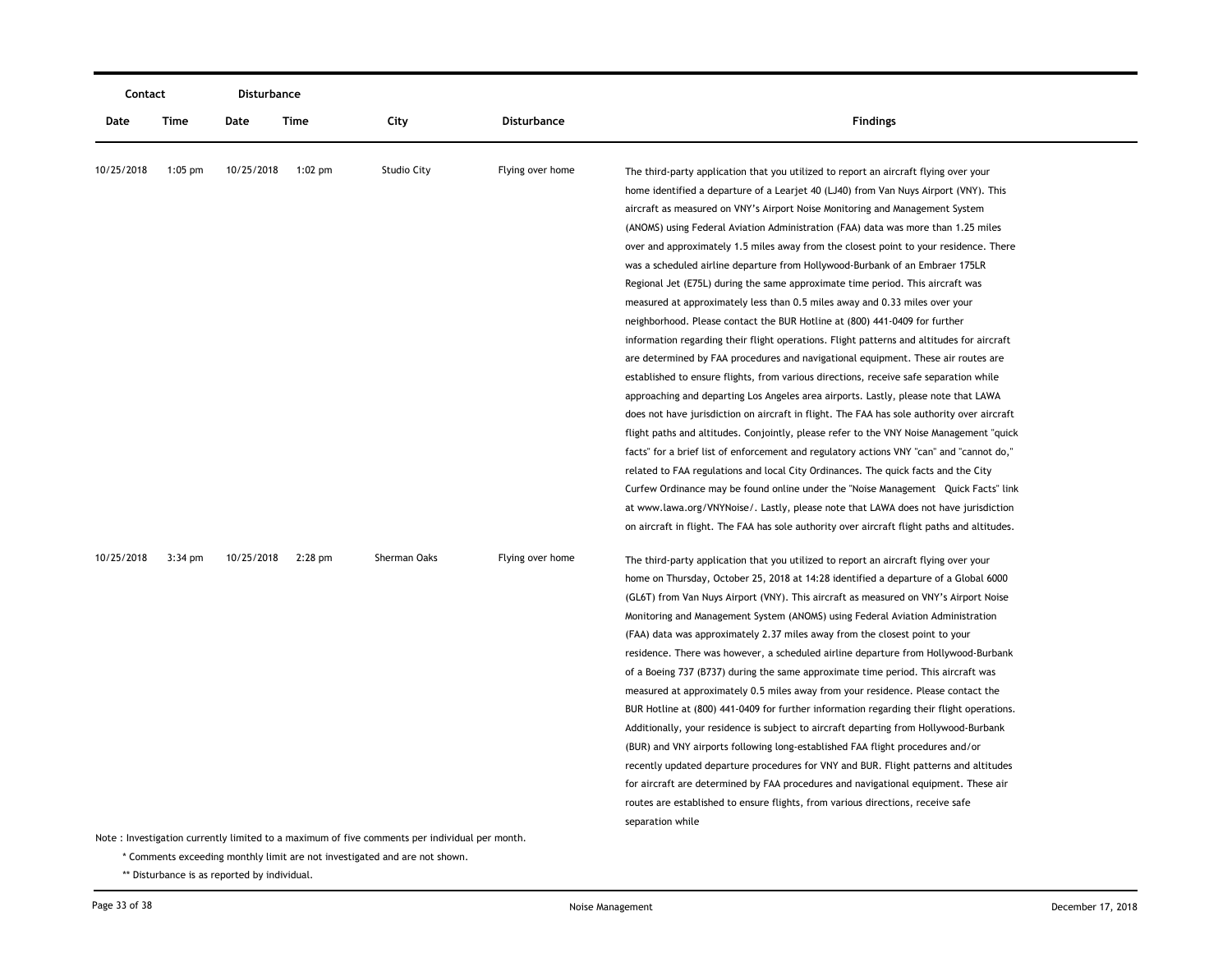|            | Contact   |            | <b>Disturbance</b> |                    |                  |                                                                                                                                                                                                                                                                                                                                                                                                                                                                                                                                                                                                                                                                                                                                                                                                                                                                                  |
|------------|-----------|------------|--------------------|--------------------|------------------|----------------------------------------------------------------------------------------------------------------------------------------------------------------------------------------------------------------------------------------------------------------------------------------------------------------------------------------------------------------------------------------------------------------------------------------------------------------------------------------------------------------------------------------------------------------------------------------------------------------------------------------------------------------------------------------------------------------------------------------------------------------------------------------------------------------------------------------------------------------------------------|
| Date       | Time      | Date       | Time               | City               | Disturbance      | <b>Findings</b>                                                                                                                                                                                                                                                                                                                                                                                                                                                                                                                                                                                                                                                                                                                                                                                                                                                                  |
|            |           |            |                    |                    |                  | approaching and departing Los Angeles area airports. Conjointly, please refer to the<br>VNY Noise Management "quick facts" for a brief list of enforcement and regulatory<br>actions VNY "can" and "cannot do," related to FAA regulations and local City<br>Ordinances. The quick facts and the City Curfew Ordinance may be found online under<br>the "Noise Management Quick Facts" link at www.lawa.org/VNYNoise/. Lastly, please<br>note that LAWA does not have jurisdiction on aircraft in flight                                                                                                                                                                                                                                                                                                                                                                         |
| 10/25/2018 | $7:03$ pm | 10/25/2018 | $7:02 \text{ pm}$  | Sherman Oaks       | Flying over home | The aircraft that you reported on Thursday, October 25, 2018 at 19:02 was<br>misidentified by the third-party application that you utilized as a Cessna C172 airplane.<br>The aircraft that was identified in VNY's Airport Noise Monitoring and Management<br>System (ANOMS) using FAA flight data was a helicopter that arrived during the same<br>time period.                                                                                                                                                                                                                                                                                                                                                                                                                                                                                                                |
| 10/25/2018 | 7:47 pm   | 10/25/2018 | 7:43 pm            | <b>Studio City</b> | Flying over home | The aircraft that you reported on Thursday, October 25, 2018 at 19:43 was a<br>departure from Van Nuys Airport (VNY) under the control of Federal Aviation<br>Administration (FAA) Air Traffic Controllers (ATC). Your residence is subject to aircraft<br>departing from VNY and Hollywood-Burbank (BUR) airports following long-established<br>FAA flight procedures and/or recently updated departure procedures for VNY and BUR.<br>Flight patterns and altitudes for aircraft are determined by FAA procedures and<br>navigational equipment. These air routes are established to ensure flights, from various<br>directions, receive safe separation while approaching and departing Los Angeles area<br>airports. Lastly, please note that LAWA does not have jurisdiction on aircraft in flight.<br>The FAA has sole authority over aircraft flight paths and altitudes. |
| 10/25/2018 | 7:47 pm   | 10/25/2018 | 7:43 pm            | North Hollywood    | Flying over home | The aircraft that you reported in October 2018 were departures from Van Nuys Airport<br>(VNY) under the control of Federal Aviation Administration (FAA) Air Traffic Controllers<br>(ATC). Your residence is subject to aircraft departing from VNY and Hollywood-Burbank<br>(BUR) airports following long-established FAA flight procedures and/or recently<br>updated departure procedures for VNY and BUR. Flight patterns and altitudes for<br>aircraft are determined by FAA procedures and navigational equipment. These air<br>routes are established to ensure flights, from various directions, receive safe<br>separation while approaching and departing Los Angeles area airports. Lastly, please<br>note that LAWA does not have jurisdiction on aircraft in flight. The FAA has sole<br>authority over aircraft flight paths and altitudes.                        |

\* Comments exceeding monthly limit are not investigated and are not shown.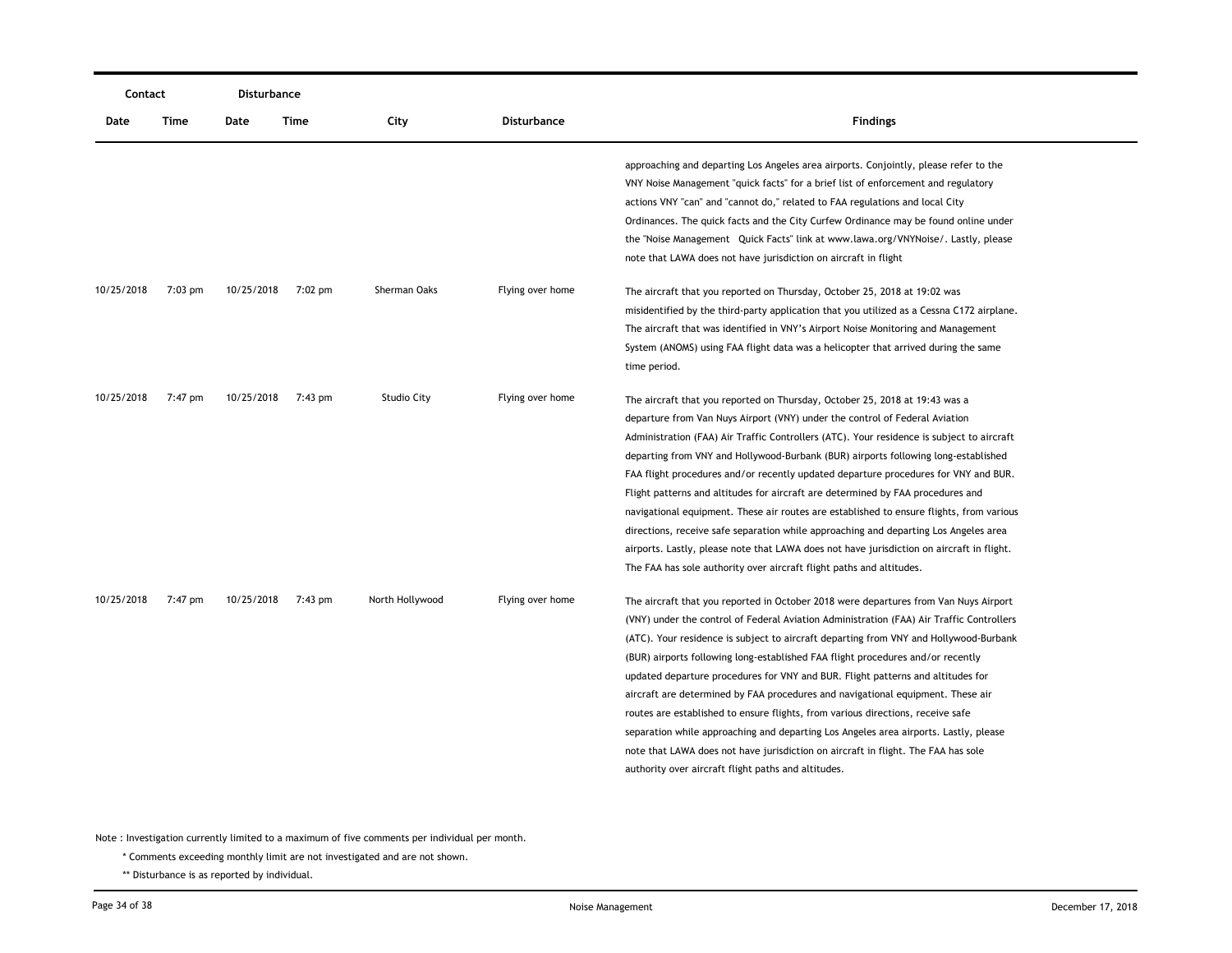| Contact    |           | Disturbance |           |              |                    |                                                                                                                                                                                                                                                                                                                                                                                                                                                                                                                                                                                                                                                                                                                                                                                                                                                                                |
|------------|-----------|-------------|-----------|--------------|--------------------|--------------------------------------------------------------------------------------------------------------------------------------------------------------------------------------------------------------------------------------------------------------------------------------------------------------------------------------------------------------------------------------------------------------------------------------------------------------------------------------------------------------------------------------------------------------------------------------------------------------------------------------------------------------------------------------------------------------------------------------------------------------------------------------------------------------------------------------------------------------------------------|
| Date       | Time      | Date        | Time      | City         | <b>Disturbance</b> | <b>Findings</b>                                                                                                                                                                                                                                                                                                                                                                                                                                                                                                                                                                                                                                                                                                                                                                                                                                                                |
| 10/26/2018 | $5:38$ pm | 10/26/2018  | $5:37$ pm | Studio City  | Flying over home   | The aircraft that you reported on Friday, October 26, 2018 at 17:37 was a departure<br>from Van Nuys Airport (VNY) under the control of Federal Aviation Administration (FAA)<br>Air Traffic Controllers (ATC). Your residence is subject to aircraft departing from VNY<br>and Hollywood-Burbank (BUR) airports following long-established FAA flight procedures<br>and/or recently updated departure procedures for VNY and BUR. Flight patterns and<br>altitudes for aircraft are determined by FAA procedures and navigational equipment.<br>These air routes are established to ensure flights, from various directions, receive safe<br>separation while approaching and departing Los Angeles area airports. Lastly, please<br>note that LAWA does not have jurisdiction on aircraft in flight. The FAA has sole<br>authority over aircraft flight paths and altitudes. |
| 10/26/2018 | $5:40$ pm | 10/26/2018  | $5:38$ pm | Studio City  | Flying over home   | The aircraft that you reported in October 2018 were departures from Van Nuys<br>Airport (VNY) under the control of Federal Aviation Administration (FAA) Air Traffic<br>Controllers (ATC). Your residence is subject to aircraft departing from VNY and<br>Hollywood-Burbank (BUR) airports following long-established FAA flight procedures<br>and/or recently updated departure procedures for VNY and BUR. Flight patterns and<br>altitudes for aircraft are determined by FAA procedures and navigational equipment.<br>These air routes are established to ensure flights, from various directions, receive safe<br>separation while approaching and departing Los Angeles area airports. Lastly, please<br>note that LAWA does not have jurisdiction on aircraft in flight. The FAA has sole<br>authority over aircraft flight paths and altitudes.                      |
| 10/27/2018 | $5:53$ am | 10/27/2018  | 5:52 am   | Sherman Oaks | Flying over home   | The aircraft that you reported in October 2018 were departures from Van Nuys<br>Airport (VNY) under the control of Federal Aviation Administration (FAA) Air Traffic<br>Controllers (ATC). Your residence is subject to aircraft departing from VNY and<br>Hollywood-Burbank (BUR) airports following long-established FAA flight procedures<br>and/or recently updated departure procedures for VNY and BUR. Flight patterns and<br>altitudes for aircraft are determined by FAA procedures and navigational equipment.<br>These air routes are established to ensure flights, from various directions, receive safe<br>separation while approaching and departing Los Angeles area airports. Lastly, please<br>note that LAWA does not have jurisdiction on aircraft in flight. The FAA has sole<br>authority over aircraft flight paths and altitudes.                      |
| 10/27/2018 | 5:17 pm   | 10/27/2018  | $5:15$ pm | Sherman Oaks | Flying over home   | The aircraft that you reported on Saturday, October 27, 2018 at 17:15 was a<br>departure from Van Nuys Airport (VNY) under the control of Federal Aviation<br>Administration (FAA) Air Traffic Controllers (ATC). Your residence is subject to aircraft                                                                                                                                                                                                                                                                                                                                                                                                                                                                                                                                                                                                                        |

\* Comments exceeding monthly limit are not investigated and are not shown.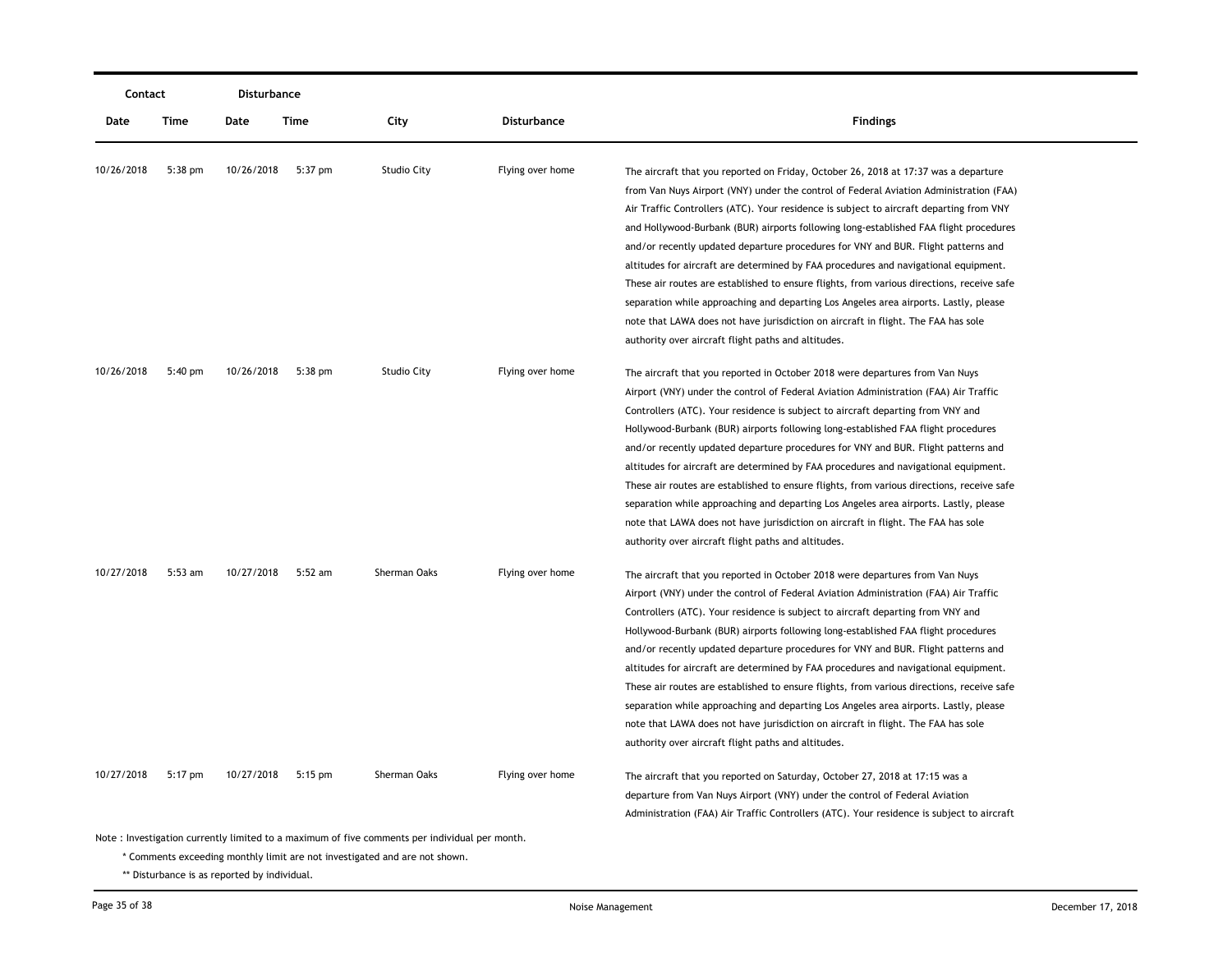| Contact                                                                                       |           | <b>Disturbance</b>  |           |                    |                    |                                                                                                                                                                                                                                                                                                                                                                                                                                                                                                                                                                                                                                                                                                                                                                                                                                                                                                       |  |  |
|-----------------------------------------------------------------------------------------------|-----------|---------------------|-----------|--------------------|--------------------|-------------------------------------------------------------------------------------------------------------------------------------------------------------------------------------------------------------------------------------------------------------------------------------------------------------------------------------------------------------------------------------------------------------------------------------------------------------------------------------------------------------------------------------------------------------------------------------------------------------------------------------------------------------------------------------------------------------------------------------------------------------------------------------------------------------------------------------------------------------------------------------------------------|--|--|
| Date                                                                                          | Time      | Date                | Time      | City               | <b>Disturbance</b> | <b>Findings</b>                                                                                                                                                                                                                                                                                                                                                                                                                                                                                                                                                                                                                                                                                                                                                                                                                                                                                       |  |  |
|                                                                                               |           |                     |           |                    |                    | departing from VNY and Hollywood-Burbank (BUR) airports following long-established<br>FAA flight procedures and/or recently updated departure procedures for VNY and BUR.<br>Flight patterns and altitudes for aircraft are determined by FAA procedures and<br>navigational equipment. These air routes are established to ensure flights, from various<br>directions, receive safe separation while approaching and departing Los Angeles area<br>airports. Lastly, please note that LAWA does not have jurisdiction on aircraft in flight.<br>The FAA has sole authority over aircraft flight paths and altitudes.                                                                                                                                                                                                                                                                                 |  |  |
| 10/28/2018                                                                                    | $1:21$ pm | 10/28/2018 12:18 pm |           | Lake Balboa        | Flying over home   | The propeller airplane you reported on Sunday, October 28, 2018 at 12:18 and the<br>helicopters at 11:05 could not be identified in the flight track data during the time<br>period (+/- 30 minutes) you indicated. Most general aviation aircraft operating under<br>Visual Flight Rules (VFR) are not required to file a flight plan; are not easily identified in<br>an airport's tracking system. Additionally, please note that LAWA does not have<br>jurisdiction on aircraft in flight. The FAA has sole authority over aircraft flight paths<br>and altitudes. Lastly, please refer to the VNY Noise Management "quick facts" for a<br>brief list of enforcement and regulatory actions VNY "can" and "cannot do," related to<br>FAA regulations and local City Ordinances. The quick facts may be found online under<br>the "Noise Management - Quick Facts" link at www.lawa.org/VNYNoise/. |  |  |
| 10/28/2018                                                                                    | $2:22$ pm | 10/28/2018          | $2:21$ pm | Sherman Oaks       | Flying over home   | The aircraft that you reported in October 2018 were departures from Van Nuys<br>Airport (VNY) under the control of Federal Aviation Administration (FAA) Air Traffic<br>Controllers (ATC). Your residence is subject to aircraft departing from VNY and<br>Hollywood-Burbank (BUR) airports following long-established FAA flight procedures<br>and/or recently updated departure procedures for VNY and BUR. Flight patterns and<br>altitudes for aircraft are determined by FAA procedures and navigational equipment.<br>These air routes are established to ensure flights, from various directions, receive safe<br>separation while approaching and departing Los Angeles area airports. Lastly, please<br>note that LAWA does not have jurisdiction on aircraft in flight. The FAA has sole<br>authority over aircraft flight paths and altitudes.                                             |  |  |
| 10/29/2018                                                                                    | $6:34$ am | 10/29/2018          | $6:33$ am | <b>Studio City</b> | Flying over home   | The aircraft that you reported on Monday, October 1, 2018 was a departure from Van<br>Nuys Airport (VNY) under the control of Federal Aviation Administration (FAA) Air<br>Traffic Controllers (ATC). Your residence is subject to aircraft departing from VNY and<br>Hollywood-Burbank (BUR) airports following long-established FAA flight procedures<br>and/or recently updated departure procedures for VNY and BUR. Flight patterns and<br>altitudes for aircraft are determined by FAA procedures and navigational equipment.                                                                                                                                                                                                                                                                                                                                                                   |  |  |
| Note: Investigation currently limited to a maximum of five comments per individual per month. |           |                     |           |                    |                    |                                                                                                                                                                                                                                                                                                                                                                                                                                                                                                                                                                                                                                                                                                                                                                                                                                                                                                       |  |  |

\*\* Disturbance is as reported by individual.

—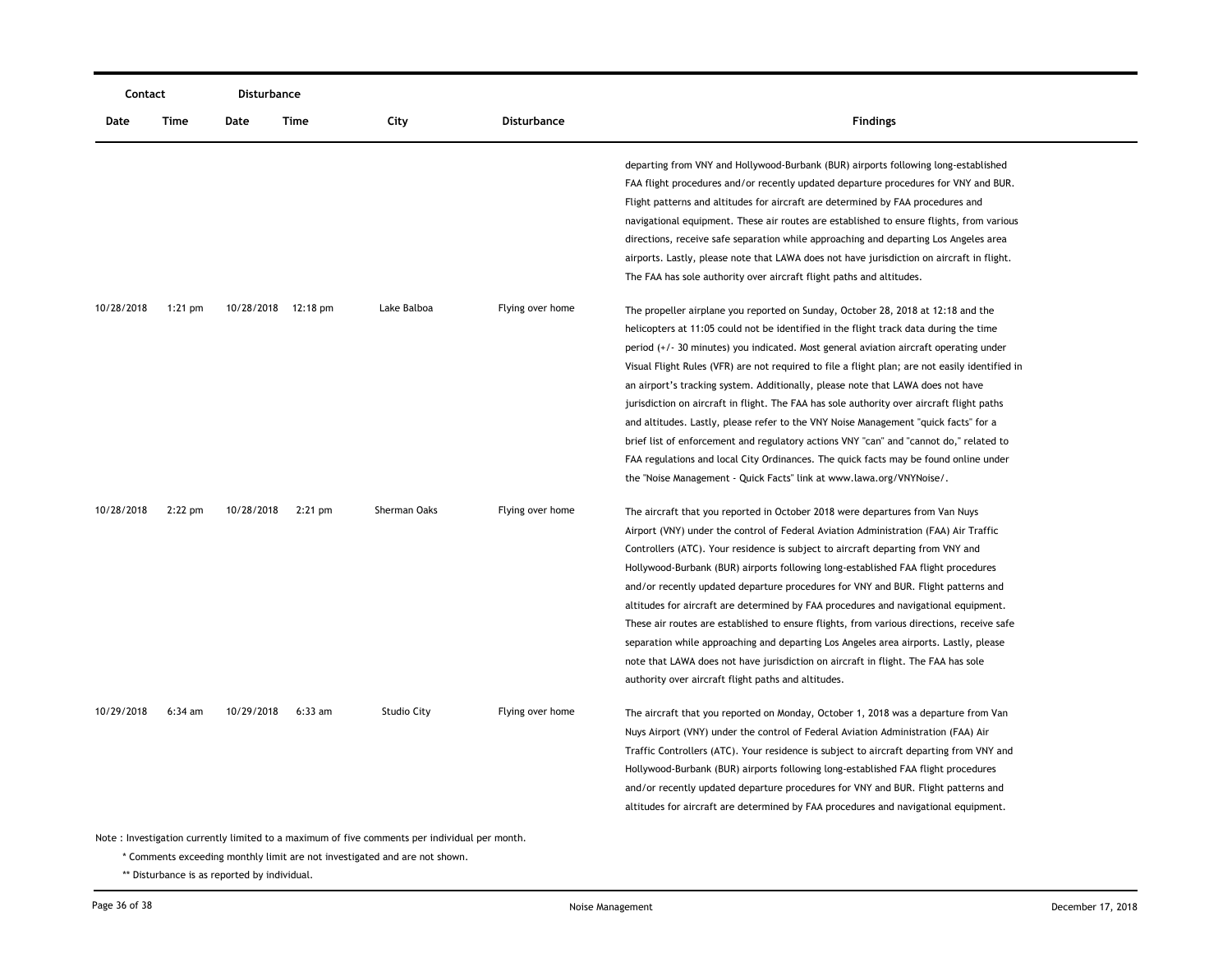| Contact    |           | Disturbance |                   |              |                    |                                                                                                                                                                                                                                                                                                                                                                                                                                                                                                                                                                                                                                                                                                                                                                                                                                                                                                                                                                             |
|------------|-----------|-------------|-------------------|--------------|--------------------|-----------------------------------------------------------------------------------------------------------------------------------------------------------------------------------------------------------------------------------------------------------------------------------------------------------------------------------------------------------------------------------------------------------------------------------------------------------------------------------------------------------------------------------------------------------------------------------------------------------------------------------------------------------------------------------------------------------------------------------------------------------------------------------------------------------------------------------------------------------------------------------------------------------------------------------------------------------------------------|
| Date       | Time      | Date        | Time              | City         | <b>Disturbance</b> | <b>Findings</b>                                                                                                                                                                                                                                                                                                                                                                                                                                                                                                                                                                                                                                                                                                                                                                                                                                                                                                                                                             |
|            |           |             |                   |              |                    | These air routes are established to ensure flights, from various directions, receive safe<br>separation while approaching and departing Los Angeles area airports. Lastly, please<br>note that LAWA does not have jurisdiction on aircraft in flight. The FAA has sole<br>authority over aircraft flight paths and altitudes.                                                                                                                                                                                                                                                                                                                                                                                                                                                                                                                                                                                                                                               |
| 10/29/2018 | $4:13$ pm | 10/26/2018  | $3:34$ pm         | Sherman Oaks | Flying over home   | The aircraft that you reported in October 2018 were departures from Van Nuys<br>Airport (VNY) under the control of Federal Aviation Administration (FAA) Air Traffic<br>Controllers (ATC). Your residence is subject to aircraft departing from VNY and<br>Hollywood-Burbank (BUR) airports following long-established FAA flight procedures<br>and/or recently updated departure procedures for VNY and BUR. Flight patterns and<br>altitudes for aircraft are determined by FAA procedures and navigational equipment.<br>These air routes are established to ensure flights, from various directions, receive safe<br>separation while approaching and departing Los Angeles area airports. Lastly, please<br>note that LAWA does not have jurisdiction on aircraft in flight. The FAA has sole                                                                                                                                                                          |
| 10/29/2018 | $6:05$ pm | 10/29/2018  | $6:04 \text{ pm}$ | Los Angeles  | Flying over home   | authority over aircraft flight paths and altitudes.<br>The aircraft you reported on Monday, October 29, 2018 at 18:04 was a Gulfstream<br>G-IVSP that departed from Van Nuys Airport (VNY) under the direction and control of<br>the Federal Aviation Administration (FAA) Air Traffic Controllers (ATC). Your residence<br>is subject to aircraft departing from VNY and Hollywood-Burbank (BUR) airports<br>following long-established FAA flight procedures and/or recently updated departure<br>procedures for VNY and BUR. Flight patterns and altitudes for aircraft are determined<br>by FAA procedures and navigational equipment. These air routes are established to<br>ensure flights, from various directions, receive safe separation while approaching and<br>departing Los Angeles area airports. Lastly, please note that LAWA does not have<br>jurisdiction on aircraft in flight. The FAA has sole authority over aircraft flight paths<br>and altitudes. |
| 10/29/2018 | $9:26$ pm | 10/29/2018  | $9:25$ pm         | Sherman Oaks | Flying over home   | The aircraft that you reported in October 2018 were departures from and arrivals to<br>Hollywood-Burbank (BUR) airport under the control of Federal Aviation Administration<br>(FAA) Air Traffic Controllers (ATC). The aforementioned flight operations are not<br>associated with VNY operations, Please contact the BUR Hotline at (800) 441-0409 for<br>further information regarding their flight operations Your residence is subject to<br>aircraft departing from BUR and Van Nuys Airport (VNY) airports following<br>long-established FAA flight procedures and/or recently updated departure procedures<br>for VNY and BUR. Flight patterns and altitudes for aircraft are determined by FAA                                                                                                                                                                                                                                                                     |

\* Comments exceeding monthly limit are not investigated and are not shown.